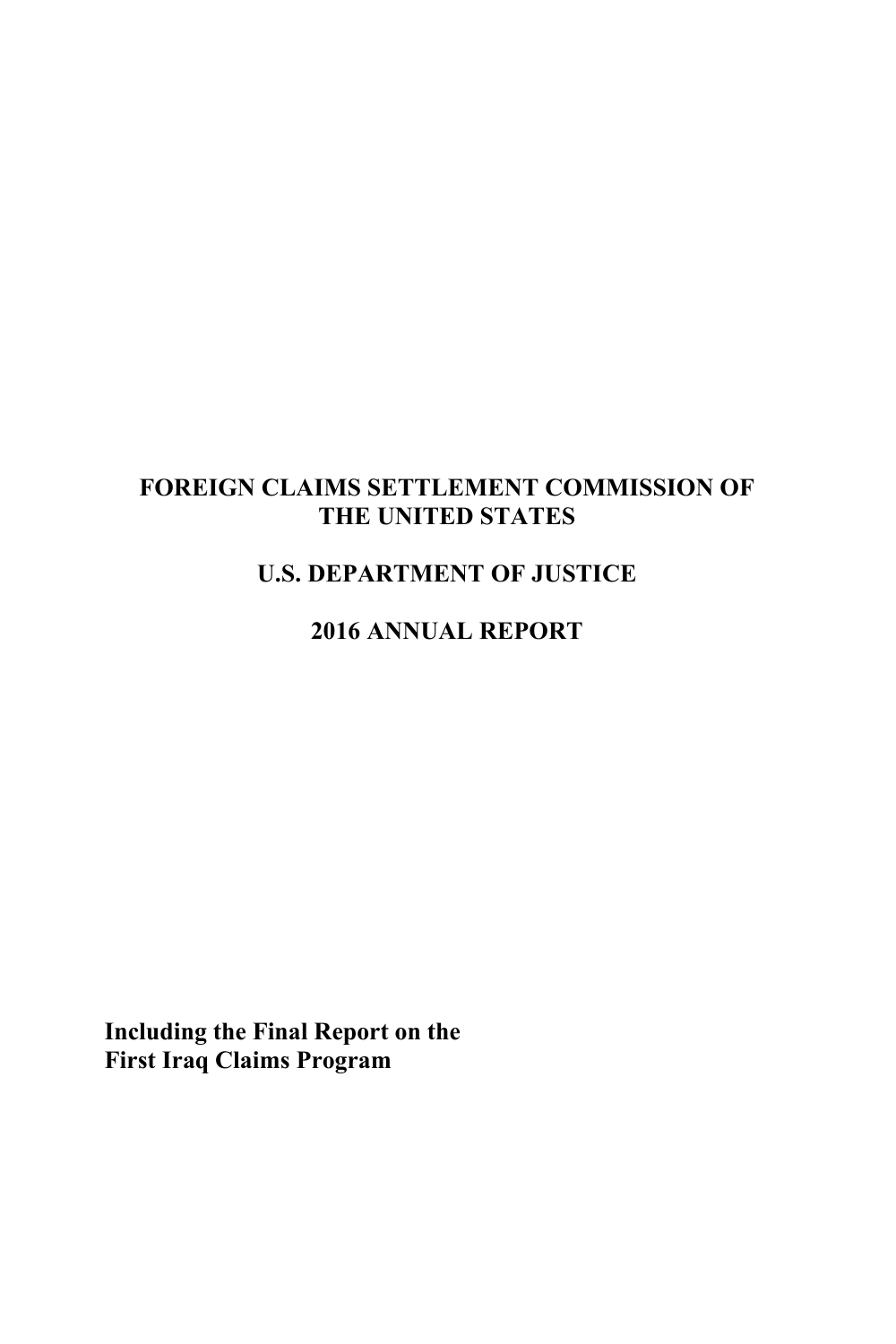### FOREIGN CLAIMS SETTLEMENT COMMISSION OF THE UNITED STATES

600 E Street, N.W., Suite 6002 Washington, D.C. 20579 Telephone (202) 616-6975 FAX (202) 616-6993

Anuj C. Desai, Commissioner Sylvia M. Becker, Commissioner

- - -

Brian M. Simkin, Chief Counsel

This Report may be cited as: 2016 FCSC Ann. Rep.

This Report is available online at: www.justice.gov/fcsc/publications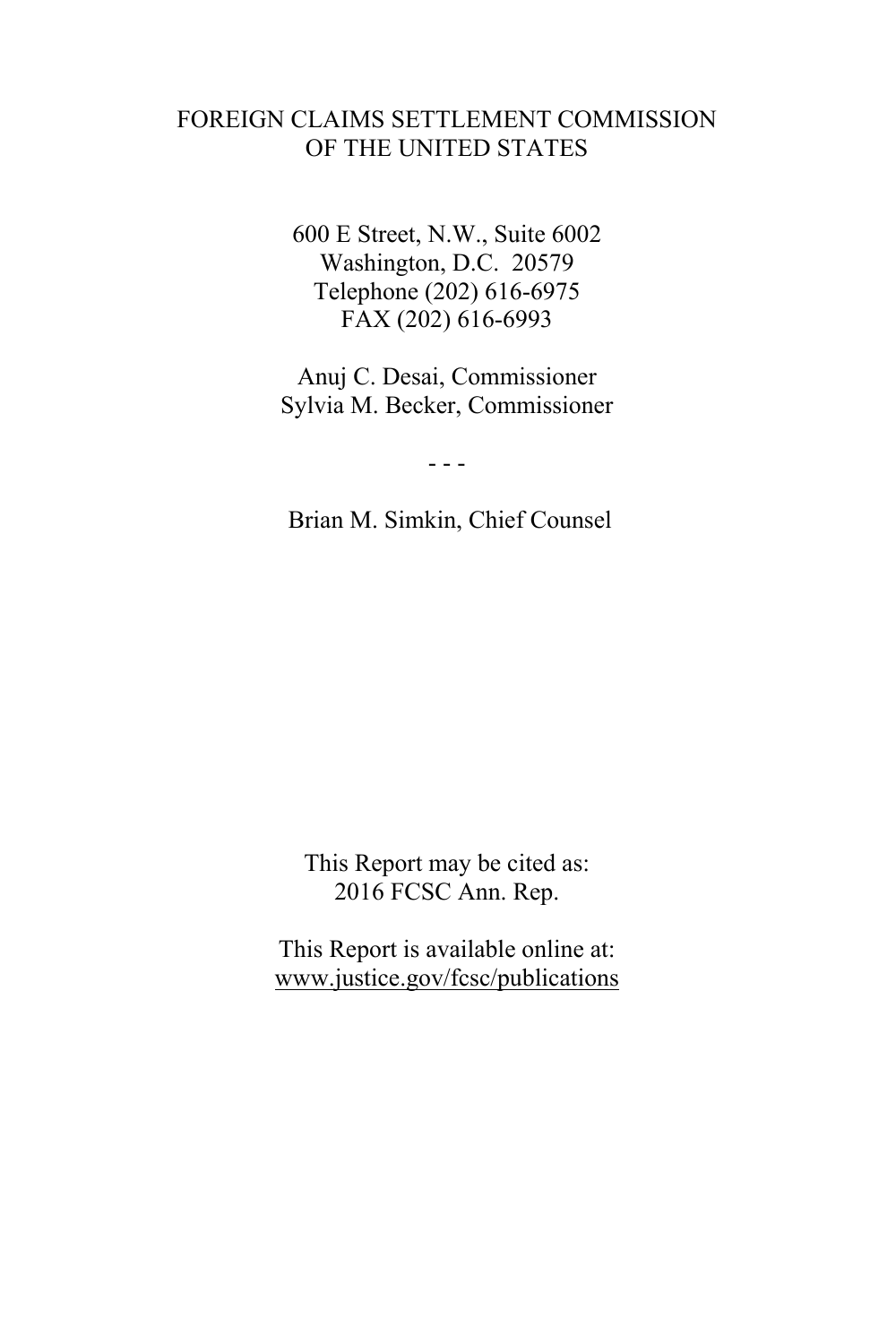

**U.S. Department of Justice** Foreign Claims Settlement Commission of the United States

Washington, D.C. 20579

## LETTER OF TRANSMITTAL

To the President of the Senate and the Speaker of the House of Representatives of the 115th Congress

 Pursuant to the War Claims Act of 1948, as amended, and the International Claims Settlement Act of 1949, as amended, the Foreign Claims Settlement Commission of the United States submits for your review its Annual Report for Calendar Year 2016. The Commission is an independent agency organized for administrative purposes within the U.S. Department of Justice.

 We appreciate the continued support of the Congress for the Commission's international claims programs.

Bri Amtri

 Brian M. Simkin Chief Counsel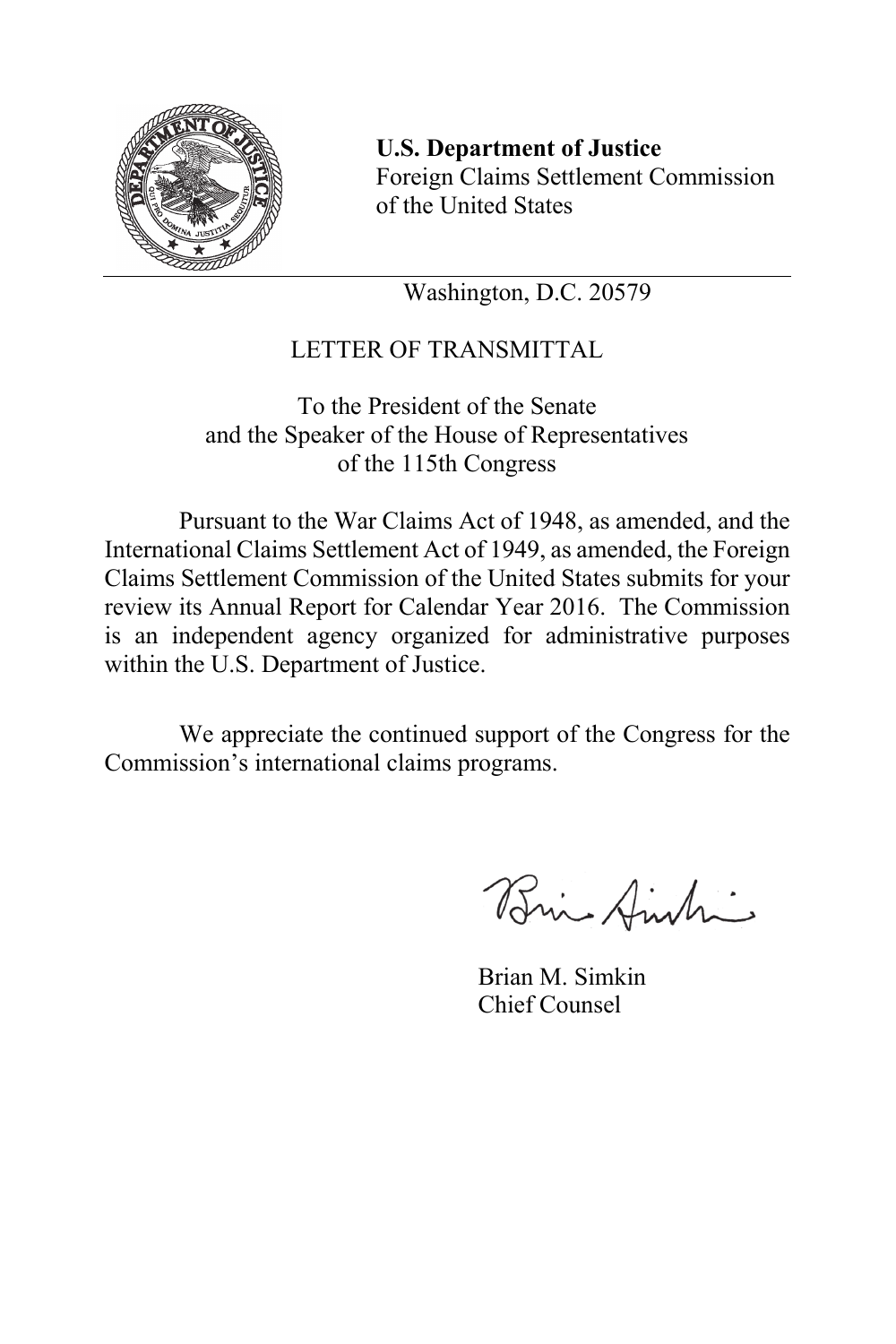Cover image reproduced from image owned by: U.S. Army Center of Military History and modified by Grandiose, https://en.wikipedia.org/wiki/File:Map \_of\_the\_Battle\_of\_Guam,\_1944.svg (last visited April 24, 2017), distributed under<br>Creative Commons, *Attribution-ShareAlike Unported* 3.0 License, -<br>Attribution-ShareAlike Unported 3.0 License, http://creativecommons.org/ licenses/by/3.0/us/.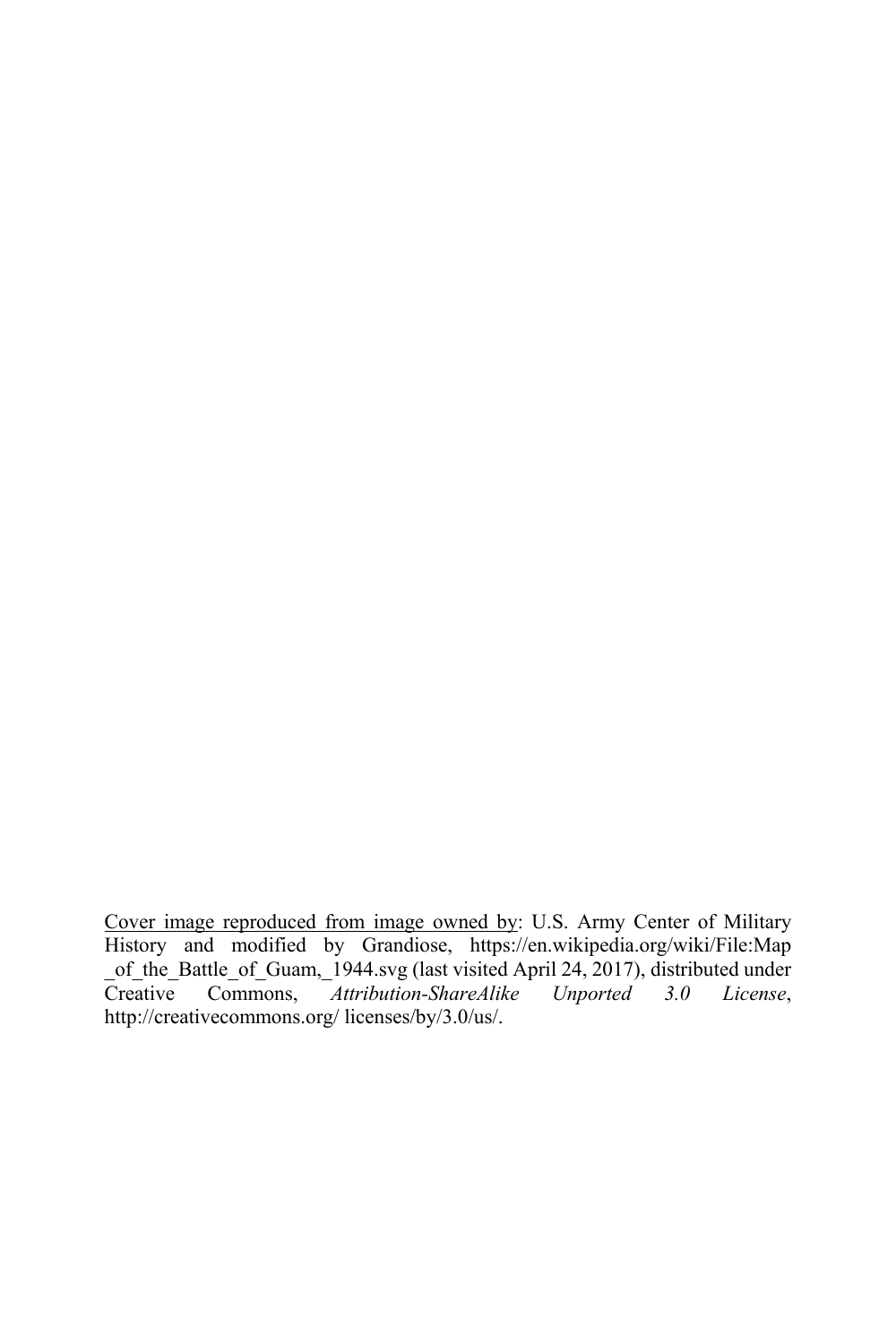# **TABLE OF CONTENTS**

| $\mathbf{1}$ .                                                        |  |
|-----------------------------------------------------------------------|--|
| 2.                                                                    |  |
| 3.                                                                    |  |
|                                                                       |  |
|                                                                       |  |
| A.                                                                    |  |
| 1.                                                                    |  |
| a.                                                                    |  |
| b.                                                                    |  |
| 2.                                                                    |  |
| В.                                                                    |  |
|                                                                       |  |
| D. Guam World War II Loyalty Recognition Act/ Guam War Claims 21      |  |
|                                                                       |  |
|                                                                       |  |
|                                                                       |  |
|                                                                       |  |
|                                                                       |  |
|                                                                       |  |
| Claims Under the International Claims Settlement Act of 1949 26<br>A. |  |
| 1.                                                                    |  |
| 2.                                                                    |  |
| Bulgaria, Hungary, and Romania - First Programs 27<br>3.              |  |
| $\overline{4}$ .                                                      |  |
| 5.                                                                    |  |
| 6.                                                                    |  |
| 7.                                                                    |  |
| 8.                                                                    |  |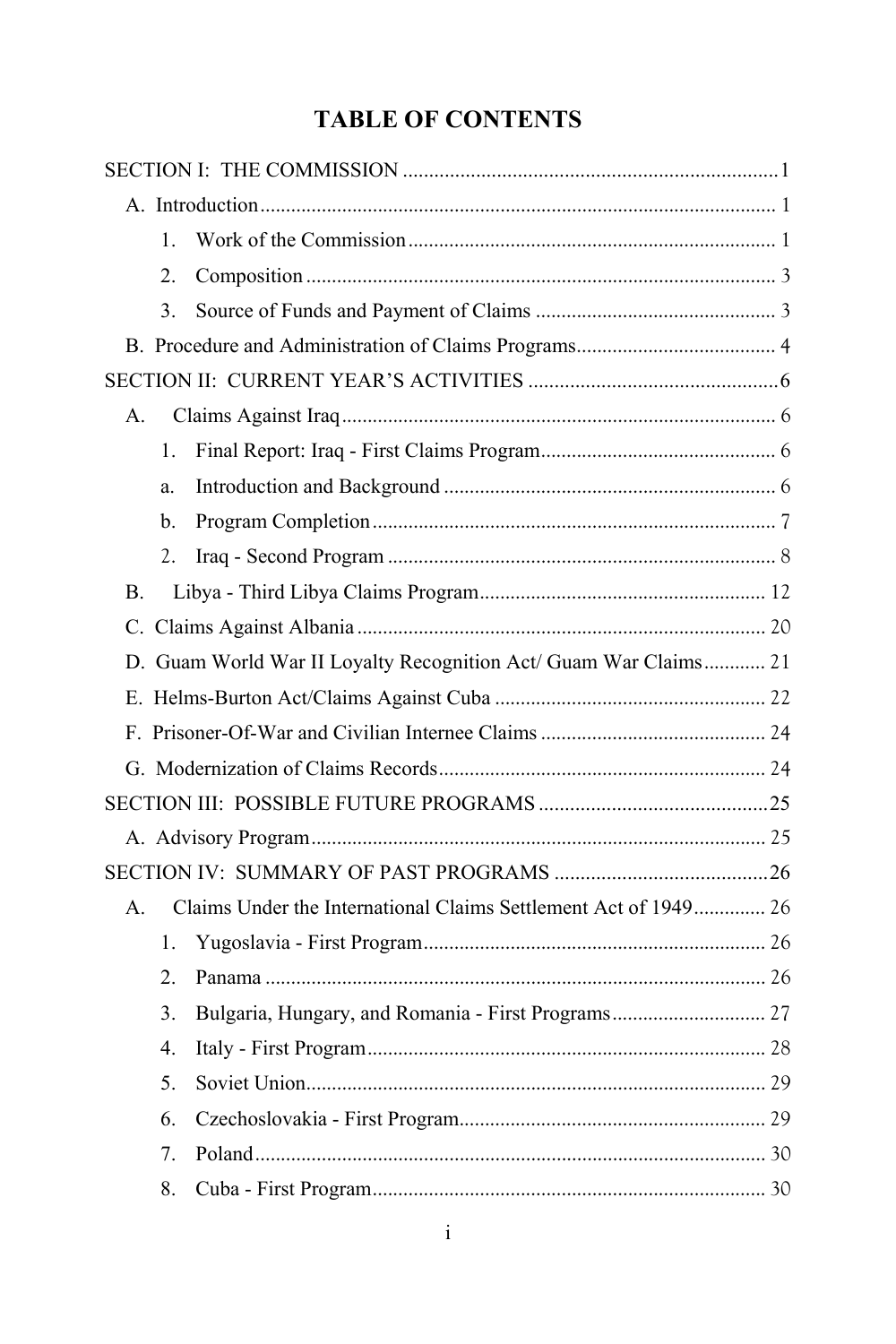| 9.                                                                      |  |
|-------------------------------------------------------------------------|--|
|                                                                         |  |
|                                                                         |  |
|                                                                         |  |
|                                                                         |  |
|                                                                         |  |
|                                                                         |  |
|                                                                         |  |
| 17.                                                                     |  |
|                                                                         |  |
|                                                                         |  |
|                                                                         |  |
|                                                                         |  |
|                                                                         |  |
| 1.                                                                      |  |
| 2.                                                                      |  |
|                                                                         |  |
| 1.                                                                      |  |
| 2.                                                                      |  |
| $\mathcal{E}$                                                           |  |
| $\mathbf{4}$ .                                                          |  |
| 5.                                                                      |  |
|                                                                         |  |
|                                                                         |  |
|                                                                         |  |
|                                                                         |  |
|                                                                         |  |
| A. International Claims Settlement Act of 1949 (Program Details) 51     |  |
| B. International Claims Settlement Act of 1949 (Awards and Payments) 52 |  |
|                                                                         |  |
|                                                                         |  |
| SECTION VII: LIST OF CHAIRS AND COMMISSIONERS55                         |  |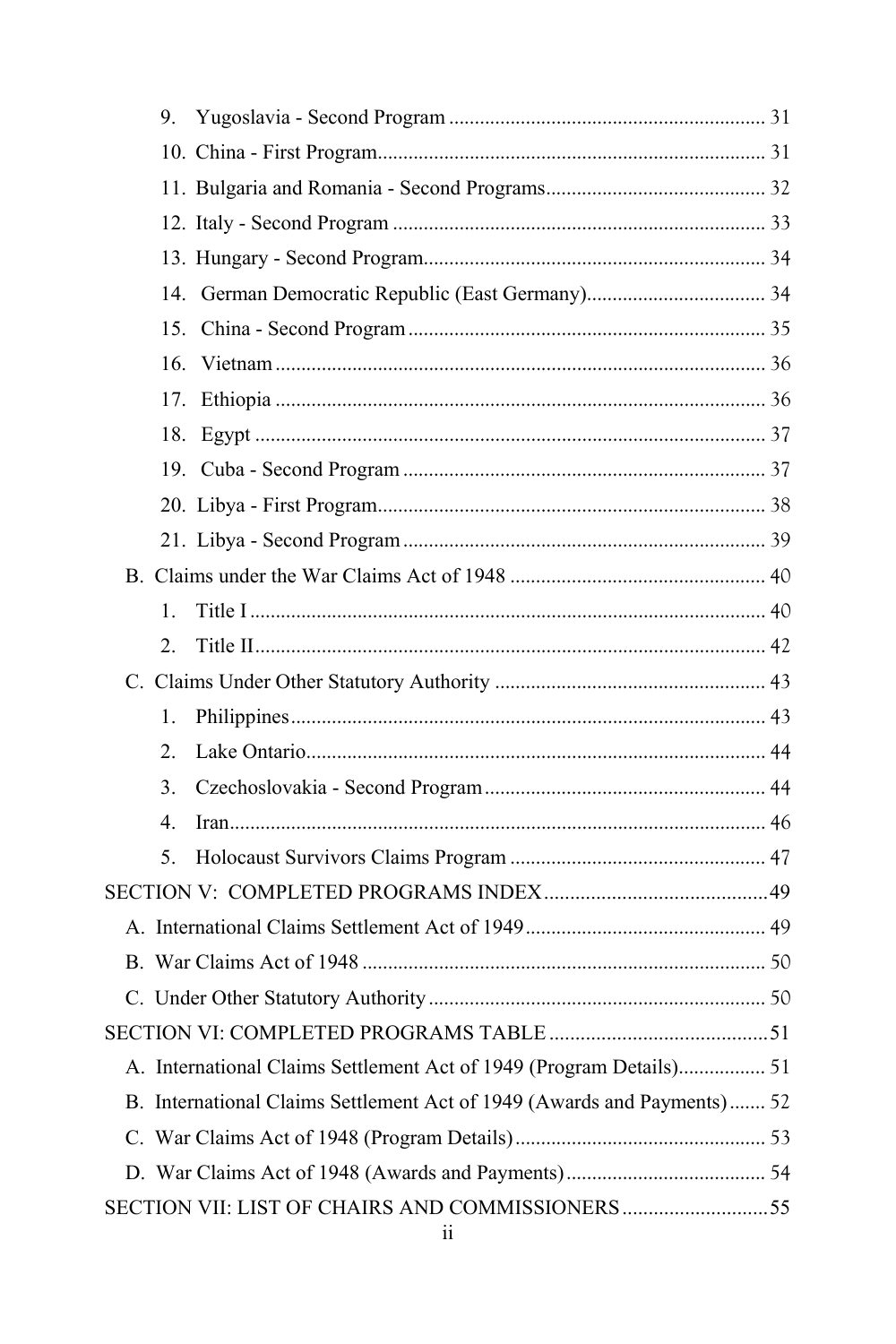### **SECTION I: THE COMMISSION**

#### **A. Introduction**

 The Foreign Claims Settlement Commission of the United States is an independent, quasi-judicial federal agency. The Commission's primary mission is to receive, examine, adjudicate, and render final decisions with respect to claims of U.S. nationals against foreign governments.

The Commission was established on July 1, 1954, under Reorganization Plan No. 1 of 1954, which abolished the War Claims Commission and the International Claims Commission and transferred their functions to the present Commission. In 1980, the Commission was transferred by Public Law No. 96-209 to the Department of Justice for administrative purposes as a separate agency within the Department. By statute, decisions of the Commission with respect to claims are final and conclusive on all questions of law and fact and are not subject to review by any official of the United States or by any court.

#### **1. Work of the Commission**

 The Commission's authority to administer claims programs arises from three sources. First, Congress may authorize the Commission to adjudicate claims through legislation. Second, pursuant to 22 U.S.C.  $\frac{8}{9}$  1623(a)(1)(B), the Commission may administer a program for claims arising out of the nationalization or other taking of property that are included within the terms of a claims agreement between the United States and a foreign government. Finally, the Commission can administer a program, pursuant to 22 U.S.C.  $\S$  1623(a)(1)(C), for any claims included in a category of claims against a foreign government that is referred to the Commission by the Secretary of State. In addition, 22 U.S.C. § 2370 authorizes the Commission, upon the request of the President, to evaluate expropriated property, determine the full value of any property nationalized, expropriated, seized, or subjected to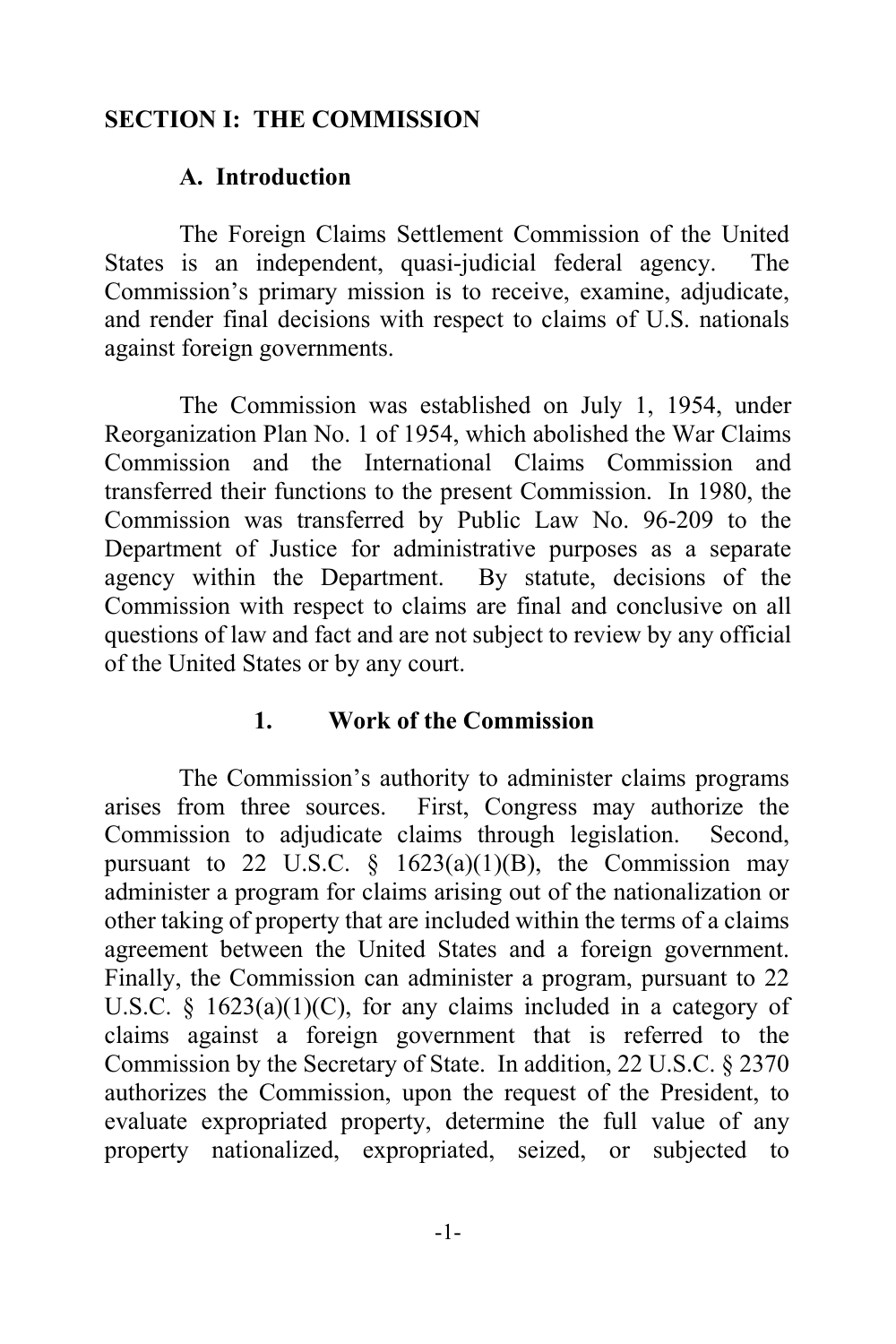discriminatory actions, and to render an advisory report to the President within 90 days of such a request.

 Programs administered by the Commission have included claims for losses suffered either as a result of military operations during World War II, including damage to and loss of property therefrom, or as a result of the nationalization or other taking of property by foreign governments. These have included claims against the governments of (in alphabetical order): Albania, Bulgaria, China, Cuba, Czechoslovakia, Egypt, Ethiopia, German Democratic Republic (East Germany), Hungary, Iran, Panama, Poland, Romania, the Soviet Union, Vietnam, and Yugoslavia. The Commission has also adjudicated claims of U.S. military personnel and civilians captured or interned during World War II and the Korean and Vietnam conflicts. In addition, between 1996 and 1998 the Commission adjudicated claims of U.S. citizens persecuted by Nazi Germany during World War II. The Commission is currently adjudicating: (1) physical injury, hostage-taking, commercial, and other claims against Libya arising from certain terrorist incidents that occurred prior to June 30, 2006; and (2) claims against Iraq for personal injury, hostage-taking, and death sustained by U.S. nationals after Iraq invaded Kuwait on August 2, 1990. The jurisdiction of the Commission and its two predecessor commissions has encompassed the administration of forty-seven claims programs in which more than 740,000 claims were filed and nearly \$4 billion in awards were granted.

 In some instances, Congress authorizes the adjudication of claims before there are funds available to pay awards. In such cases, the Commission adjudicates the claims and certifies its decisions to the Secretary of State as a "pre-settlement adjudication" of the claims. The Department of State can then use these decisions as a basis for negotiating a claims settlement agreement at some future date. The Commission has concluded pre-settlement adjudication programs with respect to losses asserted against Cuba, China, the German Democratic Republic, and Vietnam.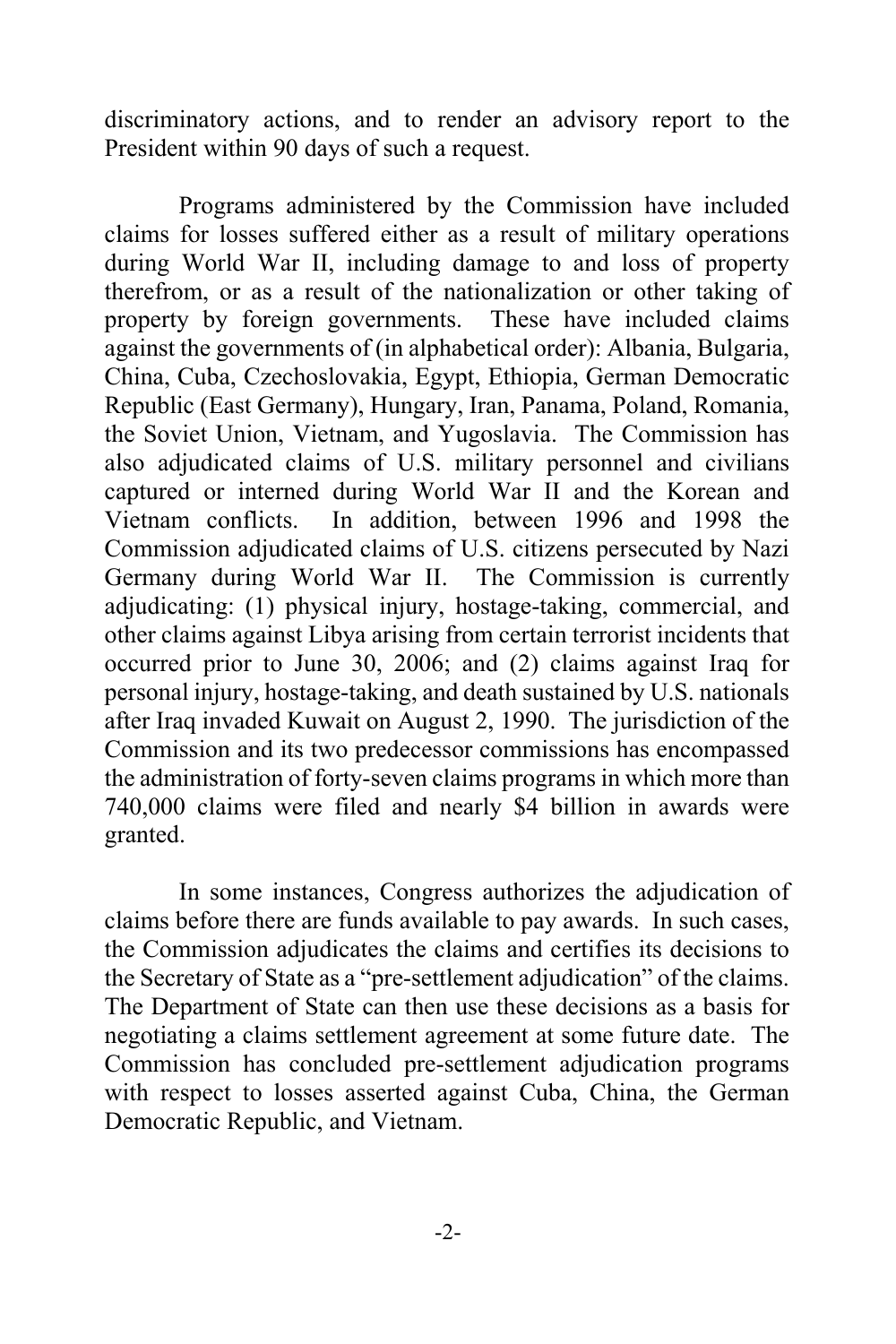The Commission also provides, upon request, technical assistance to the Department of State in conducting government-togovernment claims settlement negotiations. In addition, the Commission furnishes information contained in its records pertaining to the international and war-related claims programs it has conducted in the past, as requested by claimants, their heirs, Congress, attorneys, researchers, other members of the public, and the Departments of Treasury, State, Interior, and Defense. Upon request, it also provides advice that includes preliminary planning and evaluation of proposed claims legislation, and acts as a liaison with other Federal agencies concerning claims-related issues.

### **2. Composition**

 The Commission is composed of a Chairman, who serves on a full-time basis, and two Commissioners, who serve on a part-time basis. The Chairman and other Commissioners are appointed for fixed terms, normally three years, by the President with the advice and consent of the U.S. Senate. Currently, the Commission is comprised of two Commissioners. Professor Anuj C. Desai has served as Commissioner since he was sworn in on April 6, 2012. Commissioner Sylvia M. Becker, who was sworn in on September 16, 2013, continued in office through 2016.

 The Chairman and Commissioners are responsible for adjudicating claims and issuing decisions. The Chairman is vested with sole administrative authority for the Commission, while the Department of Justice is responsible for providing administrative support services to the agency. The Commission employs a small staff of legal and administrative personnel.

### **3. Source of Funds and Payment of Claims**

 The Chairman prepares the Commission's budget requests within the procedures established by the Department of Justice; the Attorney General submits the requests to the Director of the Office of Management and Budget as proposed by the Chairman.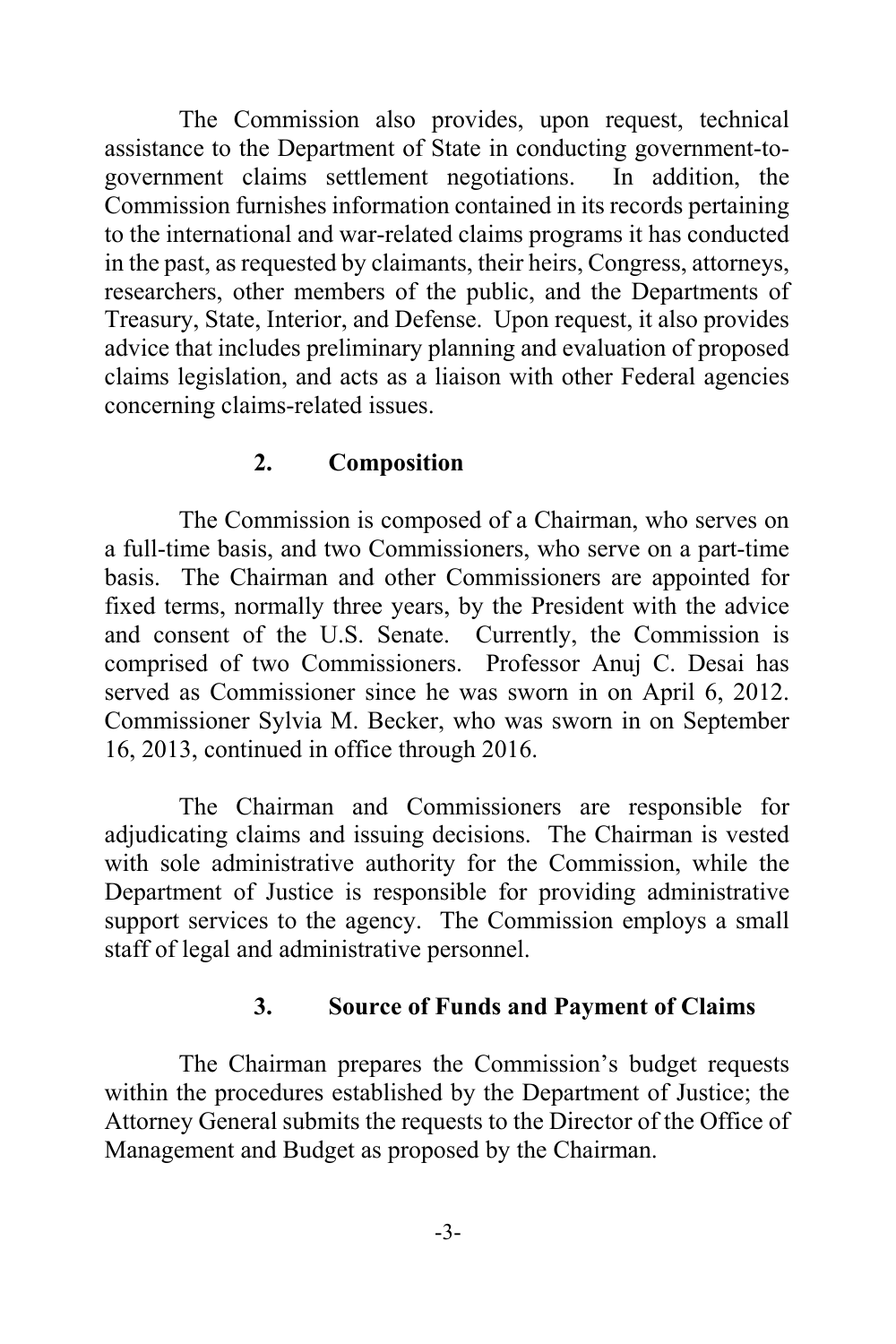Amounts paid by foreign governments to the United States for the purpose of settling claims are required to be covered into special funds in the Treasury of the United States, out of which the Secretary of the Treasury is authorized and directed to make payment of claims certified by the Commission. The Department of the Treasury is further required to deduct five percent from any amount covered into each special fund for deposit as miscellaneous receipts in the United States Treasury to reimburse the United States for expenses incurred in the settlement of claims. While these funds do not directly support the Commission's operations, the Department of the Treasury has recovered millions of dollars through deductions from the various settlement funds that the United States obtained from foreign governments during the years of the Commission's existence.

#### **B. Procedure and Administration of Claims Programs**

 By statute (22 U.S.C. §§ 1622g, 1623(h) and 50 U.S.C. App. § 2010), the decisions of the Commission are final and conclusive on all questions of fact and law and are not subject to review by any other official, department, or agency of the United States, or by any court by mandamus or otherwise. This prohibition against judicial or other review makes it imperative that the Commission adhere to appropriate administrative and legal procedures to ensure claimants have a full and fair opportunity to present their claims.

 When a claims program is commenced, appropriate claim forms and detailed instructions, including the deadline for filing claims, are forwarded to anyone who requests them or has, at any time, indicated to the Commission an interest in filing a claim in that program. In addition, the Commission makes the claim forms and instructions available to potential claimants via the world wide web (www.justice.gov/fcsc). The Commission also publicizes the program through notices in the *Federal Register* and press releases to the news media, and by notifying relevant organizations and congressional offices.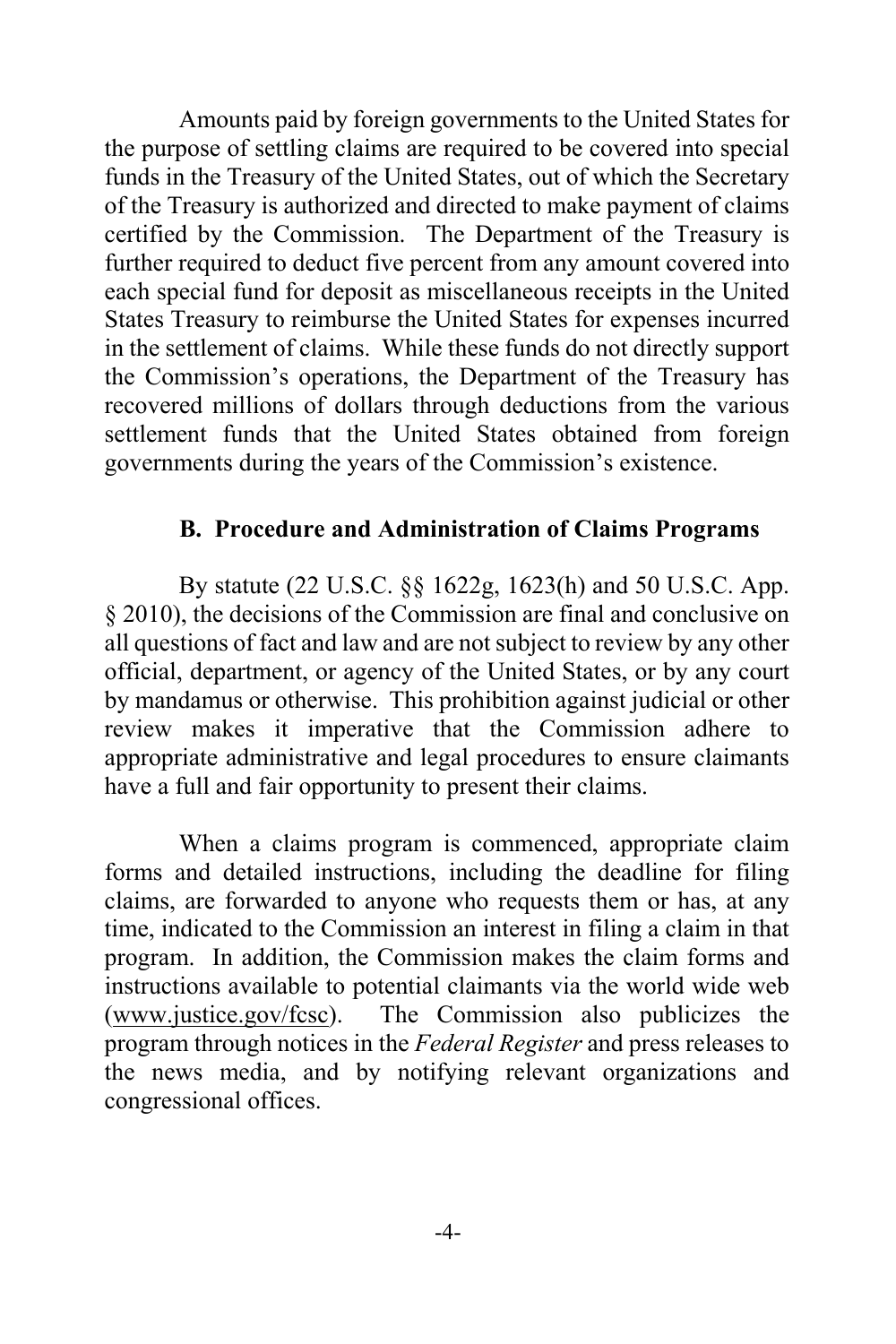Once the Commission has received a completed claim form with related exhibits, documents, or other evidence, the Commission's staff undertakes a careful examination and, if necessary, seeks additional information or evidence from the claimant or other sources to enable the claimant to establish the requisite elements of a claim (i.e., U.S. nationality, ownership, value, and the date and circumstances of the asserted loss). Although the claimant has the burden of proof, the adjudication of a claim is nonadversarial, and the Commission's staff endeavors to assist each claimant in establishing a compensable claim while at the same time discharging its obligation to protect the public interest opposed to the allowance of any unjust or unfounded claims. After a claim is fully developed, it is presented to the Commission for adjudication.

 Following a full review of the claim and all supporting material, the Commission issues a written "Proposed Decision." This Proposed Decision is forwarded to the claimant or claimant's counsel who is advised of the right to file an objection in writing within a specified period of time if the claimant is dissatisfied and believes there are grounds for a more favorable decision. The claimant may submit, in writing, any additional evidence and argument in support of the objection and may also request an oral hearing before the Commission to present evidence and argument. Thereafter, the Commission reconsiders the entire record and renders its determination by issuing a "Final Decision."

 If no timely objection is received on a claim, the Proposed Decision is automatically entered as the Commission's Final Decision. However, even after the issuance of a Final Decision, the regulations of the Commission permit the filing of a petition to reopen a claim for further consideration based upon newly-discovered evidence. Additionally, if information comes to the attention of the Commission from sources other than the claimant, the Commission may reopen, on its own motion, a claim that has already become final.

 In most claims programs, a time limit is set by statute within which the Commission must complete the adjudication of the claims.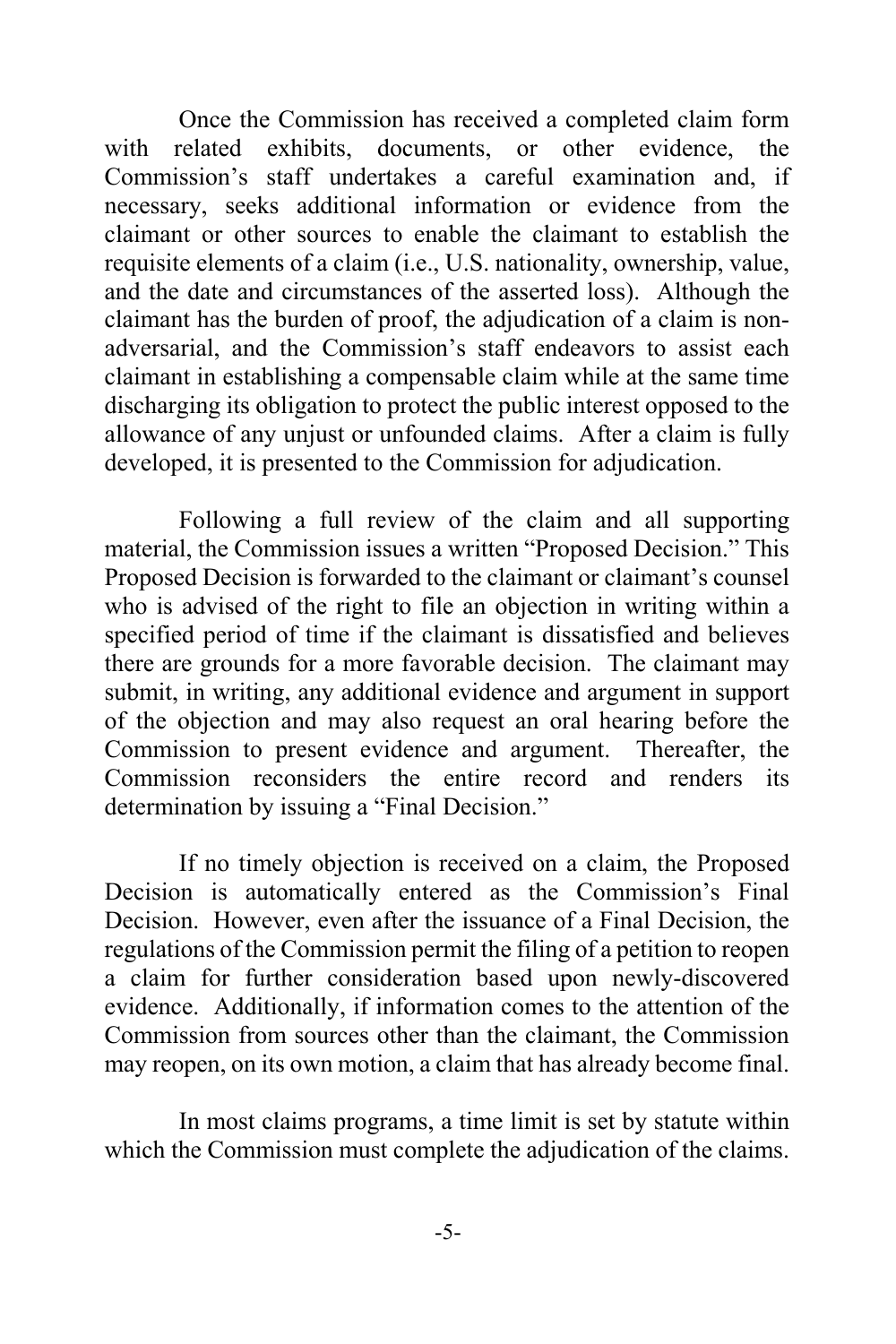After the specified date, the Commission no longer has authority to accept additional claims for adjudication or to reconsider any claim which was determined in that particular program.

 To fully apprise claimants of the basis of the Commission's determinations, the decisions of the Commission set forth the reasons for the action taken and include specific findings of fact and conclusions of law regarding each aspect of the claim. In most programs, the amount of funds available to pay the Commission's awards is limited, often resulting in *pro rata* payment of awards by the Department of the Treasury. The Commission therefore must ensure that the award entered in each claim is fully supported, and based upon the same criteria as all other awards.

 The Commission's responsibility is discharged upon entry of the Final Decision and certification of the claimant's award to the Secretary of the Treasury, who has sole jurisdiction, under specific statutory authority, to make payments out of the funds established for that purpose.

#### **SECTION II: CURRENT YEAR'S ACTIVITIES**

### **A. Claims Against Iraq**

 In 2016, the Commission concluded the First Iraq Claims Program, which consisted of claims filed pursuant to a letter of referral issued by the U.S. Department of State's Legal Adviser in November 2012. During 2016, the Commission also continued to adjudicate claims in the Second Iraq Claims Program pursuant to a subsequent referral letter from the Legal Adviser received by the Commission in October 2014.

#### **1. Final Report: Iraq - First Claims Program**

#### *a. Introduction and Background*

 On September 2, 2010, the Governments of the United States and Iraq concluded an agreement that included provisions for the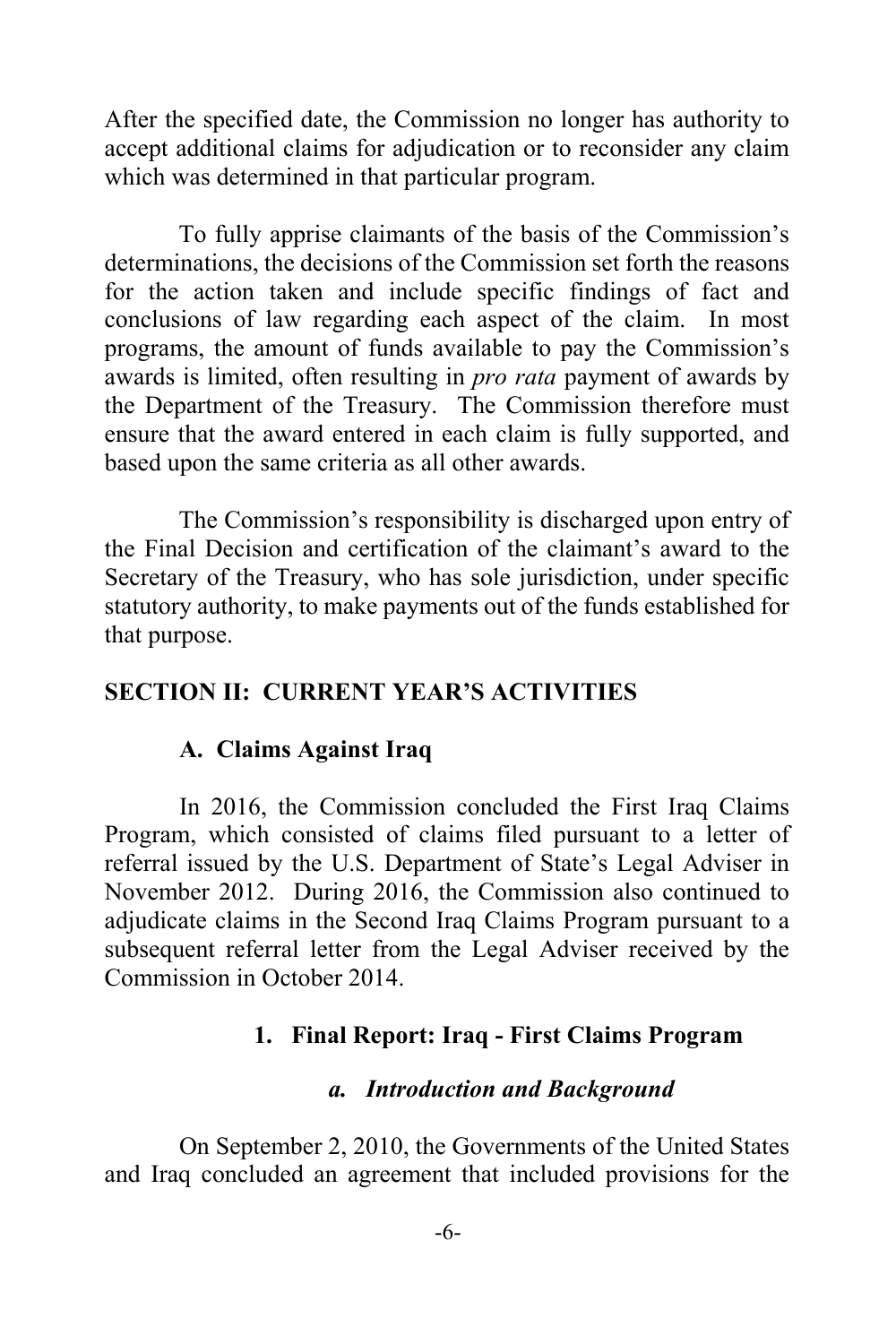settlement of claims of U.S. nationals who had been victims of the Saddam Hussein regime prior to October 7, 2004, as well as claims of U.S. servicemen injured in the 1987 attack on the U.S.S. Stark. *Claims Settlement Agreement Between the Government of the United States of America and the Government of the Republic of Iraq*, Sept. 2, 2010, T.I.A.S. No. 11-522. The Agreement provided for a lumpsum payment of \$400 million by Iraq in settlement of all claims of U.S. nationals that fell within the terms of the Agreement.

 By letter dated November 14, 2012, U.S. Department of State Legal Adviser Harold Hongju Koh requested, pursuant to 22 U.S.C.  $§$  1623(a)(1)(C), that the Commission adjudicate claims of U.S. nationals against Iraq for personal injury (First Iraq Claims Program). This letter is reprinted in its entirety in the Commission's 2015 Annual Report. 2015 FCSC Ann. Rep. 16-18. The November 2012 referral consisted of claims of U.S. nationals who had already received compensation from the State Department under the 2010 Claims Settlement Agreement for hostage-taking, and authorized the Commission to award additional compensation to those individuals, provided they could show, among other things, that they suffered a "serious personal injury" during their detention. The referral covered injuries arising from certain specified acts, such as "sexual assault, coercive interrogation, mock execution, or aggravated physical assault."

 On March 26, 2013, the Commission published notice in the *Federal Register* announcing the commencement of the First Iraq Claims Program pursuant to Title I of the International Claims Settlement Act of 1949 and the Legal Adviser's November 2012 referral letter. *Notice of Commencement of Iraq Claims Adjudication Program, and of Program Completion Date*, 78 Fed. Reg. 18,365 (March 26, 2013).

#### *b. Program Completion*

 In 2016, the Commission completed adjudication of all the claims in the First Iraq Claims Program. On November 20, 2015, the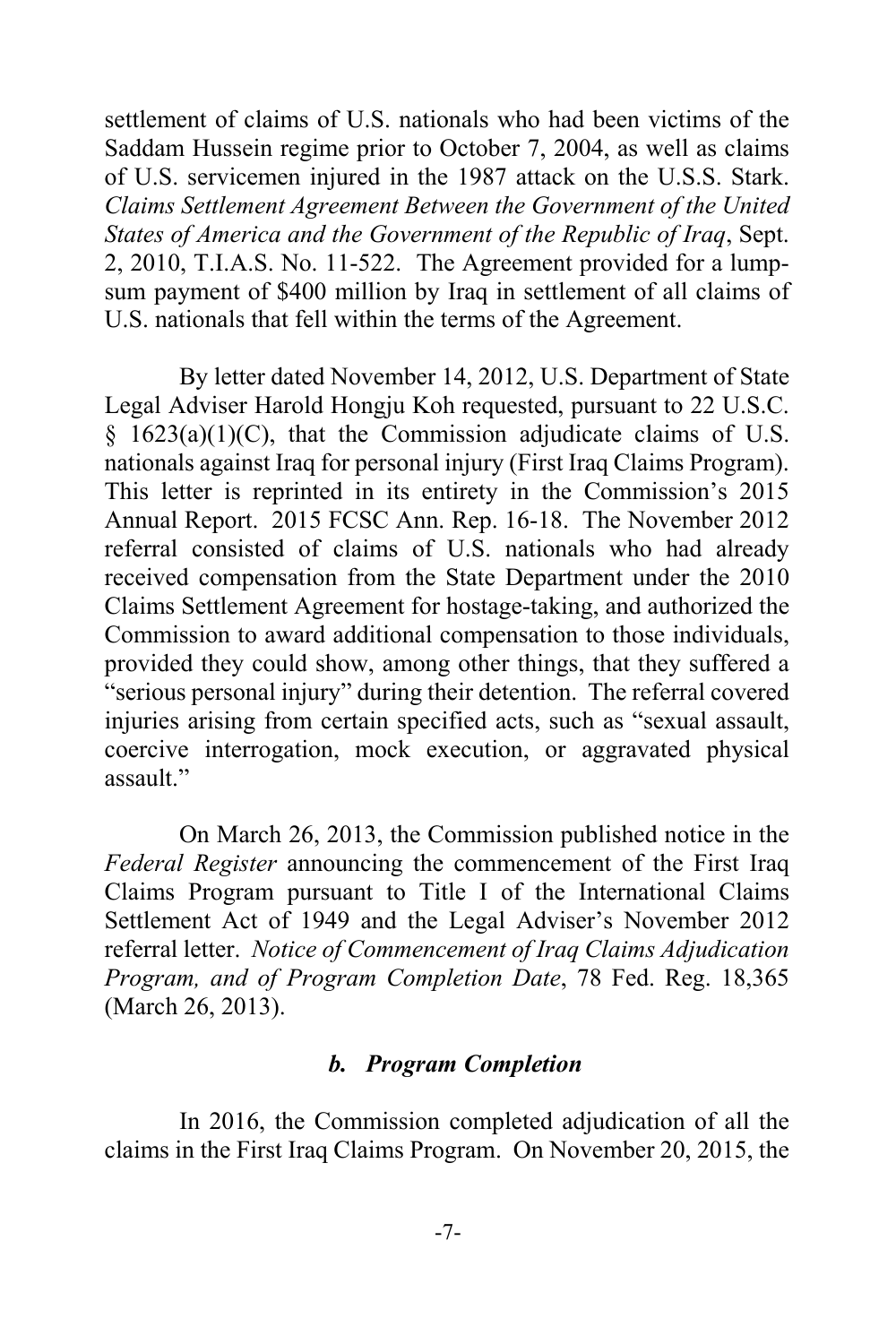Commission published notice in the *Federal Register* announcing a completion date of February 2, 2016 for the program. *Notice of Completion of Claims Adjudication Program*, 80 Fed. Reg. 72,738 (November 20, 2015).

 In the First Iraq Claims Program, the Commission received 28 claims pursuant to the November 2012 referral letter and issued Final Decisions in all of the claims, with awards totaling \$14.5 million. In the adjudication of these claims, the Commission dealt with many complex legal issues, including the assessment of the severity of serious personal injury claims and the determination of the proper standards for evidence and compensation in such claims. Additional details are provided in the table below.

| First Iraq Claims Program  |                |  |  |
|----------------------------|----------------|--|--|
| Number of Claims Received: | 28             |  |  |
| Number of Awards Issued:   | 14             |  |  |
| Number of Denials Issued:  | 14             |  |  |
| Total Value of Awards      | \$14.5 million |  |  |

### **2. Iraq - Second Program**

 By letter dated October 7, 2014, Acting Legal Adviser Mary E. McLeod referred three additional categories of claims to the Commission for adjudication and certification, including claims for hostage-taking, death while being held hostage, and personal injury (Second Iraq Claims Program). This referral letter is reprinted as Exhibit 1, below.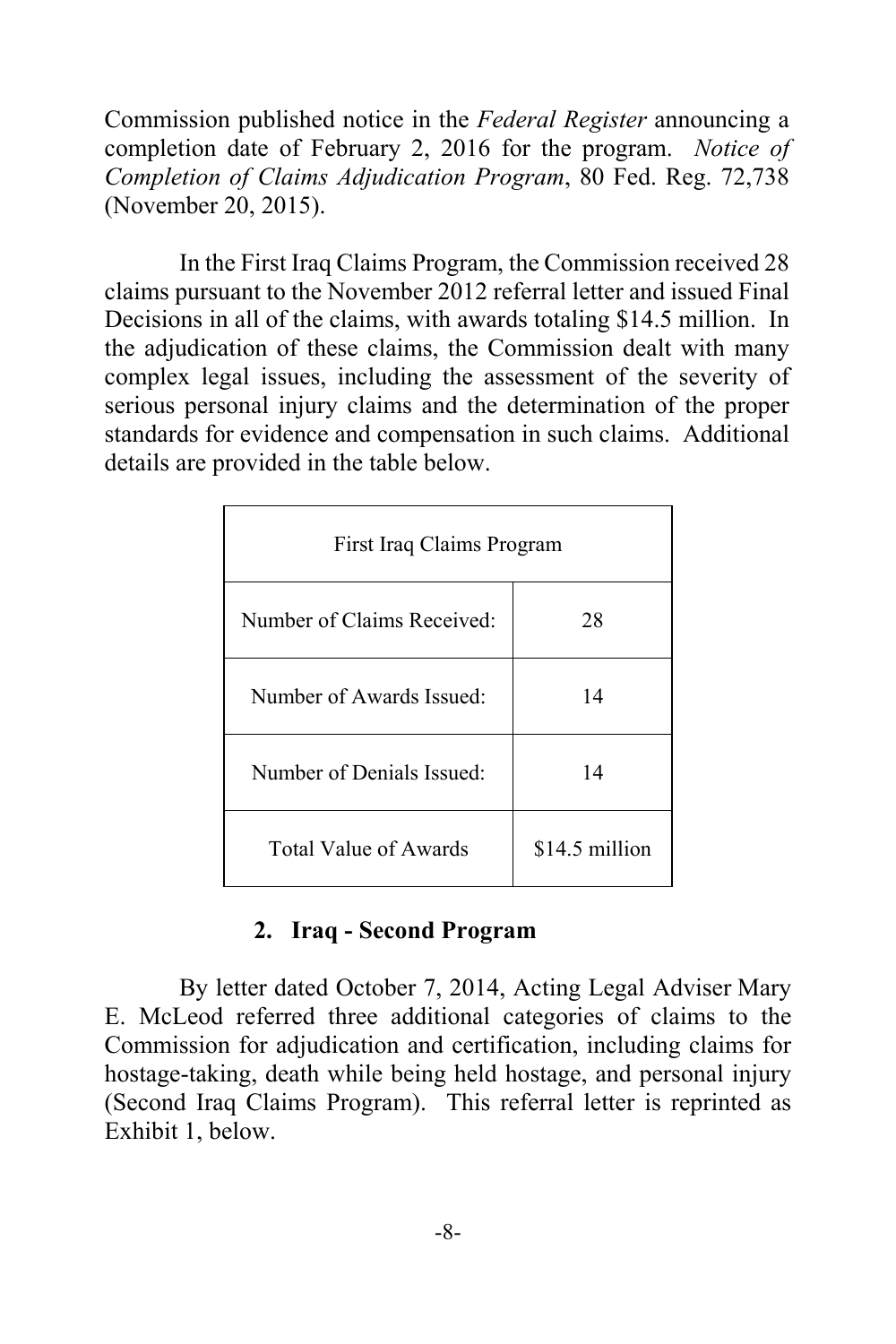On October 23, 2014, the Commission published notice in the *Federal Register* announcing the commencement of the Second Iraq Claims Program and setting a filing deadline of October 23, 2015. *Notice of Commencement of Claims Adjudication Program*, 79 Fed. Reg. 63,439 (October 23, 2014).

The Commission received 272 claims by the filing deadline, the majority of which are currently being processed for adjudication. As of December 31, 2016, the Commission had issued 24 Final Decisions, with awards totaling \$8.46 million.

#### **EXHIBIT 1**

#### UNITED STATES DEPARTMENT OF STATE

Washington, D.C. 20520

October 7, 2014

The Honorable Anuj C. Desai and Sylvia M. Becker Foreign Claims Settlement Commission of the United States Department of Justice Washington, DC 20579

Dear Commissioners Desai and Becker:

On September 2, 2010, the United States entered into the Claims Settlement Agreement Between the Government of the United States of America and the Government of the Republic of Iraq ("Claims Settlement Agreement"). The Claims Settlement Agreement was approved by the Iraqi Parliament, and on June 21, 2011, Iraq transferred the \$400 million settlement amount to the U.S. Treasury. The Claims Settlement Agreement covers claims of U.S. nationals against Iraq that "arise from alleged personal injury (whether physical or non-physical, including emotional distress) or death caused by any act of torture, extrajudicial killing, aircraft sabotage, hostage-taking,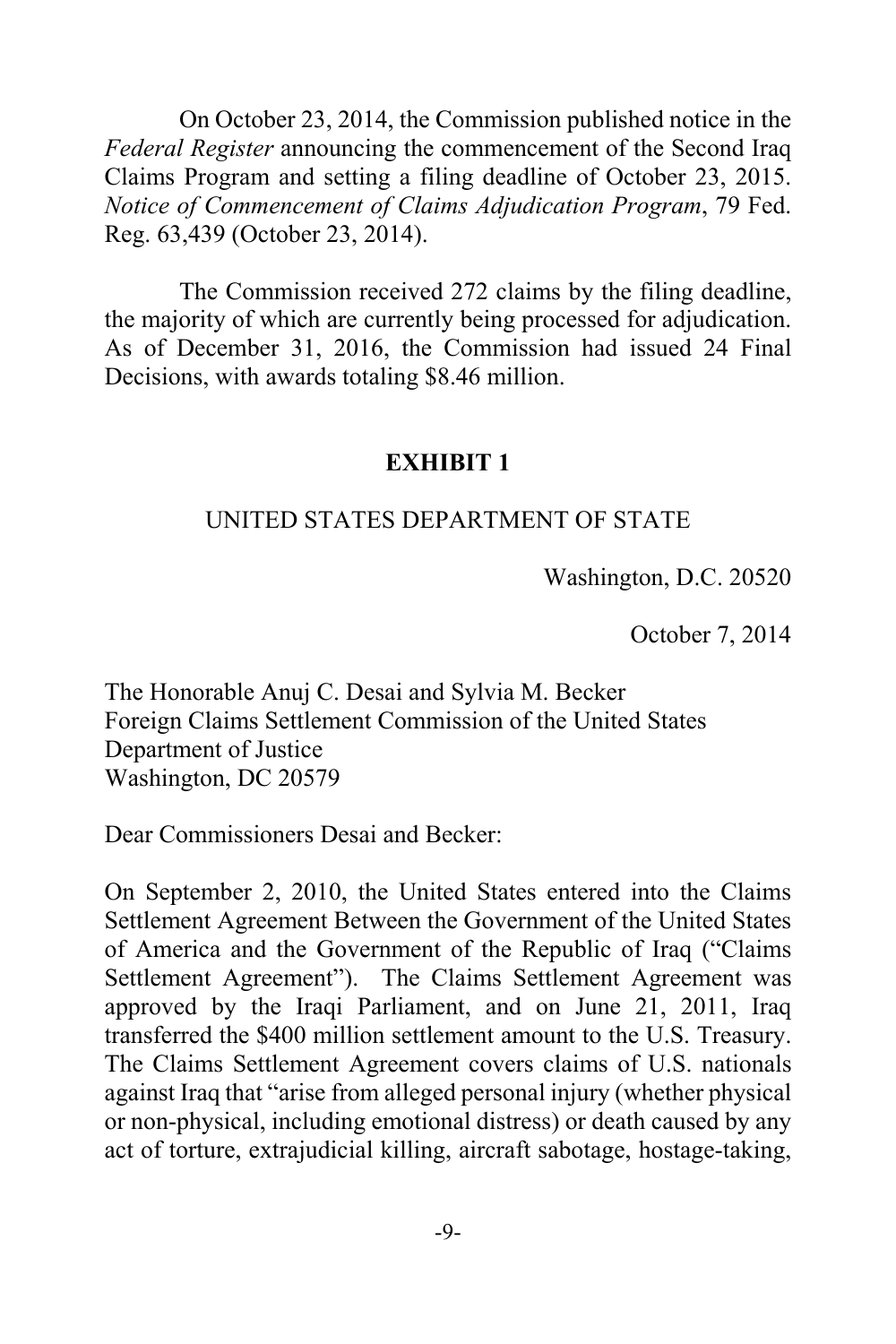or the provision of material support or resources for such an act" for acts that occurred prior to October 7, 2004, as well as physical injury claims that were the subject of an exchange of diplomatic notes in 1990. The Agreement settled and extinguished all claims falling within its ambit, and the United States agreed to terminate all legal proceedings in U.S. courts arising from such claims, to nullify all attachments and judgments obtained in connection with such claims, and to preclude all further U.S. litigation based on such claims. Following the receipt of the settlement funds transferred by Iraq, the Department of State has undertaken to distribute payments for certain claims covered by the Claims Settlement Agreement, including claims of former prisoners of war, claims of the spouses of prisoners of war, claims of former hostages and human shields with unpaid judgments against Iraq or those with pending litigation against Iraq at the time of the entry into force of the Claims Settlement Agreement ("pending litigation"), and compensation for U.S. servicemen injured in the 1987 attack on the U.S.S. Stark.

On November 14, 2012, pursuant to the discretionary authority under 22 U.S.C. §1623(a)(l)(C) delegated to the Legal Adviser by the Secretary of State, the Legal Adviser referred one category of claims within the scope of the Claims Settlement Agreement to the Foreign Claims Settlement Commission of the United States ("Commission") for adjudication and certification. That referral was for claims of U.S. nationals for special circumstances, where the claimants have already received compensation under the Claims Settlement Agreement from the State Department and where the severity of the claimants' serious personal injury warrants additional compensation. With this letter, under the same discretionary authority, I am referring additional categories of claims within the scope of the Claims Settlement Agreement for adjudication and certification. Again, we believe that the Commission is particularly well-suited to undertake this task. The Commission is requested to make determinations with respect to the three categories described below, in accordance with the provisions of 22 U.S.C. §1621 et seq. and the Claims Settlement Agreement.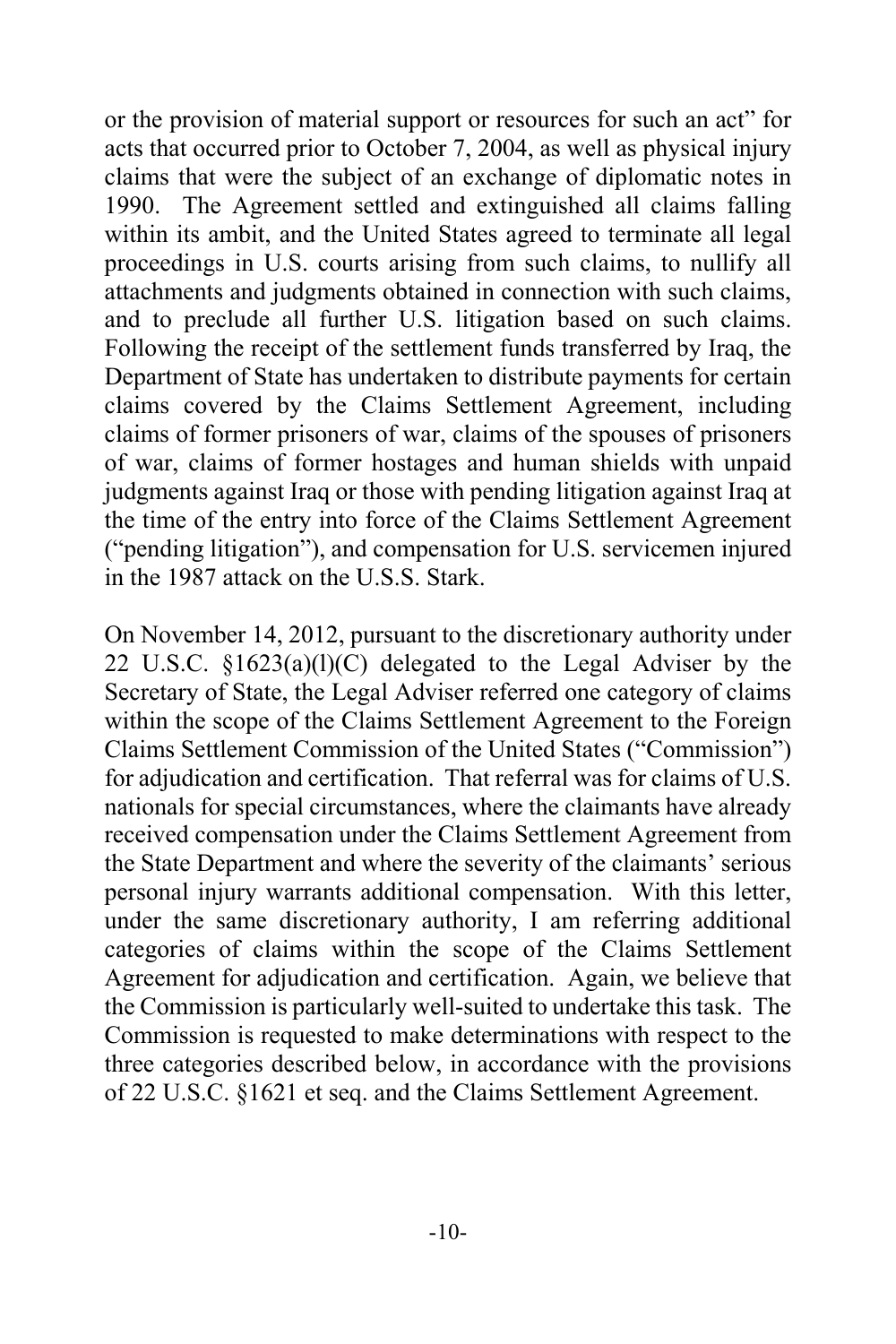**Category A:** This category shall consist of claims by U.S. nationals for hostage-taking<sup>1</sup> by Iraq<sup>2</sup> in violation of international law prior to October 7, 2004, provided that the claimant was not a plaintiff in pending litigation against Iraq for hostage taking<sup>3</sup> at the time of the entry into force of the Claims Settlement Agreement and has not received compensation under the Claims Settlement Agreement from the U.S. Department of State. If the Commission decides to award compensation for these claims, we recommend an amount of \$150,000 per claim plus \$5,000 for each day the claimant was in captivity.

**Category B:** This category shall consist of claims of U.S. nationals for death while being held hostage by Iraq in violation of international law prior to October 7, 2004. If the Commission decides to award compensation for these claims, we recommend that the Commission award up to but no more than \$5 million per claim.

**Category C:** This category shall consist of claims of U.S. nationals for any personal injury resulting from physical harm to the claimant caused by Iraq in violation of international law prior to October 7, 2004, provided that the claimant: 1) had pending litigation against Iraq arising out of acts other than hostage taking; 2) has not already been compensated pursuant to the Claims Settlement Agreement; and 3) does not have a valid claim under and has not received compensation pursuant to Category B of this referral. If the Commission decides to award compensation for these claims, we recommend that the Commission award an amount commensurate with the injury but no more than \$1 million per claim.

<sup>&</sup>lt;sup>1</sup> For purposes of this referral, hostage-taking would include unlawful detention by Iraq that resulted in an inability to leave Iraq or Kuwait after Iraq invaded Kuwait on August 2, 1990. 2

<sup>&</sup>lt;sup>2</sup> For purposes of this referral, "Iraq" shall mean the Republic of Iraq, the Government of the Republic of Iraq, any agency or instrumentality of the Republic of Iraq, and any official, employee or agent of the Republic of Iraq acting within the scope of his or her office, employment or agency.

<sup>&</sup>lt;sup>3</sup> For purposes of this category, pending litigation against Iraq for hostage taking refers to the following matters: *Acree v. Iraq*, D.D.C. 02-cv-00632 and 06-cv-00723, *Hill v. Iraq*, D.D.C. 99-cv-03346, *Vine v. Iraq*, D.D.C. 0 l-cv-02674; *Seyam (Islamic Society of Wichita) v. Iraq*, D.D.C. 03-cv-00888; *Simon v. Iraq*, D.D.C. 03-cv-00691.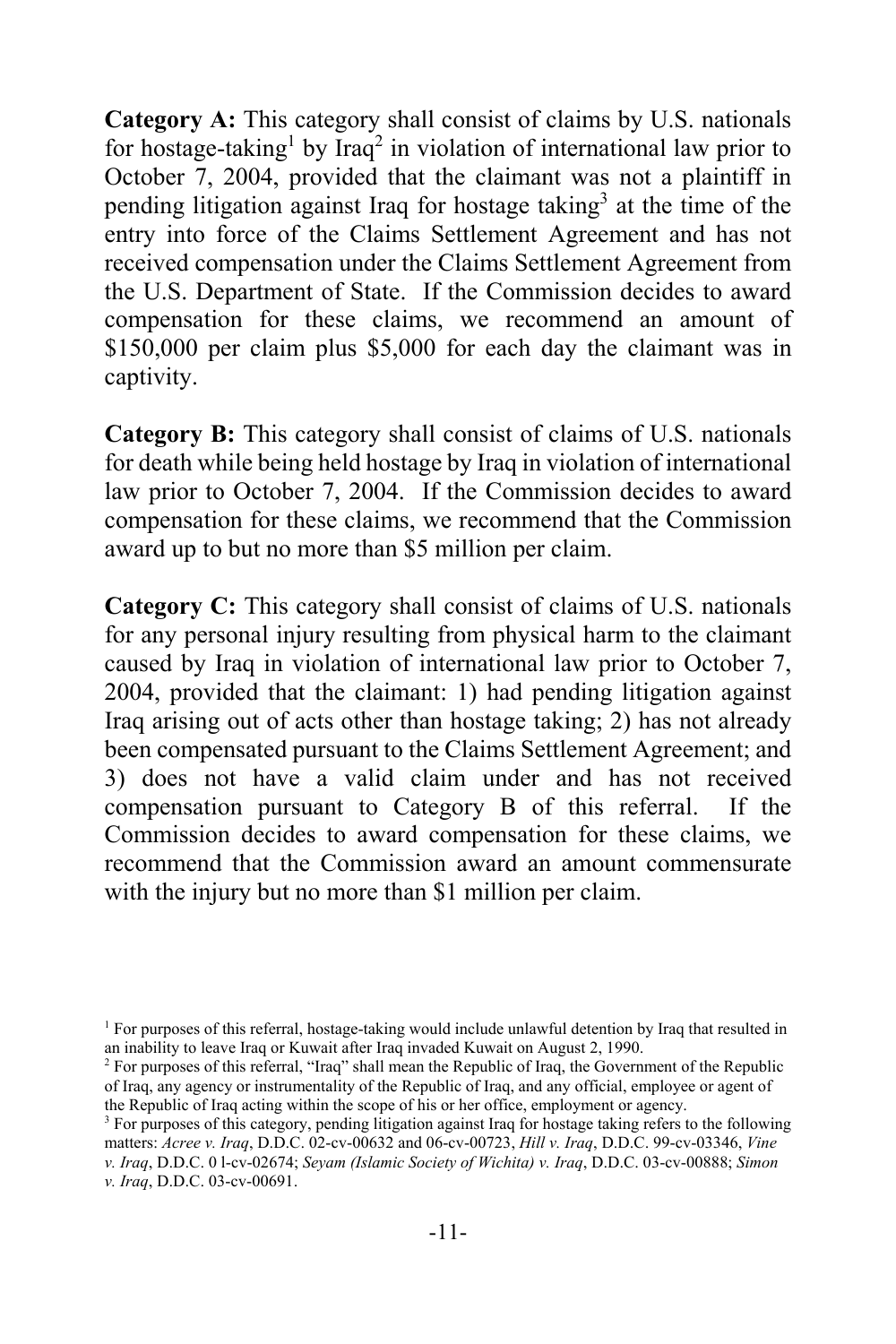Please direct any inquiries you may have to the Department of State's Office of International Claims and Investment Disputes, Suite 203, South Building, 2430 E Street, NW, Washington, DC 20037-2800.

Sincerely,

 /s/ Mary E. McLeod Acting Legal Adviser

### **B. Libya - Third Libya Claims Program**

As part of the process toward normalization of diplomatic relations, the United States and Libyan Governments concluded an agreement on August 14, 2008, that included a provision for the settlement of U.S. nationals' claims against Libya arising out of certain terrorist incidents occurring prior to June 30, 2006. *Claims Settlement Agreement Between the United States of America and the Great Socialist People's Libyan Arab Jamahiriya*, U.S.-Libya, Aug. 14, 2008, T.I.A.S. No. 08-814. The Agreement provided for a lumpsum payment of \$1.5 billion in settlement of all claims of U.S. nationals arising out of these incidents.

By letter dated November 27, 2013, Acting Legal Adviser Mary E. McLeod referred six categories of claims within the scope of the U.S.-Libya claims settlement agreement for adjudication and certification by the Commission, including claims for physical injury, hostage-taking, mental pain and anguish, and commercial injuries arising from certain terrorist incidents that occurred prior to June 30, 2006. This referral letter, which is reprinted as Exhibit 2, below, followed two earlier letters from the Legal Adviser referring claims within the scope of the agreement for adjudication and certification by the Commission. The first and second Libya Claims Programs, conducted pursuant to these referral letters, are described more fully in the Completed Programs sections below. On December 13, 2013, the Commission published notice in the *Federal Register* announcing the commencement of the third Libya Claims Program and setting a filing deadline of June 13, 2014. *Notice of Commencement of Claims Adjudication Program*, 78 Fed. Reg. 75,944 (December 13, 2013).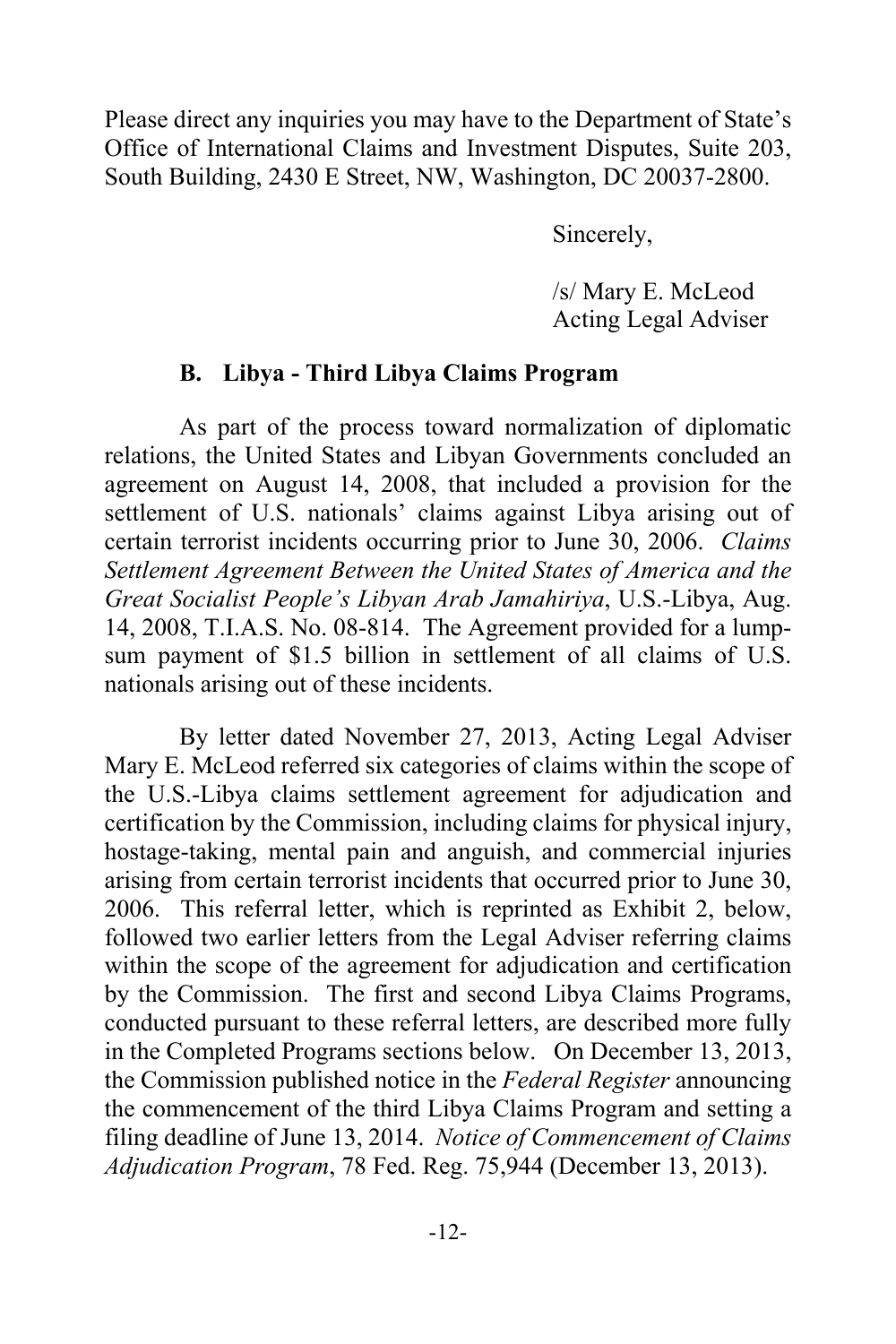The Commission received 88 claims by the filing deadline, the majority of which are currently being processed for adjudication. As of December 31, 2016, the Commission had issued 42 Final Decisions, with awards totaling \$31.7 million.

#### **EXHIBIT 2**

### UNITED STATES DEPARTMENT OF STATE

Washington, D.C. 20520

November 27, 2013

The Honorable Anuj C. Desai and Sylvia M. Becker Foreign Claims Settlement Commission of the United States Department of Justice Washington, DC 20579

Dear Commissioners Desai and Becker:

On August 14, 2008, the United States entered into the Claims Settlement Agreement Between the United States of America and the Great Socialist People's Libyan Arab Jamahiriya ("Claims Settlement Agreement"). On October 31, the Secretary of State certified pursuant to the Libyan Claims Resolution Act ("LCRA"), that the United States Government "has received funds pursuant to the claims agreement that are sufficient to ensure . . . payment of the settlements referred to in section 654(b) of division J of the Consolidated Appropriations Act, 2008 (Public Law 110-161; 121 Stat. 2342); and . . . fair compensation of claims of nationals of the United States for wrongful death or physical injury in cases pending on the date of enactment of this Act against Libya. . . ." Following receipt of the settlement amount provided for in the Claims Settlement Agreement, the Department of State distributed payments for certain claims within the scope of Article 1 of the Agreement: the Pan Am 103 and LaBelle Discotheque settlement claims, as well as death claims set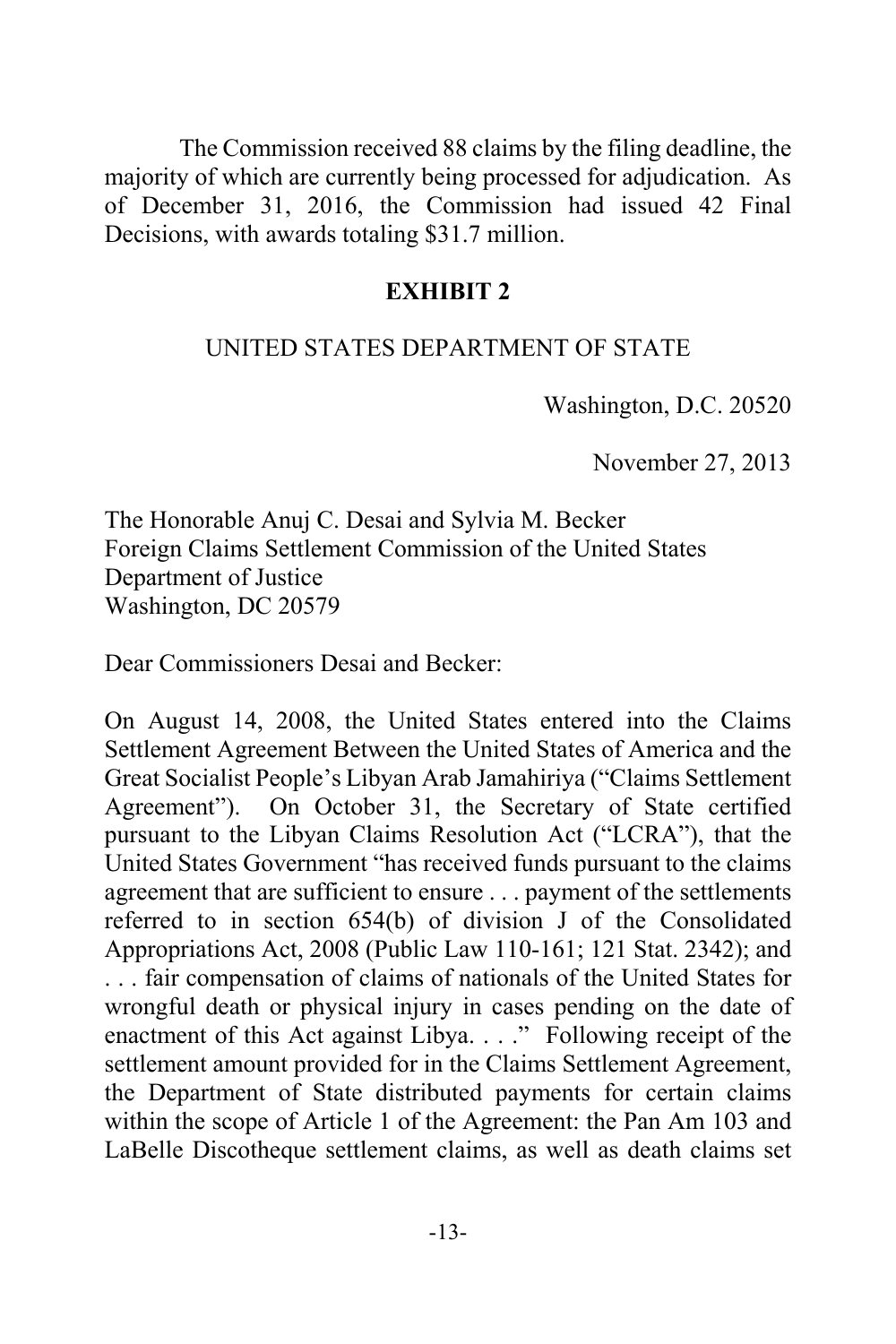forth by named parties in cases pending in U.S. court on the date of enactment of the LCRA. A list of the pending court cases is enclosed with this referral at Attachment 1 ("Pending Litigation").

On December 11, 2008, pursuant to the discretionary authority under 22 U.S.C. §1623(a)(1)(C) delegated to the Legal Adviser by the Secretary of State, my predecessor John Bellinger referred one category of claims within the scope of Article I of the Claims Settlement Agreement to the Foreign Claims Settlement Commission of the United States ("Commission") for adjudication and certification: claims for physical injury. On January 15, 2009, Mr. Bellinger referred additional categories of claims for adjudication and certification. With this letter, under this same discretionary authority, I am referring additional categories of claims for adjudication and certification. Again, we believe the Commission is particularly wellsuited to undertake this task. The Commission is requested to make determinations with respect to six categories of Claims (Categories A, B, C, D, E, and F below) in accordance with the provisions of 22 U.S.C. §1621 *et seq.*, the Claims Settlement Agreement, and the LCRA.

**Category A:** This category shall consist of claims of U.S. nationals for physical injury who had claims in the Pending Litigation, but whose claims for physical injury were previously denied by the Commission for failure to plead for injury other than emotional injury alone in the Pending Litigation, provided that (1) the claim meets the standard for physical injury adopted by the Commission; (2) the claimant was a named party in the Pending Litigation; (3) the Pending Litigation against Libya has been dismissed before the claim is submitted to the Commission; and (4) the claimant has not received any compensation under any other distribution under the Claims Settlement Agreement and does not qualify for any other category of compensation in this referral except Category D. We believe and recommend that a fixed amount of \$3 million would be an appropriate level of compensation for a claim that meets the applicable standards under this Category.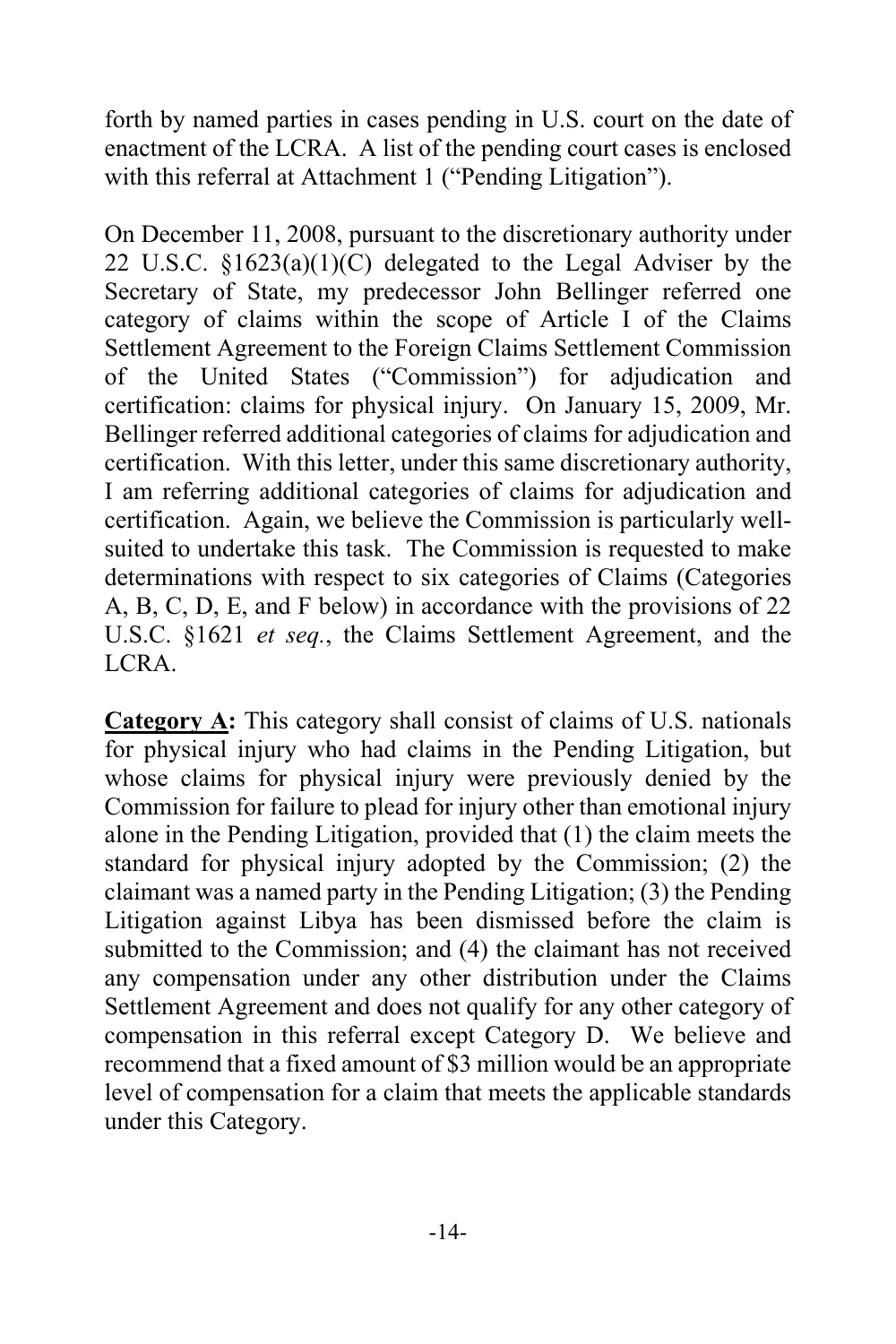**Category B:** This category shall consist of claims of U.S. nationals for mental pain and anguish who are living close relatives of a decedent provided that (1) the claim was set forth as a claim for emotional distress, solatium, or similar emotional injury by the claimant in the Pending Litigation; (2) the claim meets the standard adopted by the Commission for mental pain and anguish; (3) the claimant is not eligible for compensation as part of the associated wrongful death claim; and (4) the claimant has not received any compensation under any other distribution under the Claims Settlement Agreement, and does not qualify for any other category of compensation in this referral. We believe and recommend that a fixed amount of \$200,000 would be an appropriate level of compensation for a claim that meets the applicable standards under this Category.

**Category C:** This category shall consist of claims of U.S. nationals who were held hostage or unlawfully detained in violation of international law during one of the terrorist incidents listed in Attachment 2 ("Covered Incidents"), provided that (1) the claimant was not a plaintiff in the Pending Litigation; (2) the claim meets the standard for such claims adopted by the Commission; and (3) the claimant has not received any compensation under any other distribution under the Claims Settlement Agreement, and does not qualify for any other category of compensation in this referral. We believe and recommend that a fixed amount of \$1,000,000 would be an appropriate level of compensation for a claim that meets the applicable standards under this Category.

**Category D:** This category shall consist of claims of U.S. nationals for compensation for physical injury in addition to amounts already recovered under the Commission process initiated by our January 15, 2009 referral or by this referral, provided that (1) the claimant has received an award for physical injury pursuant to our January 15, 2009 referral or this referral; (2) the Commission determines that the severity of the injury is a special circumstance warranting additional compensation, or that additional compensation is warranted because the injury resulted in the victim's death; and (3) the claimant did not make a claim or receive any compensation under Category D of our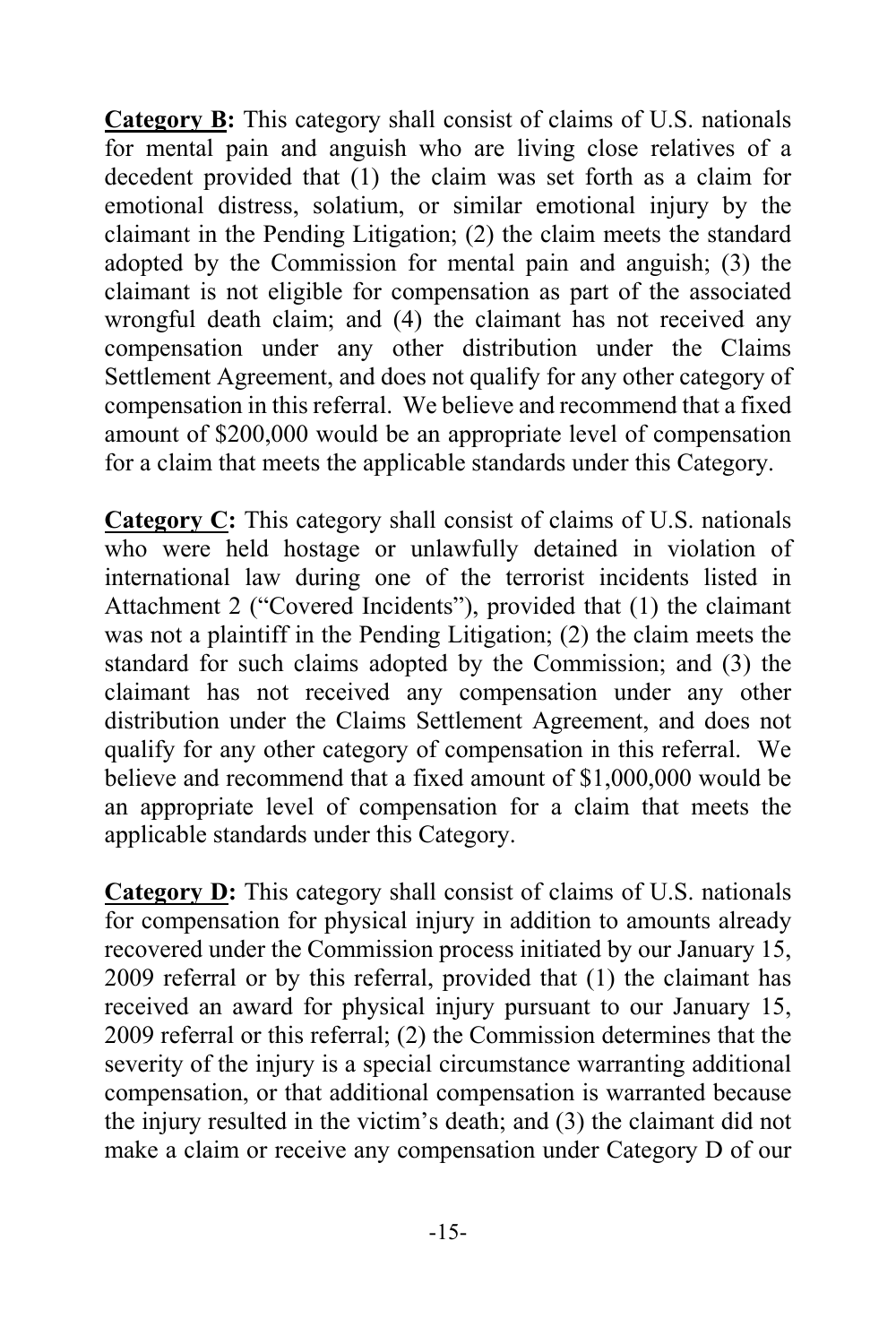January 15, 2009 referral. If the Commission decides to award additional compensation for claims that meet these criteria, we recommend that the Commission award up to but no more than an additional \$7 million per claim.

**Category E:** This category shall consist of claims of U.S. nationals for mental pain and anguish who are living close relatives of a decedent whose death formed the basis of a death claim compensated under the Claims Settlement Agreement, provided that (1) the claimant was not a plaintiff in the Pending Litigation; (2) the claimant is not eligible for compensation from the associated wrongful death claim, and the claimant did not receive any compensation from the wrongful death claim; (3) the claim meets the standard adopted by the Commission for mental pain and anguish; and (4) the claimant has not received any compensation under any other distribution under the Claims Settlement Agreement, and does not qualify for any other category of compensation in this referral. We believe and recommend that a fixed amount of \$200,000 would be an appropriate level of compensation for a claim that meets the applicable standards under this Category.

**Category F:** This category shall consist of commercial claims of U.S. nationals provided that (1) the claim was set forth by a claimant named in *Abbott et al. v. Socialist People's Libyan Arab Jamahiriya*  (D.D.C.) 1:94-cv-02444-SS; and (2) the Commission determines that the claim would be compensable under the applicable legal principles.

Please direct any inquiries you may have to the Department of State's Office of International Claims and Investment Disputes, Suite 203, South Building, 2430 E Street, NW, Washington, D.C., 20037-2800.

Sincerely,

/s/ Mary E. McLeod Acting Legal Adviser Department of State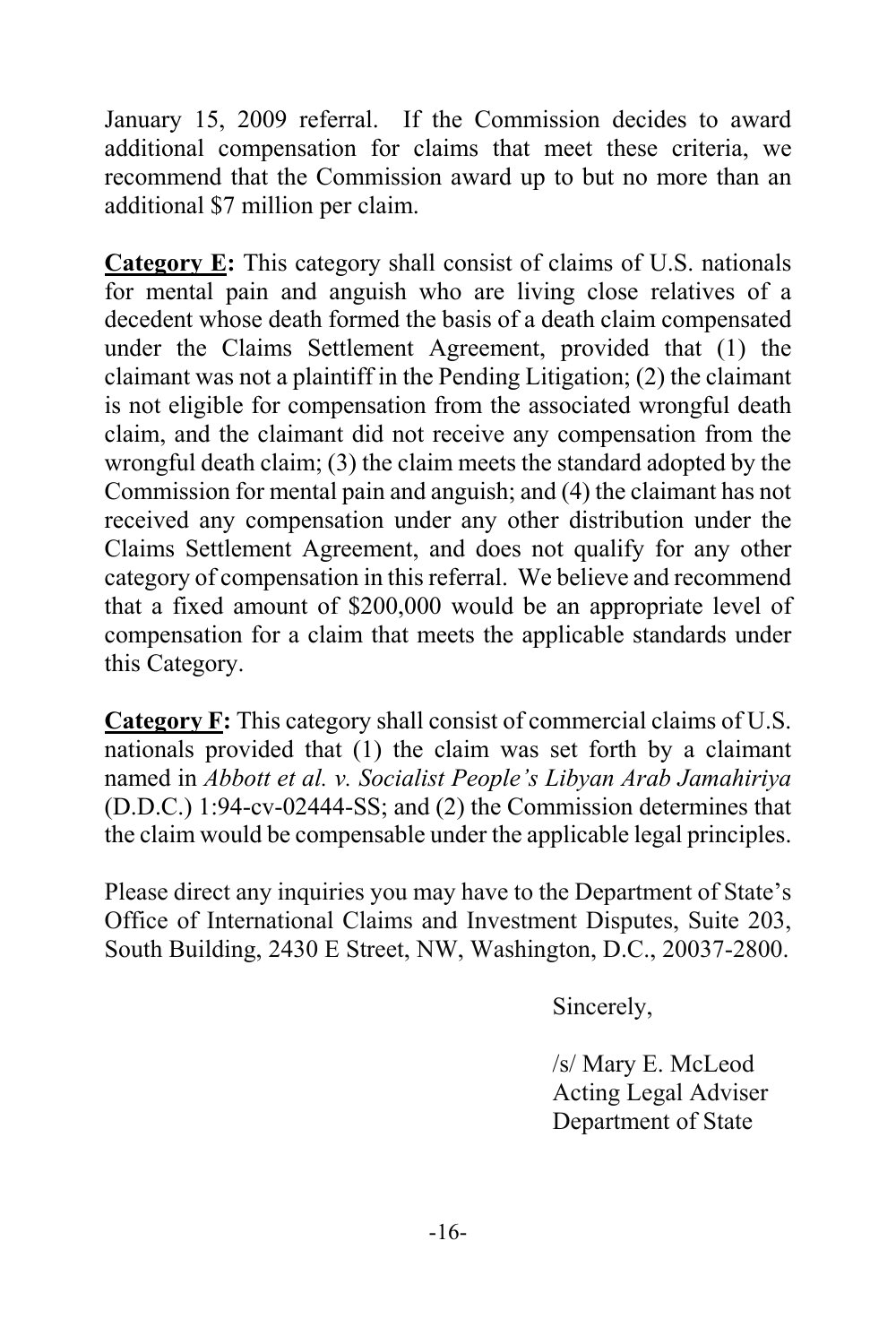# Attachment  $1<sup>1</sup>$

# ("Pending Litigation")

*Baker v. Socialist People's Libyan Arab Jamahiriya* (D.D.C.) 03-cv-749; *Pflug v. Socialist People's Libyan Arab Jamahiriya* (D.D.C.) 08  $cv - 505$ .

*Certain Underwriters at Lloyds London v. Great Socialist People's Libyan Arab Jamahiriya* (D.D.C.) 06-cv-731.

*Clay v. Socialist People's Libyan Arab Jamahiriya* (D.D.C.) 06-cv-707.

*Collett v. Socialist People's Libyan Arab Jamahiriya* (D.D.C.) 01-cv-2103.

*Cummock v. Socialist People's Libyan Arab Jamahiriya* (D.D.C.) 02 cv-2134.

*Estate of John Buonocore III v. Great Socialist Libyan Arab Jamahiriya* (D.D.C.) 06-cv-727; *Simpson v. Great Socialist People's Libyan Arab Jamahiriya* (D.D.C.) 08-cv-529.

*Fisher v. Great Socialist People's Libyan Arab Jamahiriya* (D.D.C.) 04-cv-2055.

*Franqui v. Syrian Arab Republic, et al.* (D.D.C.) 06-cv-734.

*Hagerman v. Socialist People's Libyan Arab Jamahiriya* (D.D.C.) 02-cv-2147.

 $1$  Included in this list are cases in which plaintiffs allege hostage taking or unlawful detention, emotional distress, wrongful death, physical injury, or commercial loss, without consideration of whether plaintiffs would meet the other criteria in the relevant category. For example, every case is included in which a plaintiff alleges emotional distress, without considering whether he or she would be eligible for compensation from an associated wrongful death claim.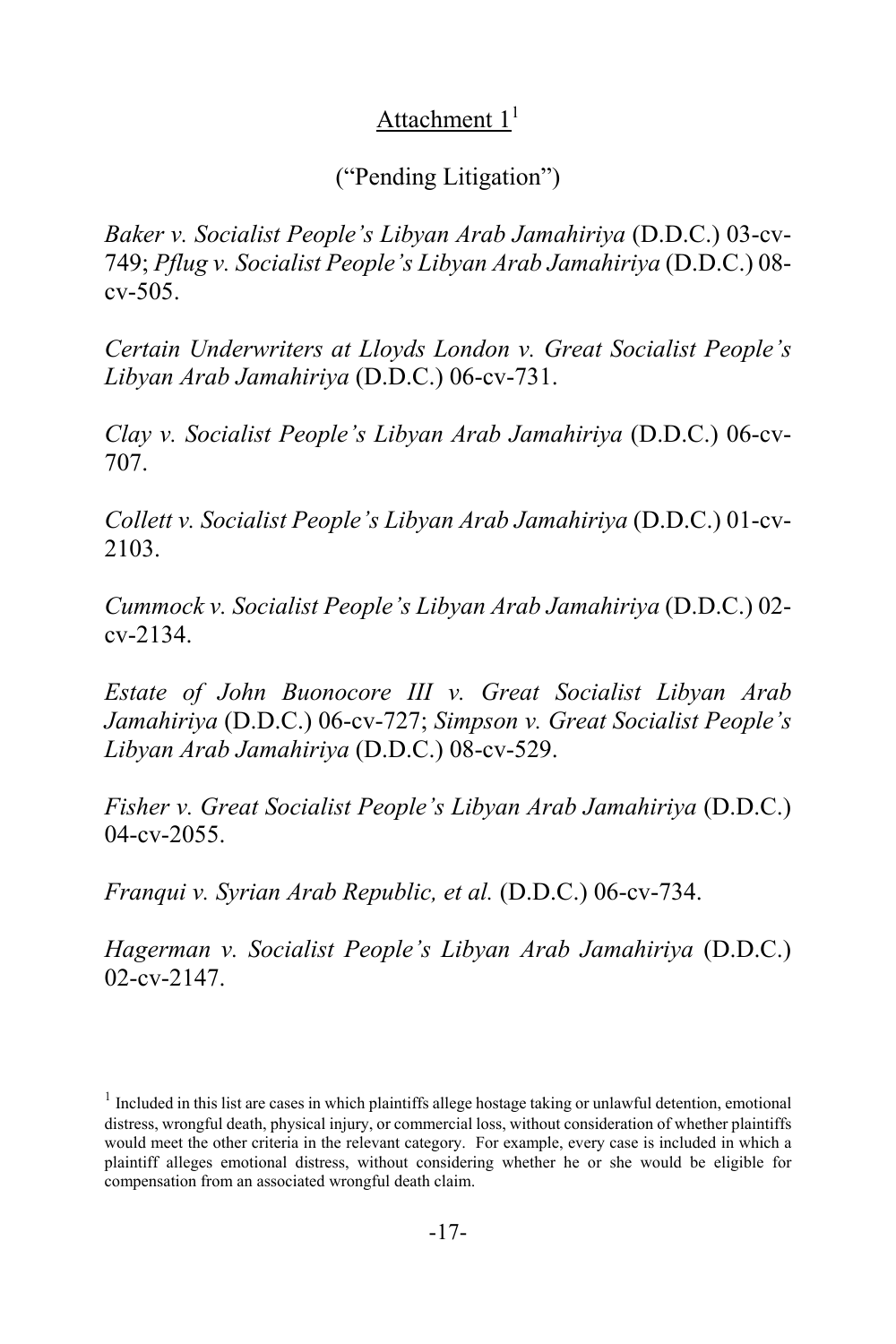*Harris v. Socialist People's Libyan Arab Jamahiriya* (D.D.C.) 06-cv-732.

*Hartford Fire Insurance Company v. Socialist People's Libyan Arab Jamahiriya* (D.D.C.) 98-cv-3096.

*Kilburn v. Islamic Republic of Iran, et al.* (D.D.C.) 01-cv-1301.

*Knowland v. Great Socialist People's Libyan Arab Jamahiriya* (D.D.C.) 08-cv-1309.

*La Reunion Aerienne v. Socialist People's Libyan Arab Jamahiriya* (D.D.C.) 05-cv-1932.

*McDonald v. Socialist People's Arab Jamahiriya* (D.D.C.) 06-cv-729.

*MacQuarrie v. Socialist People's Libyan Arab Jamahiriya* (D.D.C.) 04-cv-176.

*Patel v. Socialist People's Libyan Arab Jamahiriya* (D.D.C.) 06-cv-626.

*Pugh v. Socialist People's Libyan Arab Jamahiriya* (D.D.C.) 02-cv-2026.

*Simpson v. Socialist People's Libyan Arab Jamahiriya* (D.D.C.) 00 cv-1722.

*Beecham, et al. v. Great Socialist People's Libyan Arab Jamahiriya, et al.* (D.D.C.) 01-cv-2243.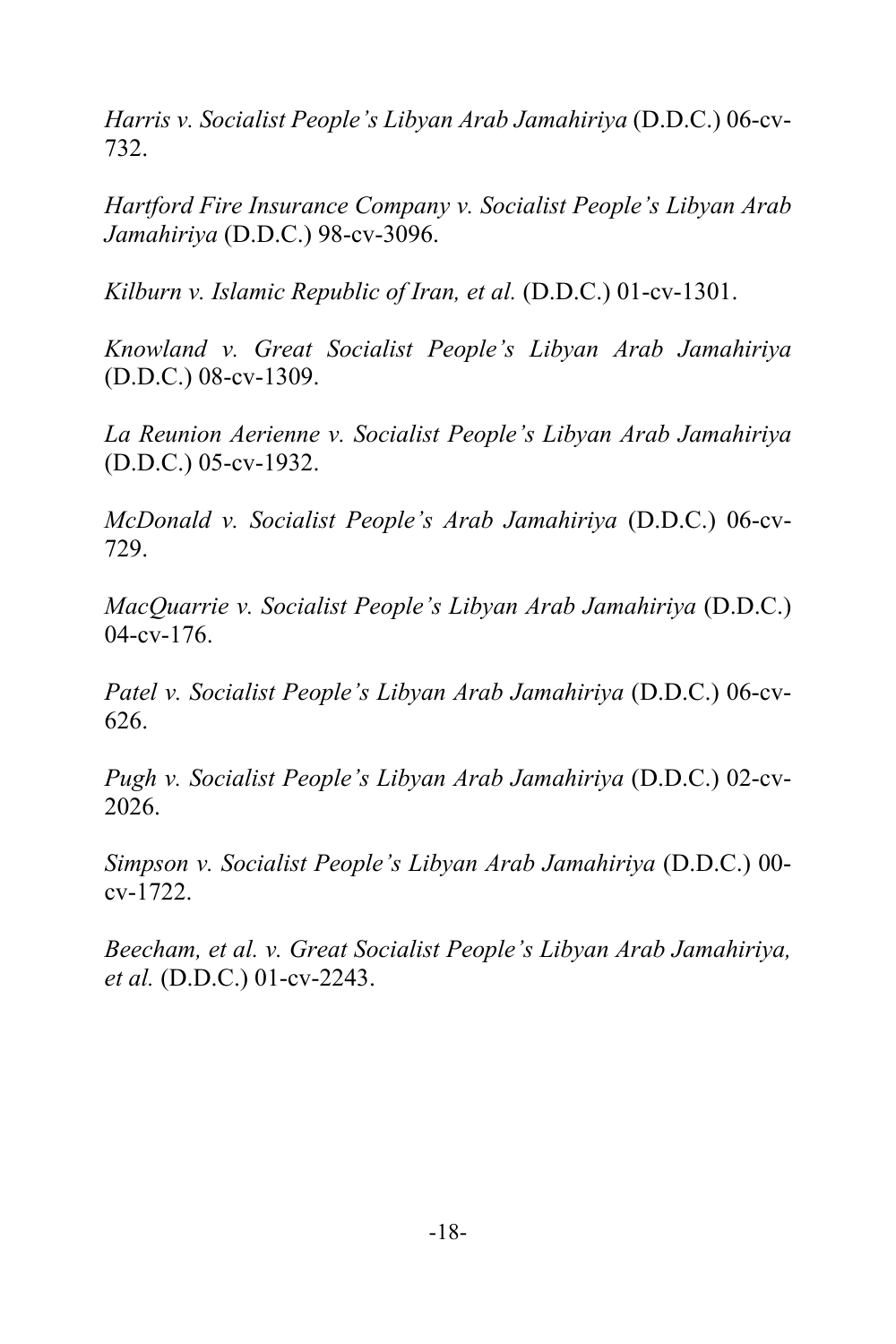# Attachment 2

# ("Covered Incidents" for Purposes of Category C)

May 30, 1972 attack at Lod Airport in Israel, as alleged in *Franqui v. Syrian Arab Republic, et al.* (D.D.C.) 06-cv-734.

December 17, 1983 vehicle bomb explosion near Harrods Department Store in Knightsbridge, London, England, as alleged in *McDonald v. Socialist People's Arab Jamahiriya* (D.D.C.) 06-cv-729.

November 30, 1984 (approximate) kidnapping and subsequent death of Peter C. Kilburn, as alleged in *Kilburn v. Socialist People's Libyan Arab Jamahiriya* (D.D.C.) 01-cv-1301.

March 25, 1985 (approximate) kidnapping and subsequent death of Alec L. Collett, as alleged in *Collett v. Socialist People's Libyan Arab Jamahiriya* (D.D.C.) 01-cv-2103.

November 23, 1985 hijacking of Egypt Air flight 648, as alleged in *Certain Underwriters at Lloyds London v. Great Socialist People's Libyan Arab Jamahiriya* (D.D.C.) 06-cv- 731 and *Baker v. Socialist People's Libyan Arab Jamahiriya* (D.D.C.) 03-cv-749/*Pflug v. Socialist People's Libyan Arab Jamahiriya* (D.D.C.) 08-cv-505.

December 27, 1985 attack at the Leonardo da Vinci Airport in Rome, Italy, as alleged in *Estate of John Buonocore III v. Great Socialist Libyan Arab Jamahiriya* (D.D.C.) 06-cv-727/ *Simpson v. Great Socialist People's Libyan Arab Jamahiriya* (D.D.C.) 08-cv-529.

December 27, 1985 attack at the Schwechat Airport in Vienna, Austria, as alleged in *Knowland v. Great Socialist People's Libyan Arab Jamahiriya* (D.D.C.) 08-cv-1309.

April 5, 1986 bombing of the La Belle Discotheque in Berlin, Germany, as alleged in *Clay v. Socialist People's Libyan Arab*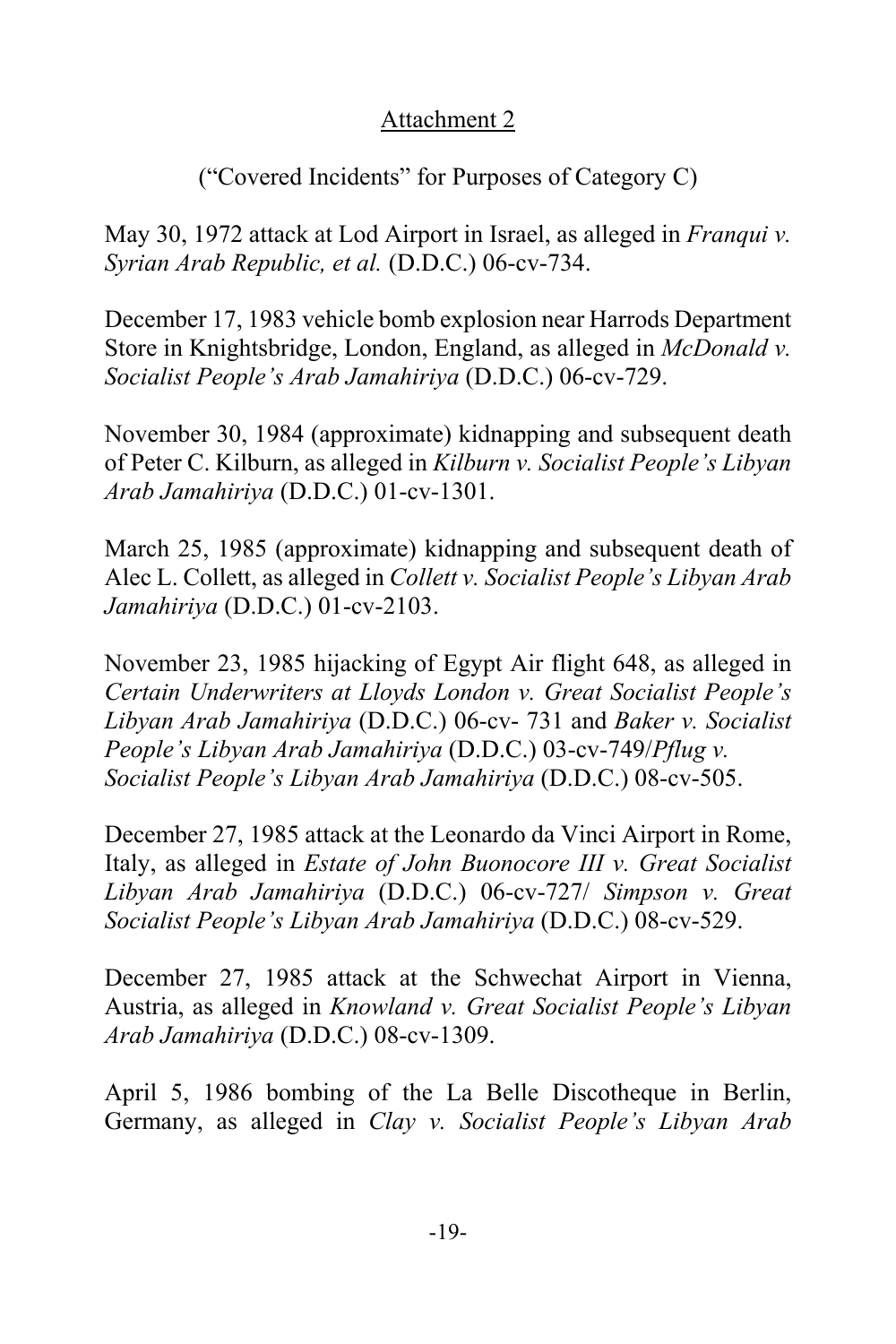*Jamahiriya* (D.D.C.) 06-cv-707 and *Harris v. Socialist People's Libyan Arab Jamahiriya* (D.D.C.) 06-cv-732.

September 5, 1986 hijacking of Pan Am flight 73, as alleged in *Patel v. Socialist People's Libyan Arab Jamahiriya* (D.D.C.) 06-cv-626.

Detention beginning February 10, 1987 of the passengers and crew of the private yacht "Carin 11," as alleged in *Simpson v. Socialist People's Libyan Arab Jamahiriya* (D.D.C.) 00-cv-1722.

December 21, 1988 bombing of Pan Am flight 103, as alleged in *Cummock v. Socialist People's Libyan Arab Jamahiriya* (D.D.C.) 02 cv-2134, *Fisher v. Great Socialist People's Libyan Arab Jamahiriya* (D.D.C.) 04-cv-2055, *Hagerman v. Socialist People's Libyan Arab Jamahiriya* (D.D.C.) 02-cv-2147, *Hartford Fire Insurance Company v. Socialist People's Libyan Arab Jamahiriya* (D.D.C.) 98-cv-3096, and *MacQuarrie v. Socialist People's Libyan Arab Jamahiriya* (D.D.C.) 04-cv-176.

September 19, 1989 bombing of UTA flight 772, as alleged in *La Reunion Aerienne v. Socialist People's Libyan Arab Jamahiriya*  (D.D.C.) 05-cv-1932 and *Pugh v. Socialist People's Libyan Arab Jamahiriya* (D.D.C.) 02-cv-2026.

### **C. Claims Against Albania**

In 2016, the Commission continued to administer the Albanian Claims Program that began in 1995 following the conclusion of an agreement between the United States and Albania providing for settlement of U.S. nationals' property claims against Albania in exchange for a lump-sum payment of \$2 million by Albania to the United States. *Agreement on the Settlement of Certain Outstanding Claims*, U.S.-Alb., Mar. 10, 1995, T.I.A.S. No. 12,611. The agreement was approved by the Albanian Parliament and entered into force on April 18, 1995. These claims arose following the establishment of the Albanian Communist regime of Enver Hoxha at the end of World War II.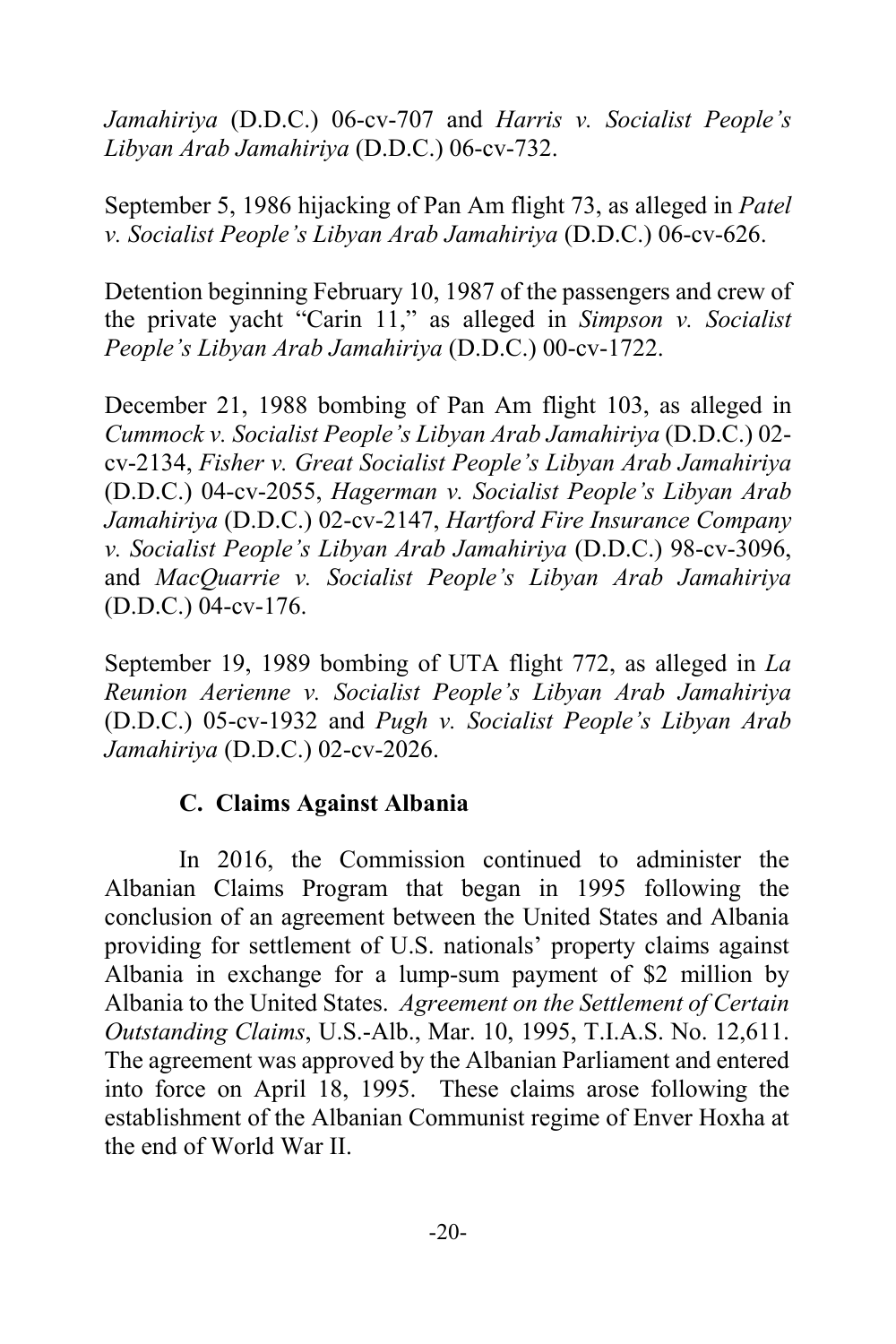As noted in prior Annual Reports, an April 2006 amendment to the 1995 settlement agreement eliminated the residency requirement which had previously left the Commission with no choice but to deny the claims of numerous American claimants that otherwise were compensable. As a result, the Commission is able to reopen those claims on its own motion for further adjudication.

 In 2016, the Commission neither received nor adjudicated any claims under the Albania Claims Program. Despite various efforts to generate public awareness about the claims program, there still remains in the Albanian Claims Settlement Fund a substantial balance, which is available to any additional eligible claimants who file claims.

### **D. Guam World War II Loyalty Recognition Act/ Guam War Claims**

On December 23, 2016, President Obama signed into law the Guam World War II Loyalty Recognition Act, Title XVII, Public Law 114-328, which authorizes the Commission to conduct a supplemental war claims compensation program for victims and survivors of the attack and occupation of Guam by Imperial Japanese military forces during World War II and the liberation of Guam by United States military forces. National Defense Authorization Act, No. 114-328, § 1705(a)(1) (Dec. 23, 2016). The Act authorizes the Commission to adjudicate claims for death, rape, personal injury, severe personal injury, forced labor, forced march, internment, and hiding to evade internment. *Id.* at  $\S 1704(c)(1)-(2)$ .

 The Act recognizes two categories of claimants. The first category of claimants is comprised of survivors—*i.e.,* the spouse, children, or parents—of a Guam resident who died due to the attack and occupation of Guam by Imperial Japanese forces during World War II or incident to the liberation of Guam by U.S. forces and whose death would have been eligible for compensation under the Guam Meritorious Claim Act of 1945. *Id.* at § 1704(c)(1). Claimants in this category are entitled to an award of \$25,000, to be distributed among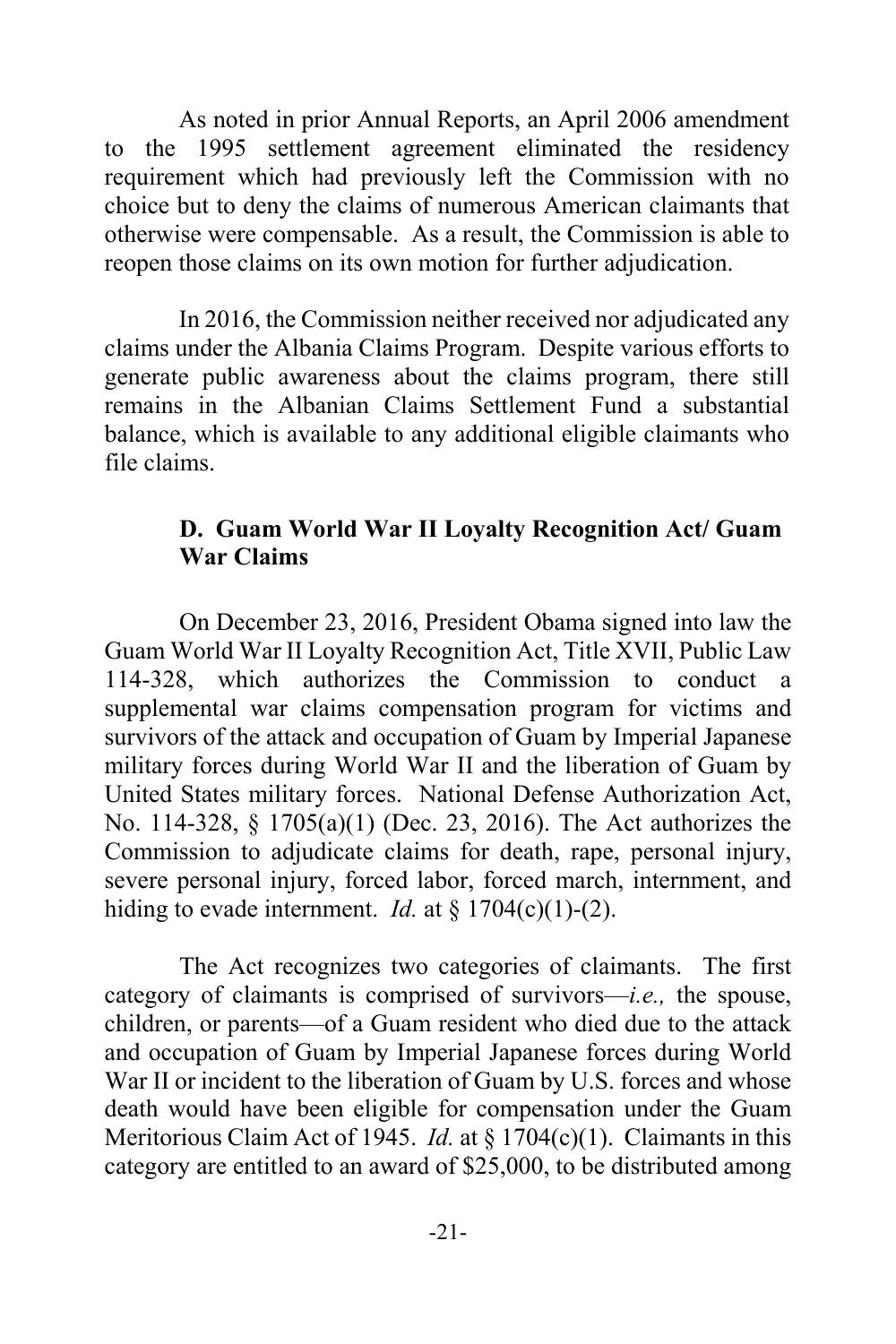survivors as provided by the Act. *Id.* at § 1704(a)(2). The second category of claimants is comprised of individuals who suffered a rape or personal injury or experienced forced labor, forced march, internment, or hiding to evade interment due to the attack and occupation of Guam by Imperial Japanese forces during World War II or incident to the liberation of Guam by U.S. forces. *Id.* at §  $1704(c)(2)$ . The Act provides that meritorious claims in this category will receive statutorily-set payments: claimants who suffered rape or severe personal injury are entitled to \$15,000; claimants who suffered forced labor or personal injury are entitled to \$12,000; and claimants who suffered forced march, internment, or hiding to evade internment are entitled to  $$10,000$ . *Id.* at  $§ 1704(a)(1)(A)-(C)$ . Claimants under both categories must have been living on the date of enactment of the Act (December 23, 2016) to be eligible for payments. *Id.* at § 1704(b)(5); § 1704(c)(2).

The Act establishes a claims fund, which will be composed of the excess of duties, taxes, and fees collected under section 30 of the Organic Act of Guam (48 U.S.C. § 1421h) after fiscal year 2014 over the duties, taxes, and fees collected under that section in fiscal year 2014. *Id.* at § 1703(c)(1)(A)-(B). The Act also provides that additional funds may be made available through future appropriations. *Id.* at § 1707(a). The Commission is preparing for the initiation of the program and will publish notice in the Federal Register when all necessary administrative requirements are completed.

#### **E. Helms-Burton Act/Claims Against Cuba**

 The Cuban Liberty and Democratic Solidarity (LIBERTAD) Act of 1996 (also known as the Helms-Burton Act) includes as Title III a provision authorizing U.S. nationals whose property in Cuba was confiscated by the Castro regime to bring federal court actions against foreign entities "trafficking" in those properties. The legislation contemplates that, with limited exceptions, the courts hearing these cases will adopt the valuations determined in awards issued by the Commission in its Cuban Claims Programs, conducted from 1965 to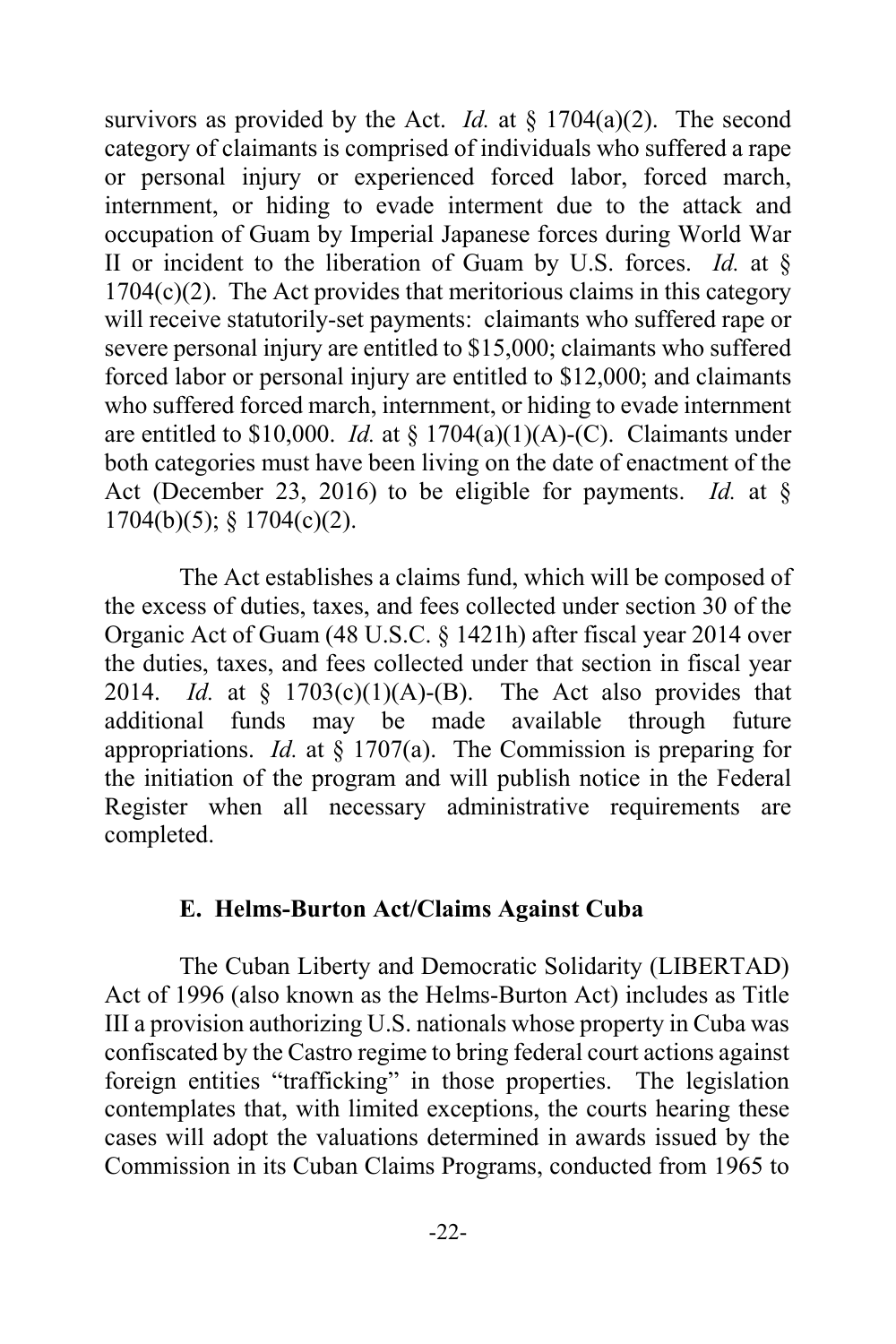1972 (the first Cuba Claims Program; *see* Section IV, subsection A.8, below) and from 2005 to 2006 (the second Cuba Claims Program; *see* Section IV, subsection A.19, below). In cases where a plaintiff was not eligible to file a claim in the Commission's Cuban Claims Program (i.e., was not a U.S. national at the time of confiscation), the legislation authorized the United States District Courts, beginning in March 1998, to appoint the Commission as Special Master to make determinations on issues such as ownership and valuation of property for use in court actions.

 The Act also grants the President of the United States the authority to suspend the provisions of Title III for periods of six months if necessary to the national interests of the United States. In 2013, President Obama delegated this authority to the Secretary of State. In January and July of 2016, the Secretary of State invoked this authority and continued to suspend the right to file Title III actions. Nevertheless, during 2016 the Commission continued to receive requests to examine files from its Cuban Claims Programs. Some of these requests were from attorneys advising foreign investors wishing to avoid involvement with any property in Cuba that is the subject of a certified claim in the Cuban Claims Programs. In addition, representatives from the Department of State continued to examine files in connection with the Department's responsibility under Title IV of the Helms-Burton Act, which requires the exclusion from the United States of foreign individuals associated with corporations or other entities "trafficking" in property that is the subject of a certified claim in the Cuban Claims Programs.

 On December 17, 2014, President Obama announced changes to the United States Government's policies regarding Cuba. Subsequently, on July 1, 2015, the President issued a statement announcing that the United States had agreed to formally re-establish diplomatic relations with the Government of Cuba and re-open embassies in the respective countries. Thereafter, in 2015 and 2016, the United States and Cuba held government-to-government claims discussions in Havana and Washington to exchange information on a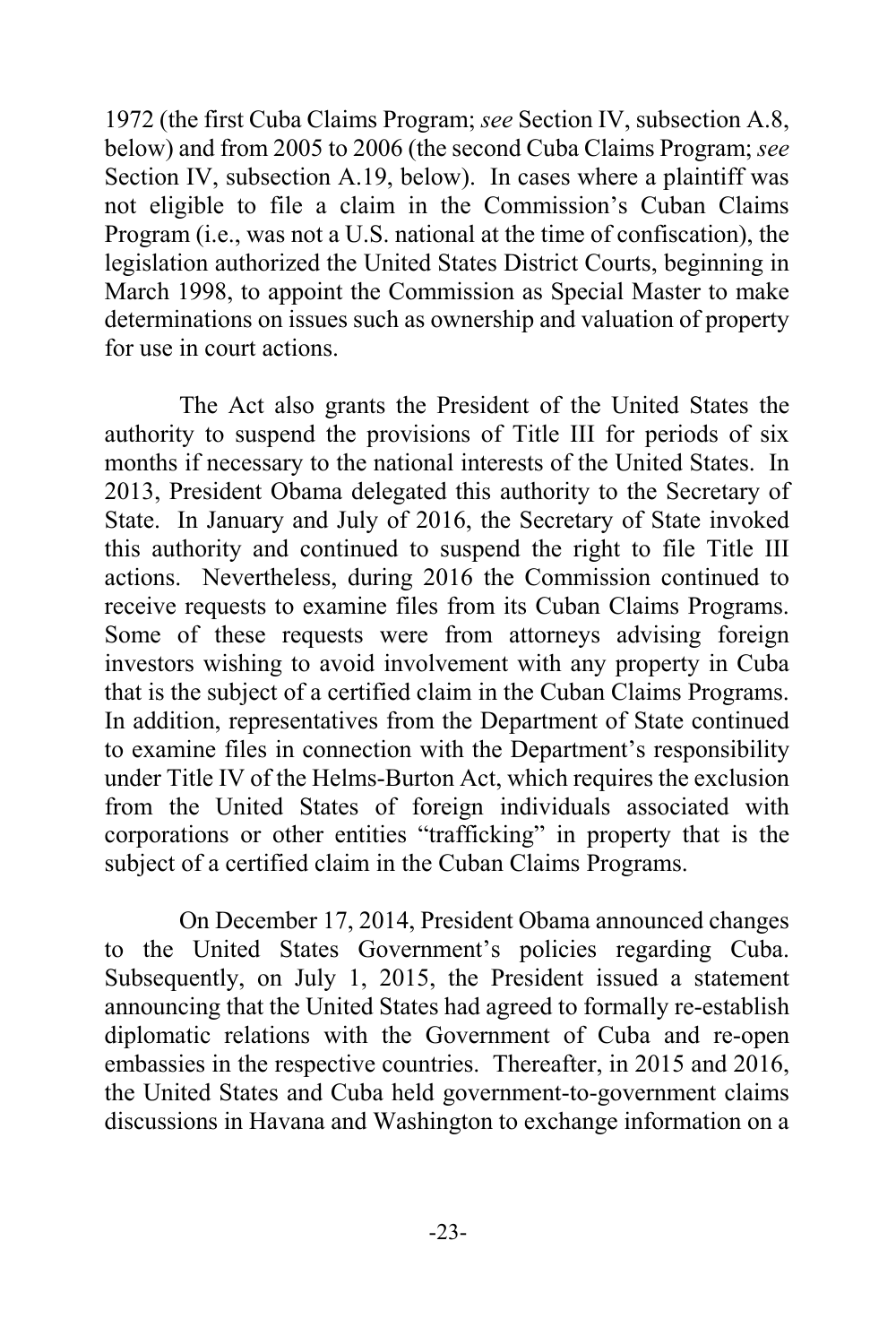wide variety of claims, including claims of U.S. nationals that were certified by the Commission in its Cuba claims programs.

 It is not yet clear what effect these policy changes will have on the status of the claims previously adjudicated by the Commission. The Commission continues to monitor the issue and will post information regarding pertinent developments on its website (http://www.justice.gov/fcsc).

# **F. Prisoner-Of-War and Civilian Internee Claims**

 During 2016, the Commission continued to have jurisdiction under Pub. L. No. 91-289 (50 U.S.C. App. §§ 2004 and 2005) to receive and adjudicate claims by U.S. Armed Forces personnel and civilians, or their survivors, for compensation based on inadequate food rations and inhumane treatment received while held as prisoners of war or internees during the Vietnam conflict. However, no new claims were received during the year. The Commission also continued to serve as a repository of records on U.S. military veterans and civilians captured or interned during World War II, the Korean conflict, the U.S.S. Pueblo incident, and the Vietnam conflict.

### **G. Modernization of Claims Records**

In 2016, the Commission continued efforts to improve service to the public and other federal agencies by continuing to maintain an electronic compilation of all of the Proposed and Final Decisions issued in its claims programs since the early 1950s. This compilation is currently available for use in the Commission's office by appointment. A subset of leading decisions from all of the Commission's completed programs is also available on the Commission's website.

The Commission also continued to make more of its decisions from active programs available to the public and other federal agencies. All of the Commission's decisions and orders in the Albania Claims Program and the First and Second Libya Claims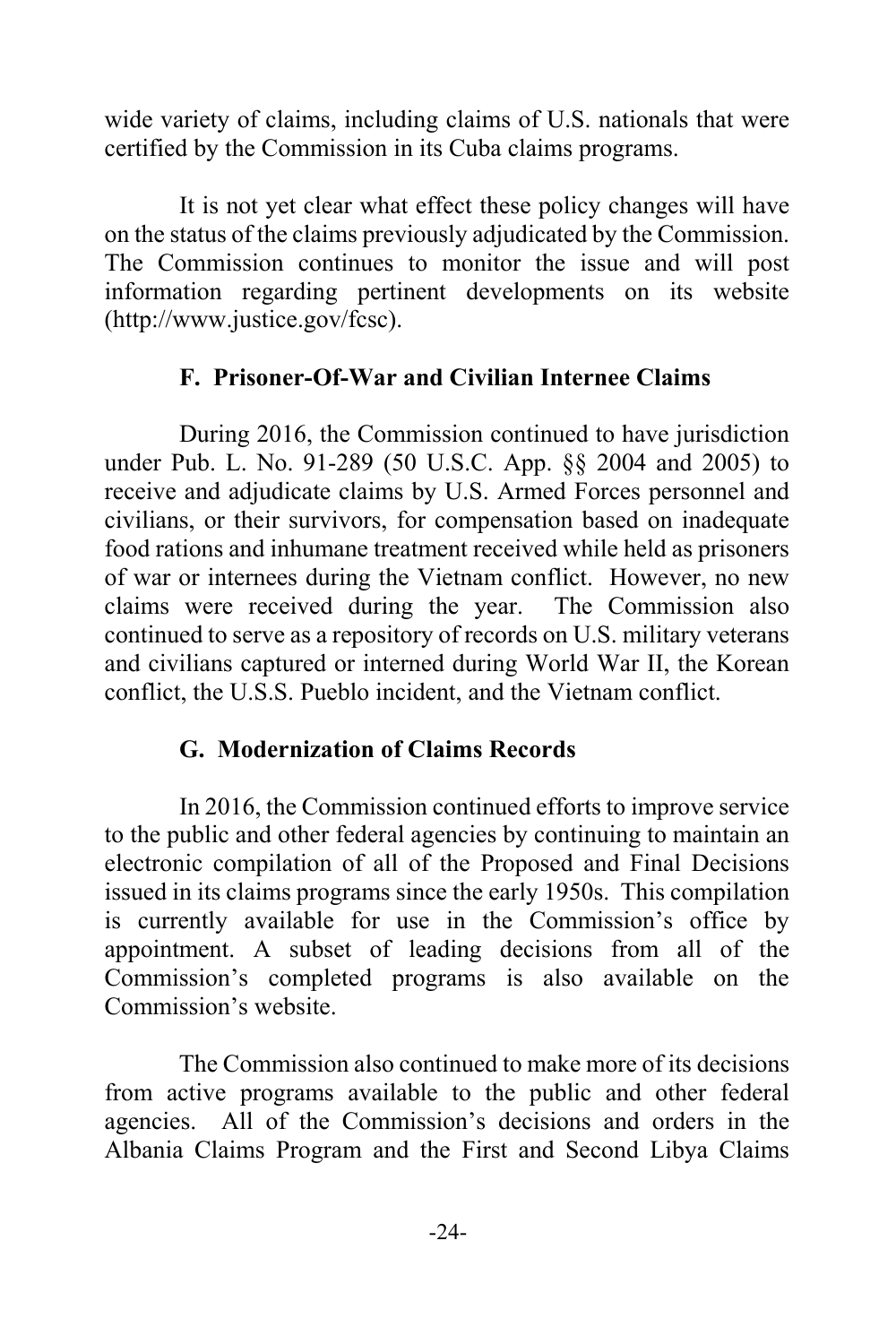Programs are available on its website. All Final Decisions in the Third Libya Claims Program and the First and Second Iraq Claims Programs are also available on the Commission's website (http://www.justice.gov/fcsc).

### **SECTION III: POSSIBLE FUTURE PROGRAMS**

### **A. Advisory Program**

 Under the Foreign Assistance Act of 1961, (as amended by Pub. L. No. 88-205, 77 Stat. 379, 386 (1973) (22 U.S.C. § 2370)) ("Hickenlooper Amendment"), the President is authorized to suspend assistance to the government of any country which, on or after January 1, 1962, has nationalized or expropriated the property of U.S. nationals, taken steps to repudiate or annul contracts with U.S. nationals, or imposed discriminatory taxation or restrictive conditions having the effect of seizing ownership or control of property of U.S. nationals, and has failed to take appropriate steps to discharge its obligations under international law.

 The Hickenlooper Amendment extends the jurisdiction of the Commission from determination and adjudication of claims to an advisory capacity in the area of foreign expropriations and other seizures of American-owned property. Under the amendment, the Commission is authorized, upon the request of the President, to evaluate expropriated property, determine the full value of any property nationalized, expropriated, seized, or subjected to discriminatory actions, and to render an advisory report to the President within 90 days after such request. Unless authorized by the President, the Commission may not publish its advisory report except to the citizen or entity owning the property at issue.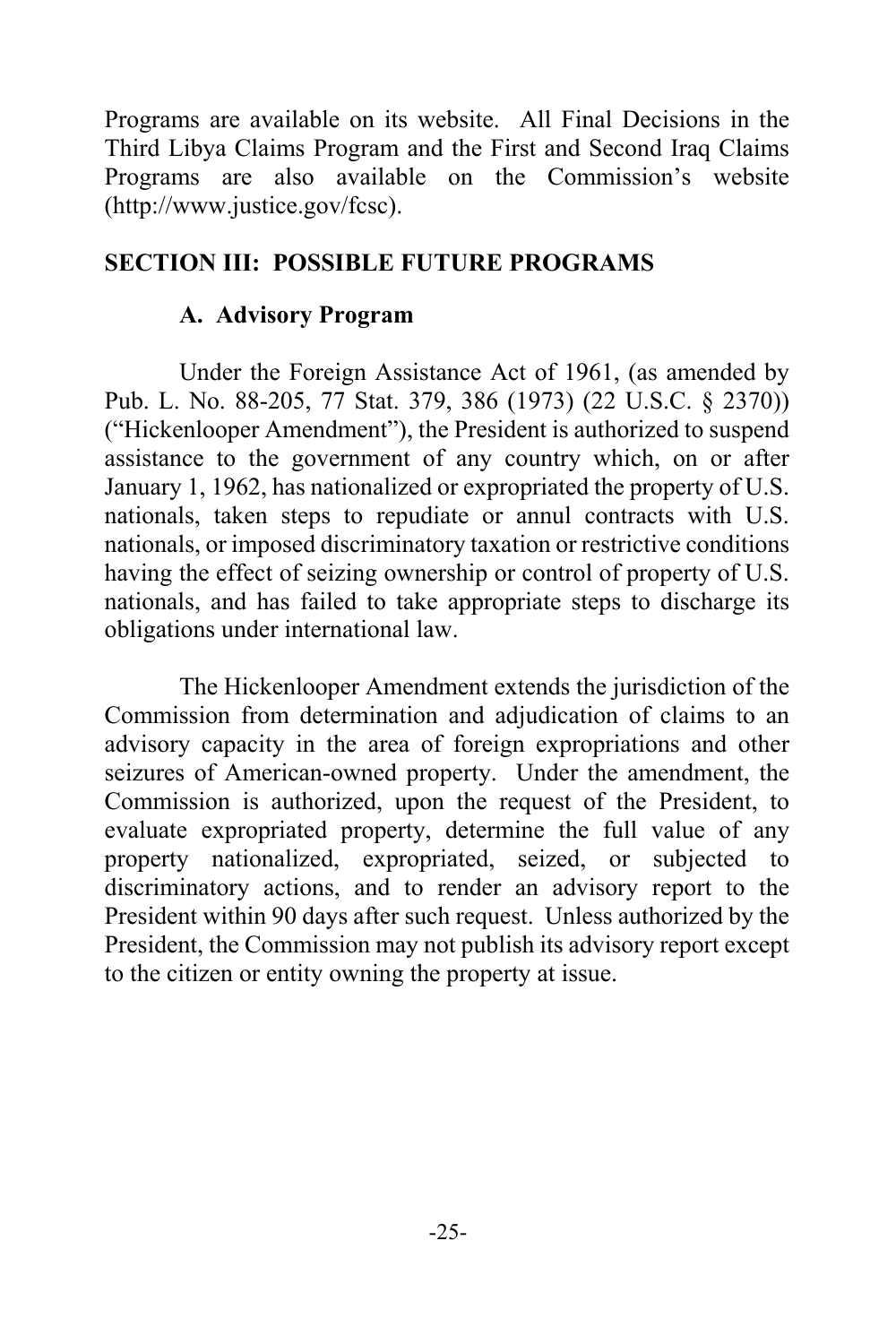#### **SECTION IV: SUMMARY OF PAST PROGRAMS**

### **A. Claims Under the International Claims Settlement Act of 1949**

 The jurisdiction of the Commission and its predecessor, the International Claims Commission, has encompassed the administration of 21 claims programs under the authority of the seven titles of the International Claims Settlement Act of 1949, as amended ("ICSA"). Pub. L. No. 81-455, 64 Stat. 12 (1950) (22 U.S.C. § 1621 *et seq.*) These programs have involved claims of U.S. nationals for losses in specific foreign countries as a result of the nationalization or other taking of property during specific periods of time by the governments of those countries. These 21 claims programs are briefly summarized below. Statistics and other relevant information on the programs appear in Sections V and VI of this report.

#### **1. Yugoslavia - First Program**

The provisions of Title I of the ICSA  $(22 \text{ U.S.C. } \S)$ 1623(a)(1)(A)) authorized the International Claims Commission, predecessor to the Foreign Claims Settlement Commission, to administer a program to determine the validity and amount of claims of U.S. nationals for the nationalization or other taking of property included within the terms of the U.S. - Yugoslavia Claims Settlement Agreement of July 19, 1948, 62 Stat. 2658. That agreement resulted in a fund of \$17 million from which payments were made on the awards granted in the claims. The first Yugoslavia Claims Program was completed on December 31, 1954.

#### **2. Panama**

 Under section 4(a) of Title I of the ICSA (22 U.S.C. §1623  $(a)(1)(B)$ , the International Claims Commission was authorized to adjudicate claims of U.S. nationals for the nationalization or other taking of property included within the terms of any claims settlement agreement thereafter concluded between the United States and a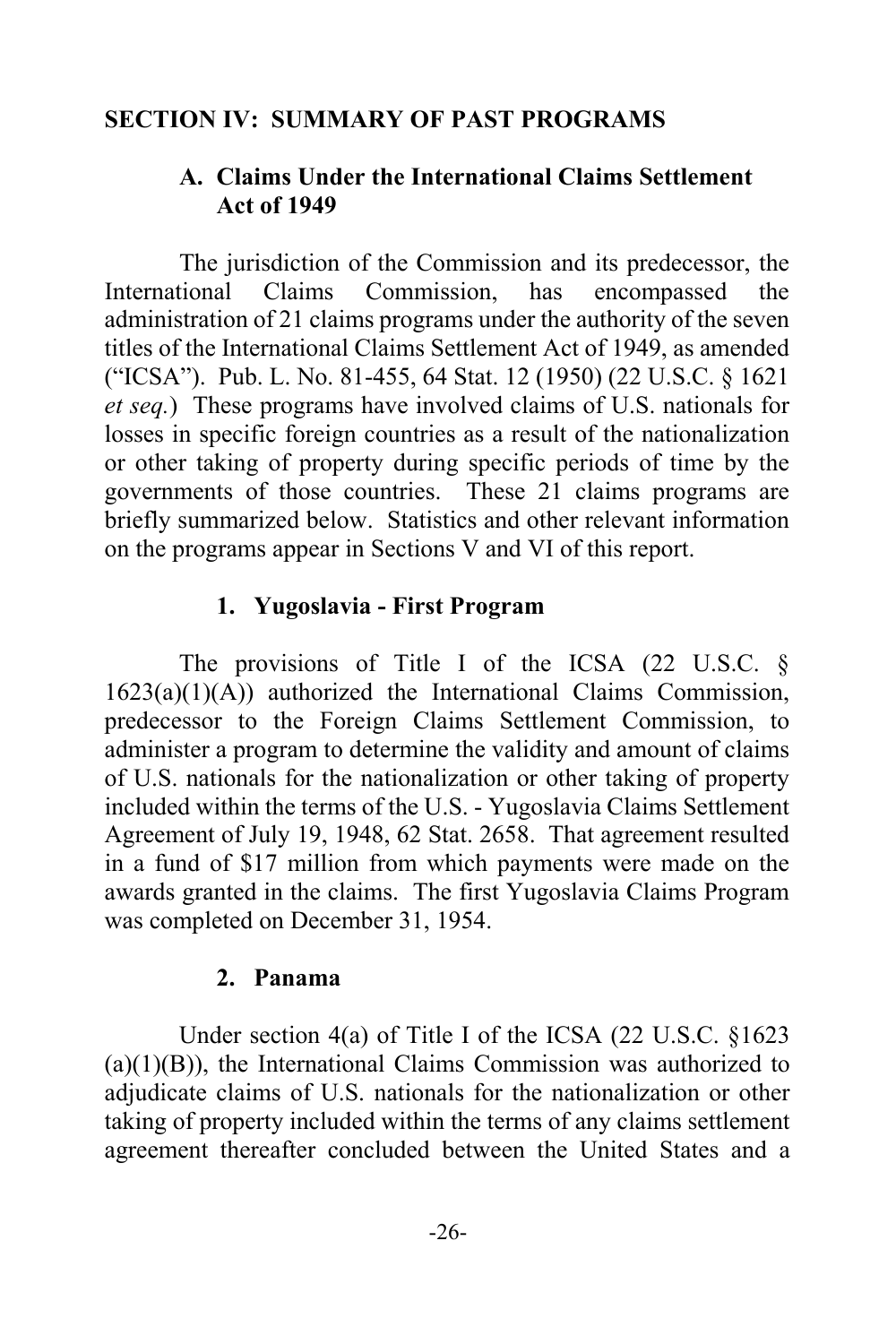foreign government (exclusive of governments against which the United States declared the existence of a state of war during World War II). Pursuant to this authorization, the International Claims Commission administered a program to determine U.S. nationals' property claims against the Government of Panama following the conclusion of a claims settlement agreement between the Governments of the United States and Panama on October 11, 1950. This agreement resulted in a fund of \$400,000 for payments on the awards granted in the claims. The Panamanian Claims Program was completed on December 31, 1954.

### **3. Bulgaria, Hungary, and Romania - First Programs**

 Title II of the ICSA (22 U.S.C. § 1631a) provided for the vesting and liquidation of enemy assets which had been blocked by the United States during World War II, and Title III (22 U.S.C. § 1641a) provided for the deposit of the proceeds into separate special funds, according to the respective enemy government ownership of those assets prior to blocking. Pub. L. No. 84-285, §§ 202, 302, 69 Stat. 562, 571 (1955) (22 U.S.C. §§ 1631a, 1641a). The proceeds were deposited into funds by the Department of the Treasury, which were designated the Bulgarian Claims Fund, the Hungarian Claims Fund, and the Romanian Claims Fund, for payments on awards granted by the Commission in claims against those governments under Title III of the ICSA.

 Pursuant to 22 U.S.C. § 1641b, the Commission considered claims of U.S. nationals for losses arising out of war damages, nationalization, compulsory liquidation, or other taking of property prior to August 9, 1955, by the Governments of Bulgaria, Hungary, and Romania. Pub. L. No. 84-285, § 303, 69 Stat. 562, 571 (1955) (22 U.S.C. § 1641b). The Commission was also authorized to consider claims of U.S. nationals for losses based on the failure of those governments to meet certain debt obligations expressed in the currency of the United States. Payments on the awards granted in these claims were made from the appropriate claims funds created under the ICSA. The amounts available from these funds for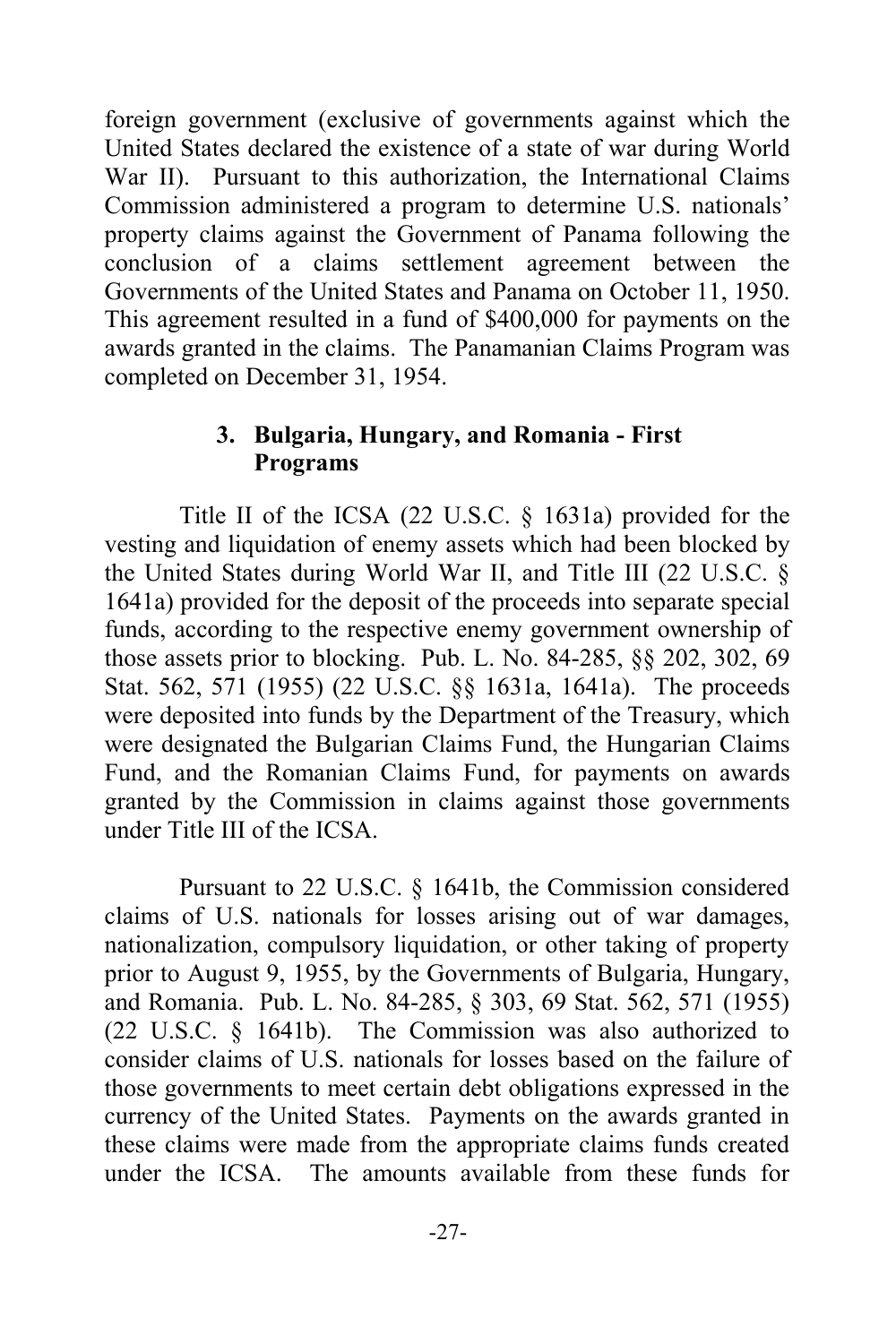payments were: Bulgarian Claims Fund, \$2,676,234.49; Hungarian Claims Fund, \$2,235,750.65; and Romanian Claims Fund, \$20,164,212.68. The Bulgarian, Hungarian, and Romanian Claims Programs were completed on August 9, 1959.

### **4. Italy - First Program**

 Title III of the ICSA (22 U.S.C. § 1641c) also authorized the Commission to consider claims of U.S. nationals against Italy for losses resulting from war damages during World War II sustained in areas outside of Italy and outside of the territories ceded by Italy under the Treaty of Peace concluded on September 15, 1947. (Claims for losses arising from war damages sustained within Italy and within the territories ceded by Italy were compensated by Italy under the Treaty of Peace.) Under a subsequent amendment to § 1641c, the Commission was further authorized to reconsider claims filed by persons who were U.S. nationals on the date of authorization of the claims program, even though they had not been U.S. nationals on the date of the losses upon which their claims were based. In addition, the Commission was authorized to reconsider claims wherein the claimant had a direct ownership interest in a corporation regardless of the per centum of ownership vested in the individual. Pub. L. No. 85-604, 72 Stat. 527, 531 (1958) (22 U.S.C. § 1641c). Awards granted by the Commission were paid out of the Italian Claims Fund. That fund was established with the sum of \$5 million paid to the United States by the Government of Italy, pursuant to a Memorandum of Understanding concluded by the two governments which became effective on August 14, 1947. *Memorandum of Understanding Regarding Settlement of Certain Wartime Claims and Related Matters*, U.S. - Italy, Aug. 14, 1947, 61 Stat. 3962. The Italian Claims Program was completed on August 9, 1959, as required by the statute. Reconsideration of the Italian claims was completed on May 31, 1960.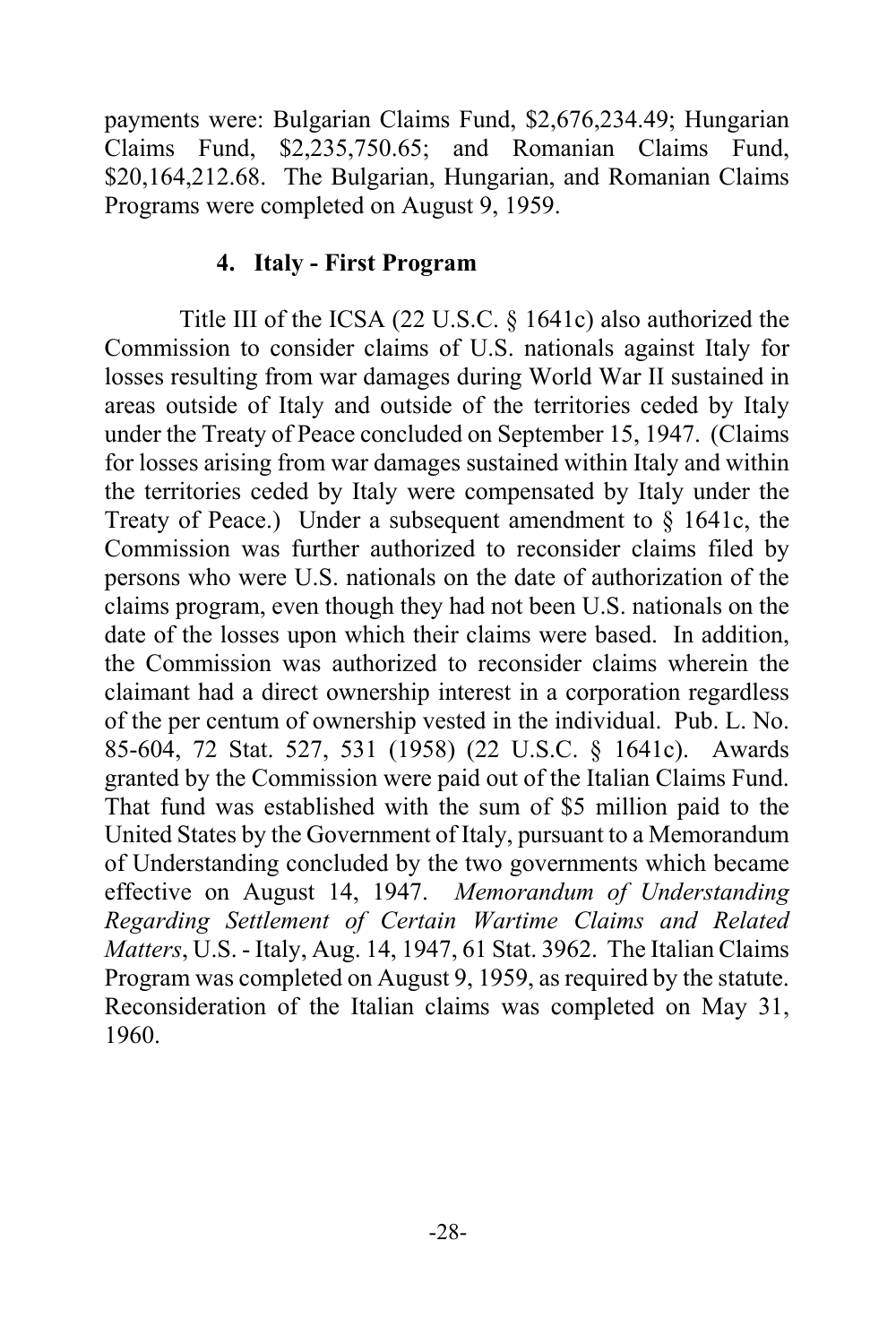### **5. Soviet Union**

 Between 1956 and 1959, the Commission also administered a Soviet Claims Program pursuant to separate provisions of Title III of the ICSA (22 U.S.C. § 1641d). Those provisions authorized the Commission to consider claims of U.S. nationals arising prior to November 16, 1933, against the Soviet Government, and claims of U.S. nationals based on liens held on property in the United States assigned to the United States Government by the Government of the Union of Soviet Socialist Republics under the Litvinov Assignment of November 16, 1933. This program was completed on August 9, 1959.

 Partial payments on awards in these claims were made out of the proceeds derived from liquidation of the assets acquired by the United States under the Litvinov Assignment. The funds so derived totaled \$8,658,722.43. The balance of the awards, however, remains unpaid and outstanding, pending conclusion of a final claims settlement agreement between the United States and what are now the republics of the former Soviet Union.

### **6. Czechoslovakia - First Program**

 Upon enactment of Title IV of the ICSA (22 U.S.C. § 1642 *et seq*.), the Commission commenced a program to determine the validity and amount of claims of U.S. nationals against the Government of Czechoslovakia based upon losses resulting from the nationalization or other taking of property by that government. Pub. L. No. 85-604, 72 Stat. 527 (1958). The funds for payment of awards granted by the Commission in these claims were derived from the sale in 1954 of certain Czechoslovakian assets in the United States. The net proceeds for the funds amounted to \$8,540,768.41. On September 15, 1962, as required by statute, the program was completed. Subsequently, additional funds in the amount of \$74,550,000 were obtained through the conclusion of a claims settlement agreement with Czechoslovakia in 1982. (For information concerning the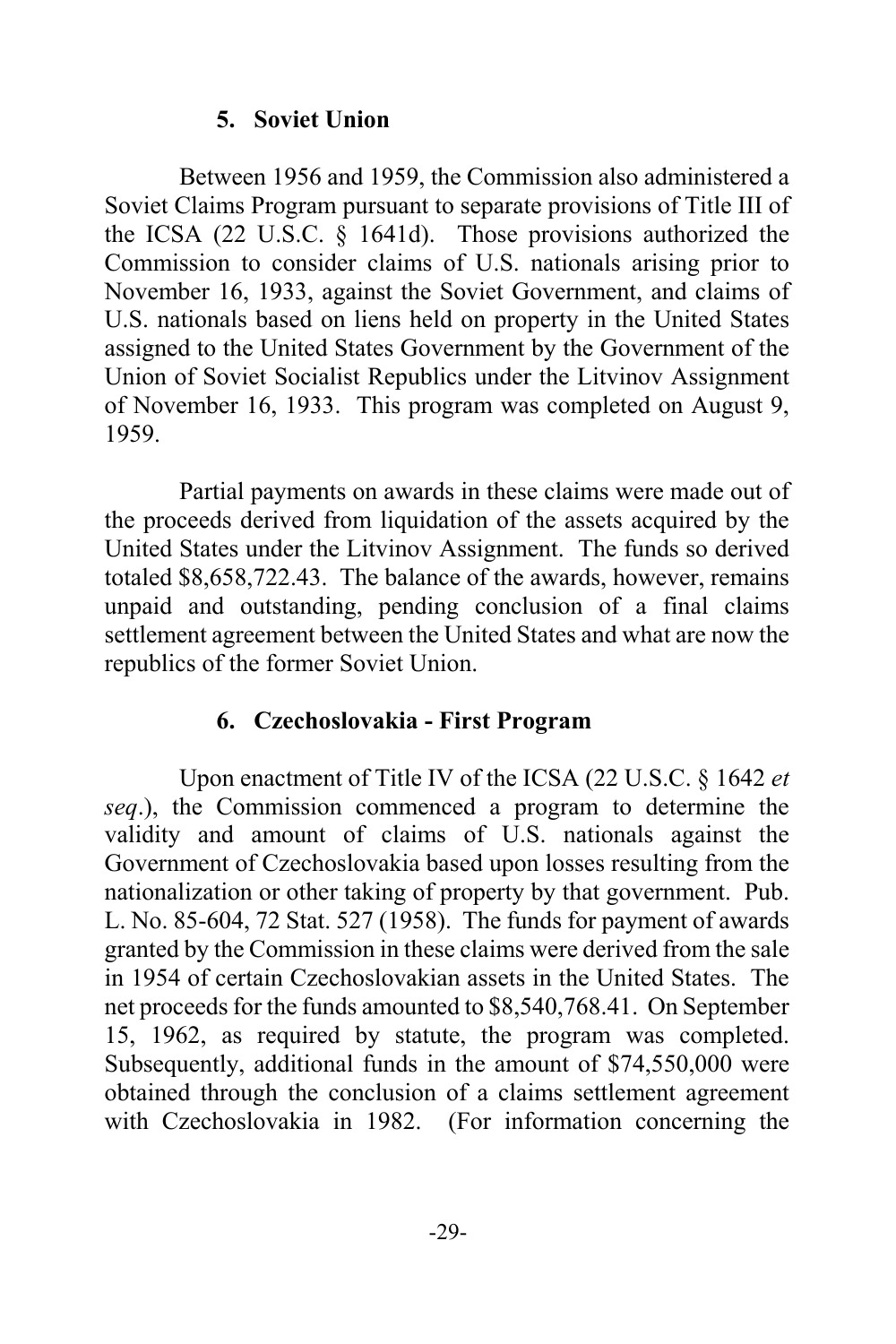Commission's second Czechoslovakian Claims Program, see subsection C.3, below.)

#### **7. Poland**

 On July 16, 1960, the Governments of the United States and Poland entered into a claims settlement agreement under which the Government of Poland agreed to pay the sum of \$40 million to the United States over a period of 20 years in full settlement and discharge of claims of U.S. nationals arising between May 8, 1945, and the date the agreement was concluded. *Agreement Regarding Claims of Nationals of the United States*, U.S.-Pol., July 16, 1960, 11 U.S.T. 1953. The Commission was authorized to adjudicate the claims covered by this agreement under 22 U.S.C.  $\S$  1623(a)(1)(B). The Polish Claims Program was completed on March 31, 1966.

#### **8. Cuba - First Program**

 Title V of the ICSA (22 U.S.C. § 1643 *et seq.*), enacted on October 16, 1964 authorized the Commission to determine the amount and validity of claims of U.S. nationals against the Government of Cuba, based upon: (1) losses resulting from the nationalization, expropriation, intervention, or other taking of, or special measures directed against, property by that government; and (2) the disability or death of U.S. nationals resulting from actions taken by or under the authority of that government. Pub. L. No. 88- 666, 73 Stat. 1110 (1964). The program covered claims for losses which occurred between January 1, 1959, when the Castro regime took power, and October 16, 1964, the program's authorization date.

 When the program was authorized, there were no funds available with which to make payment on the claims, and the statute precluded Congress' appropriation of funds for such payments. The statute provided only for the determination of the validity and amounts of such claims, and for the certification of the Commission's findings to the Secretary of State for use in the future negotiation of a claims settlement agreement with the Government of Cuba. The Cuban Claims Program was completed on July 6, 1972. The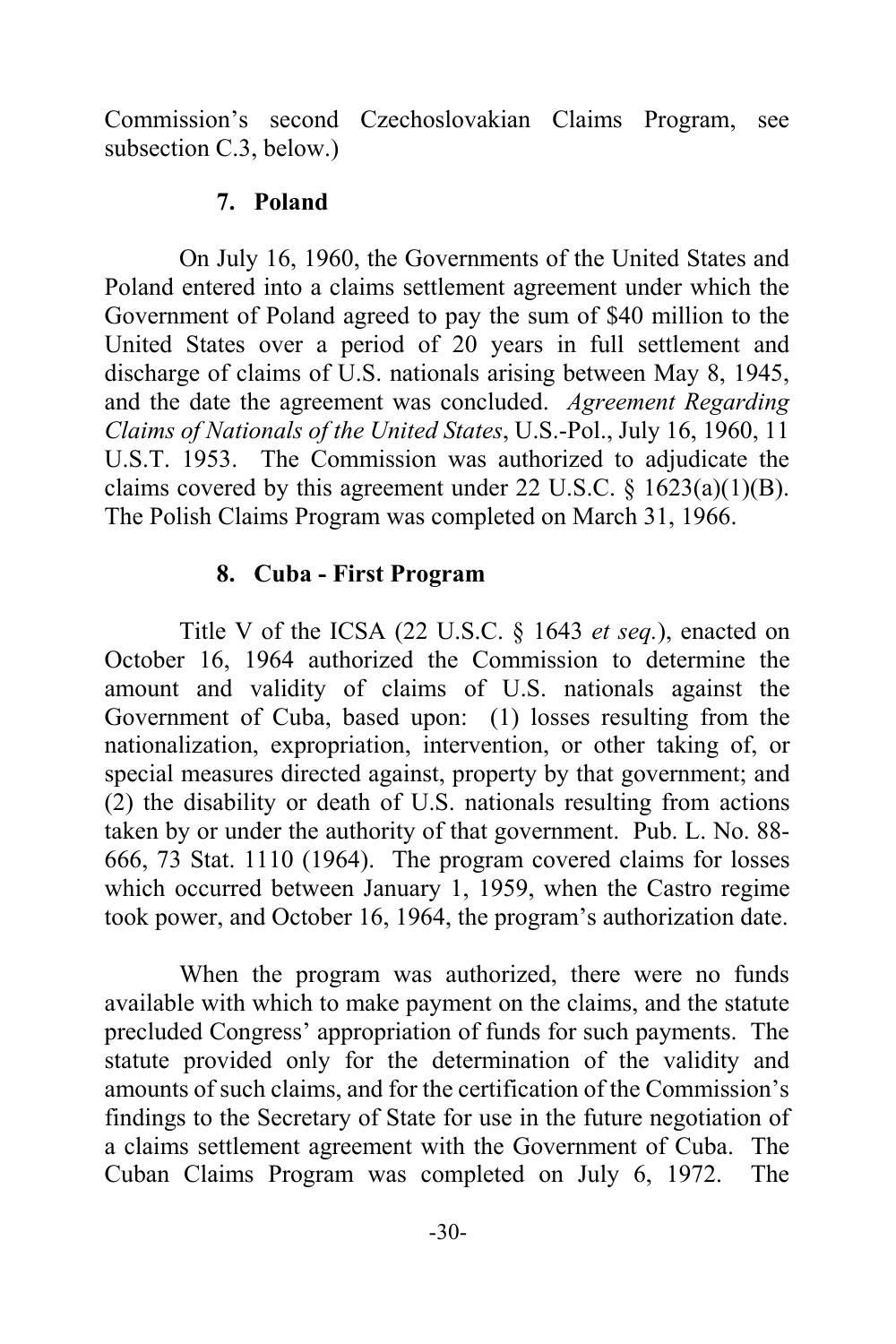Commission adjudicated a total of 8,816 claims in the program, of which it found 5,911 to be compensable. The adjudicated total principal value of those claims was \$1,851,057,358.00.

### **9. Yugoslavia - Second Program**

 A second claims agreement was concluded between the Governments of the United States and Yugoslavia on November 5, 1964, covering claims against the Government of Yugoslavia which arose subsequent to the 1948 agreement (*see* subsection A.1, above) and providing a fund of \$3.5 million for payments on awards. *Agreement Regarding Claims of United States Nationals*, U.S.- Yugo., Nov. 5, 1964, 16 U.S.T. 1. The second Yugoslavia Claims Program was administered by the Commission under authority of section 4(a) of Title I of the ICSA (22 U.S.C.  $\S$  1623(a)(1)(B)). The program was completed on July 15, 1969.

### **10. China - First Program**

 The first China Claims Program was administered pursuant to an amendment to Title V of the ICSA. Pub. L. No. 89-780, 80 Stat. 1365 (1966) (22 U.S.C. § 1643 *et seq*.). That amendment authorized the Commission to determine claims of U.S. nationals against the Government of the People's Republic of China (PRC) based on (1) losses resulting from the nationalization, expropriation, intervention, or other taking of, or special measures directed against, property by that government; and (2) the disability or death of U.S. nationals resulting from actions taken by or under the authority of that government. The program covered claims for losses which occurred between October 1, 1949, when the PRC government ascended to power, and November 6, 1966, the program's authorization date.

 When the program was authorized, no funds were available with which to make payment on the claims. In this case as well, the statute provided only for the determination of the validity and amounts of such claims and the certification of the Commission's findings to the Secretary of State for use in the future negotiation of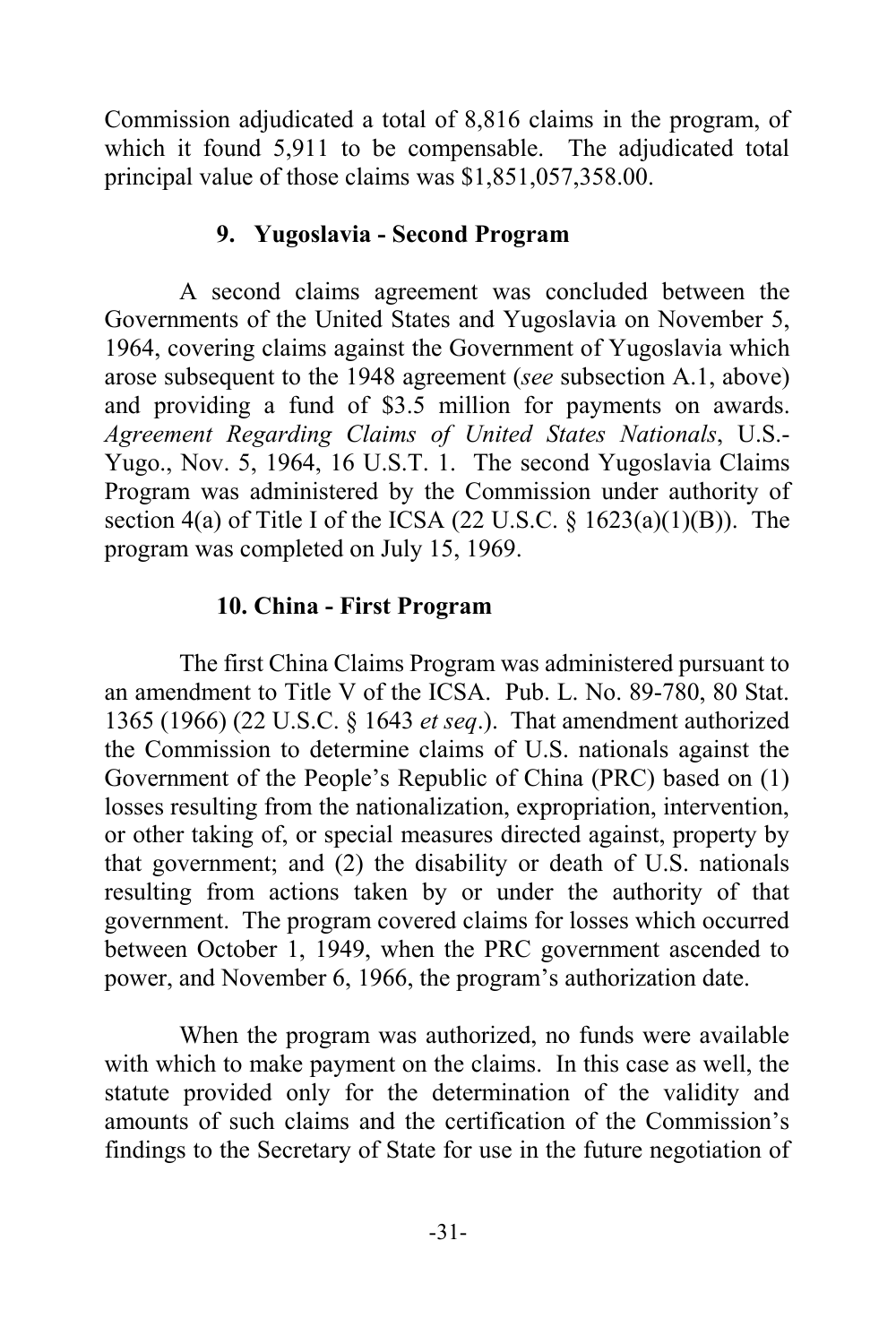a claims settlement agreement with the PRC. The first China Claims Program was completed on July 6, 1972.

 Subsequently, the Governments of the United States and the PRC concluded a formal claims agreement settling claims of U.S. nationals which arose between October 1, 1949, and May 11, 1979 (the date of the agreement). Pursuant to the provisions of this agreement, the PRC agreed to pay a total of \$80.5 million to the United States for deposit in a China Claims Fund established by the Department of the Treasury. Under the agreement, the schedule of payments to the Department of the Treasury provided for an initial payment of \$30 million on October 1, 1979 and five annual payments of \$10.1 million on October 1 of each year thereafter, beginning in 1980 and ending in 1984. Pursuant to the statutory payment provisions in section 8 of Title I of the ICSA (22 U.S.C. § 1627(f)), payments were made from the China Claims Fund by the Department of the Treasury on the losses certified in this program, and also on the awards certified in the second China Claims Program. (*See* subsection A.15, below.)

### **11. Bulgaria and Romania - Second Programs**

 On July 2, 1963, the United States concluded a formal claims settlement agreement with the Government of Bulgaria. *Agreement Regarding Claims of United States Nationals and Related Financial Matters*, U.S.-Bulg., July 2, 1963, 14 U.S.T. 969. Under that agreement, the Government of Bulgaria paid the sum of \$400,000 in settlement of claims of U.S. nationals. This amount was deposited into the Bulgarian Claims Fund to supplement the amount derived from the prior liquidation of Bulgarian assets for payments on awards granted by the Commission in both Bulgarian claims programs. (*See* subsection A.3, above.)

 On March 30, 1960, the United States concluded a formal claims settlement agreement with the Government of Romania. *Settlement of Claims of United States Nationals and Other Financial Matters*, U.S.-Rom., Mar. 30, 1960, 11 U.S.T. 317. That agreement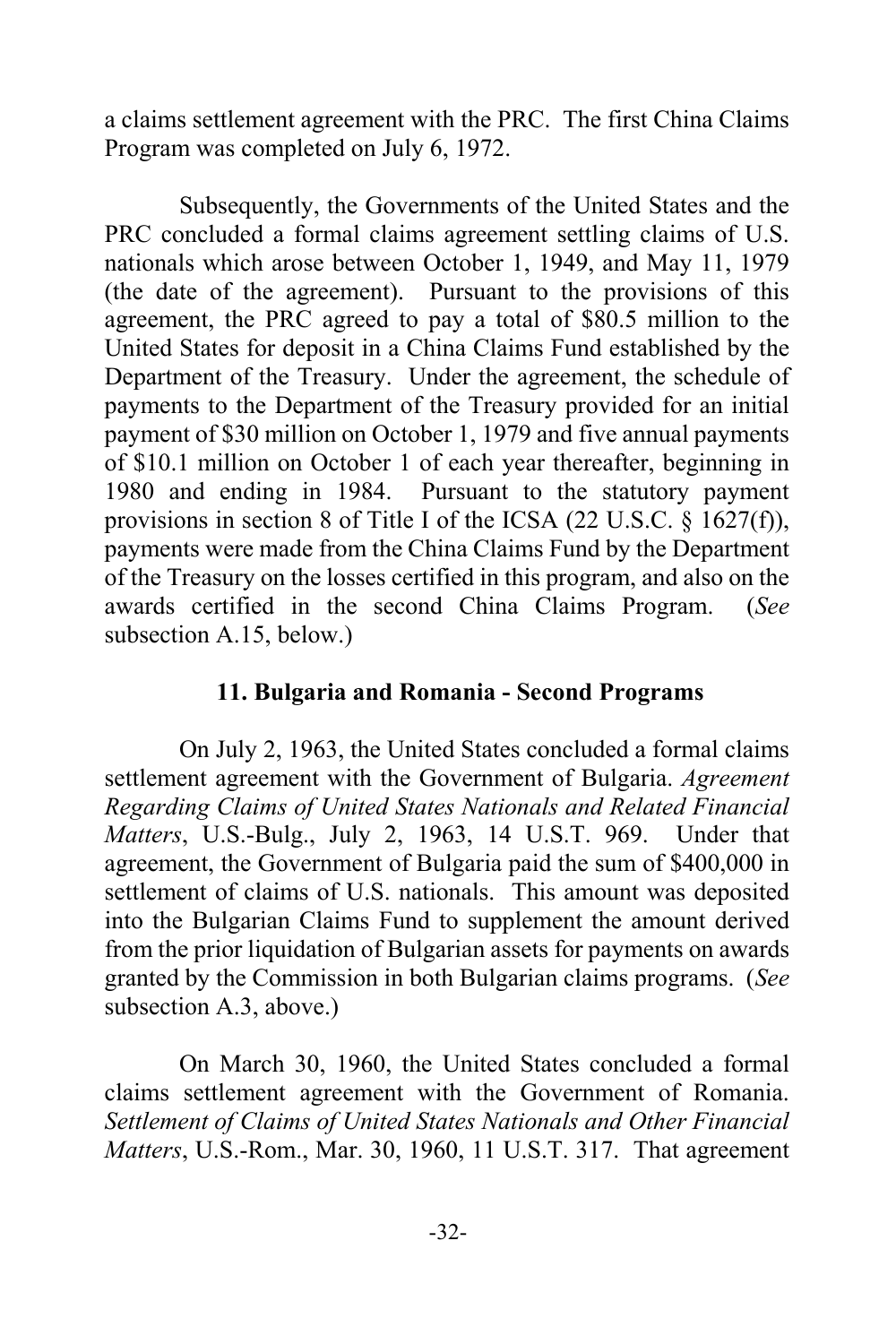provided for the payment of the sum of \$2.5 million in settlement of claims of U.S. nationals. This amount was deposited into the Romanian Claims Fund to supplement the amount derived from the prior liquidation of Romanian assets for payments on awards granted by the Commission in both Romanian claims programs. (*See* subsection A.3, above.)

 An amendment to Title III of the ICSA (22 U.S.C. § 1641b) authorized the Commission to consider claims against Bulgaria and Romania which arose after the first programs were authorized (*see* subsection A.3, above) but prior to the effective date of the claims settlement agreements with the governments of those countries. Pub. L. No. 90-421, 82 Stat. 420 (1968). The second Bulgarian and Romanian Claims Programs were completed on December 24, 1971, as required by the amendment.

### **12. Italy - Second Program**

 The second Italian Claims Program was administered pursuant to a further amendment to Title III of the ICSA; in effect, this was an extension of the first Italian Claims Program (*see* subsection A.4, above). Pub. L. 90-421, approved July 24, 1968, 82 Stat. 422 (22 U.S.C. § 1641c). The Commission was authorized to consider claims of U.S. nationals who were eligible to file in the first Italian Claims Program, but who failed to file, as well as claims of U.S. nationals against Italy which arose in certain areas ceded by Italy under the Treaty of Peace, including the Dodecanese Islands. Excluded from consideration were claims of persons who had previously received compensation in the first Italian Claims Program or under the Treaty of Peace with Italy. Payments on awards granted by the Commission in this program were made from the balance remaining in the Italian Claims Fund following payment of the awards granted in the first Italian Claims Program. This second program was completed on December 24, 1971.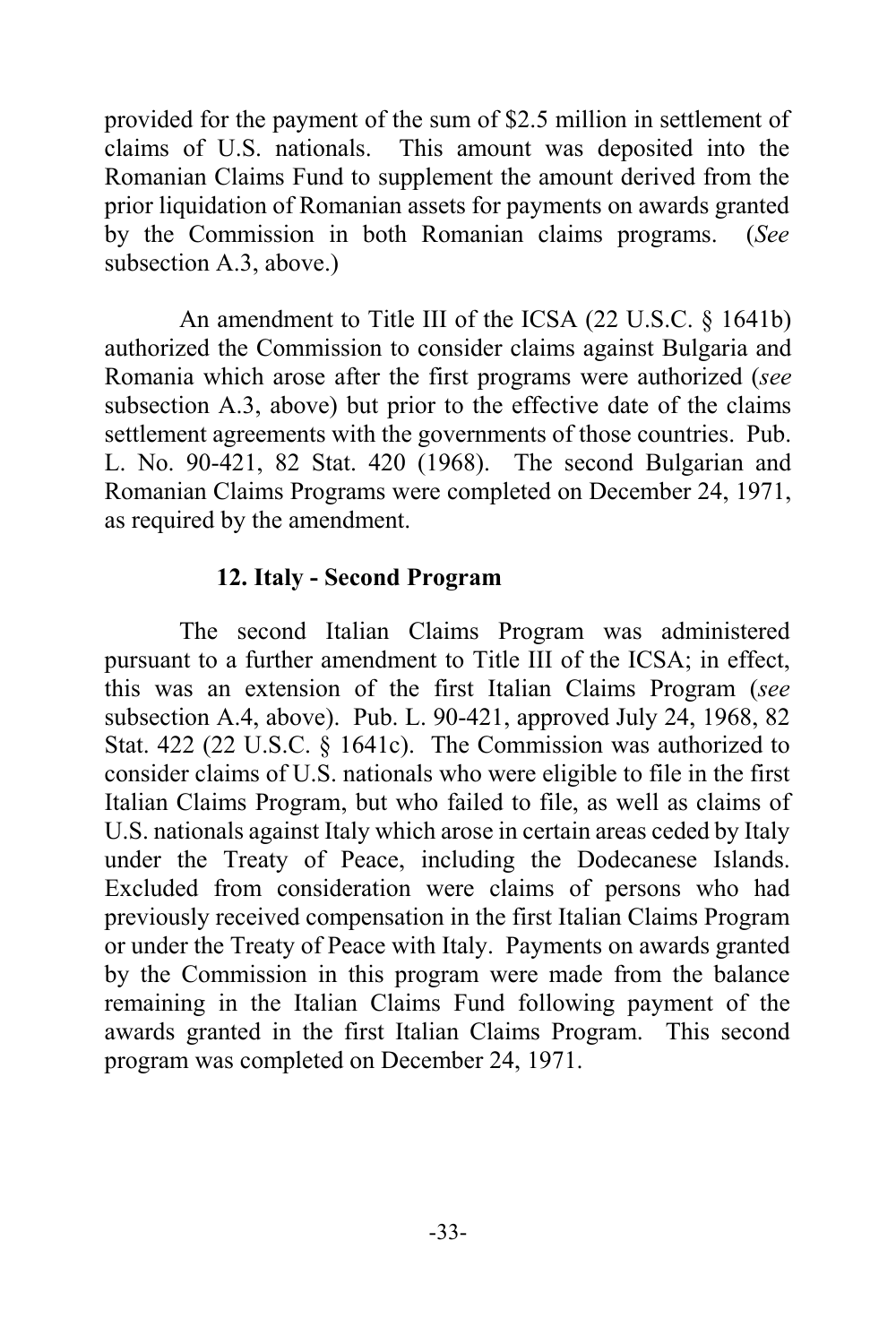#### **13. Hungary - Second Program**

 On March 6, 1973, the United States concluded a formal claims settlement agreement with the Government of Hungary under which that government agreed to pay the sum of \$18.9 million, to be paid in installments, in settlement of claims of U.S. nationals. *Agreement Regarding the Settlement of Claims*, U.S.-Hung., Mar. 6, 1973, 24 U.S.T. 522. These payments were deposited in the Hungarian Claims Fund to supplement the amount derived from the prior liquidation of Hungarian assets for payments on awards granted by the Commission in both Hungarian claims programs. (*See* subsection A.3, above.) The final installment payment was made on June 9, 1980.

 As in the second programs for Bulgaria and Romania, under a subsequent amendment to Title III of the ICSA (22 U.S.C. § 1641b), Congress authorized the Commission to determine claims of U.S. nationals against the Government of Hungary based on nationalization or other taking of property between August 9, 1955, the date on which the first Hungarian Claims Program was approved, and March 6, 1973, the date of the agreement with Hungary. Pub. L. No. 93-460, 88 Stat. 1386 (1974). The Commission was also authorized to adjudicate certain claims which should have been filed in the first Hungarian Claims Program, but were not, due to an administrative error which caused notices of that program to be mailed to non-existent addresses. The second Hungarian Claims Program was completed on May 16, 1977.

#### **14. German Democratic Republic (East Germany)**

 Title VI of the ICSA (22 U.S.C. § 1644 *et seq*.) authorized the Commission to receive and determine claims against the German Democratic Republic (GDR) for losses which arose from the nationalization, expropriation or other taking by that government of property interests of U.S. nationals. Pub. L. No. 94-542, 90 Stat. 2509 (1976). When the program was authorized, no funds were available for payment of the awards issued by the Commission. The program was completed on May 16, 1981.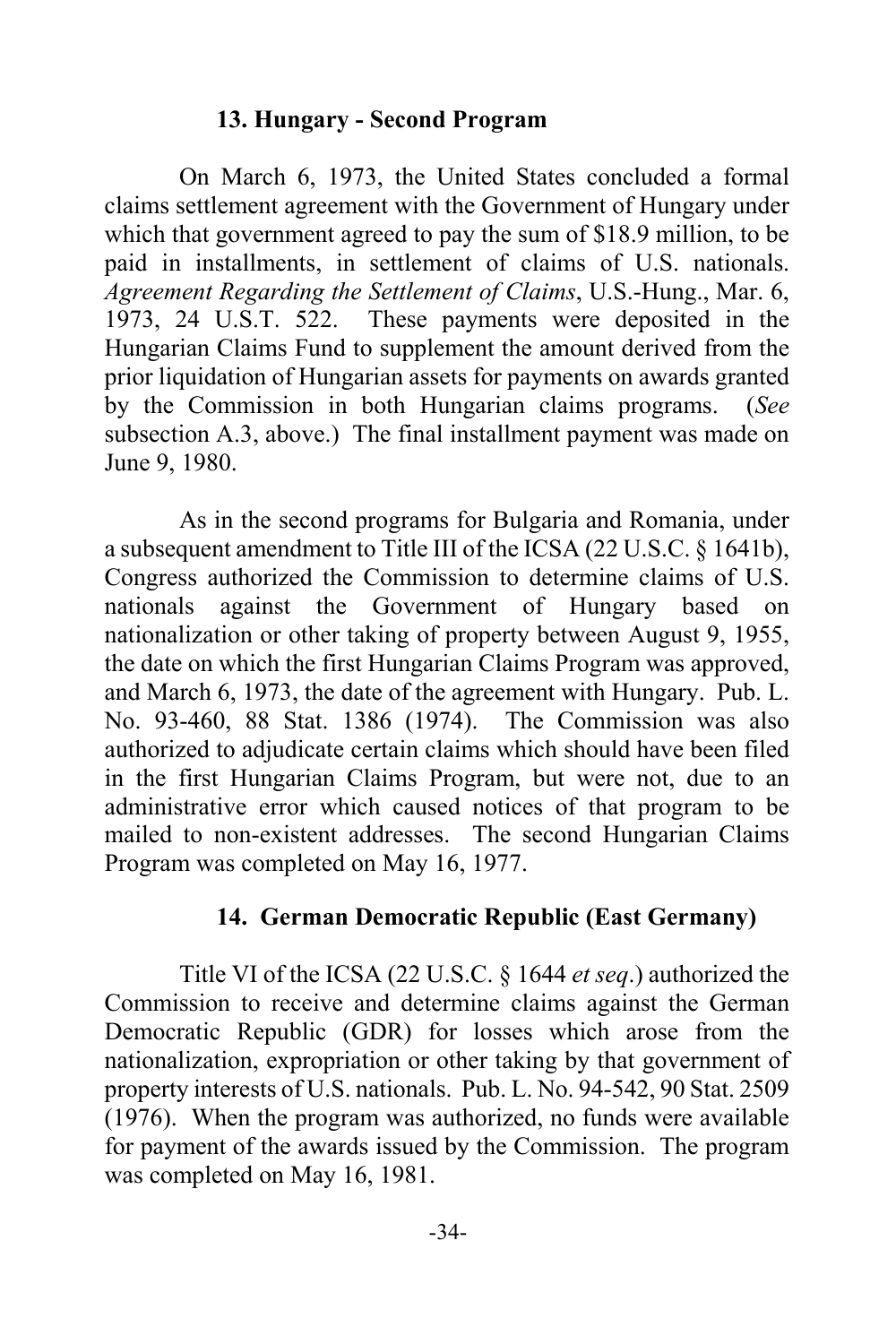The Department of State subsequently conducted negotiations with the GDR—and, after the unification of Germany on October 1, 1990 with the Federal Republic of Germany—to obtain a claims settlement providing funds for payment of the Commission's awards. Those negotiations culminated in the signing of a settlement agreement on May 13, 1992, in which Germany assented to payment of up to \$190 million to settle and discharge the claims against it. *Agreement Concerning the Settlement of Certain Property Claims*, U.S.-F.R.G., May 13, 1992, T.I.A.S. 11,959. Its initial payment was \$160 million, with up to an additional \$30 million to be paid if needed. The agreement allowed claimants to elect either to accept payment of their Commission awards or to waive their right to payment in order to pursue claims for their properties under German law. 1992 FCSC Ann. Rep. 87. In April 1997, the United States and Germany exchanged diplomatic notes fixing the amount of "final transfer" under the May 1992 agreement at \$102,010,961.47 to cover the claims of claimants who elected to receive payment of their Commission awards. 1997 FCSC Ann. Rep. 58.

#### **15. China - Second Program**

 As discussed in subsection A.10, above, in 1972 the Commission completed the first China Claims Program, adjudicating claims of U.S. nationals which arose between October 1, 1949 and November 6, 1966. On May 11, 1979, an agreement was entered into with the People's Republic of China settling claims of U.S. nationals arising through the date of that agreement. *Agreement Concerning the Settlement of Claims*, U.S.-P.R.C., May 11, 1979, 30 U.S.T. 1957. The Commission thereafter proceeded under section 4(a) of Title I of the ICSA (22 U.S.C.  $\S$  1623(a)(1)(B)) to adjudicate claims by U.S. nationals which arose between November 6, 1966 and May 11, 1979. The awards granted in the second China Claims Program were also paid out of the funds received under the 1979 agreement. The Commission completed the second China Claims Program on July 31, 1981.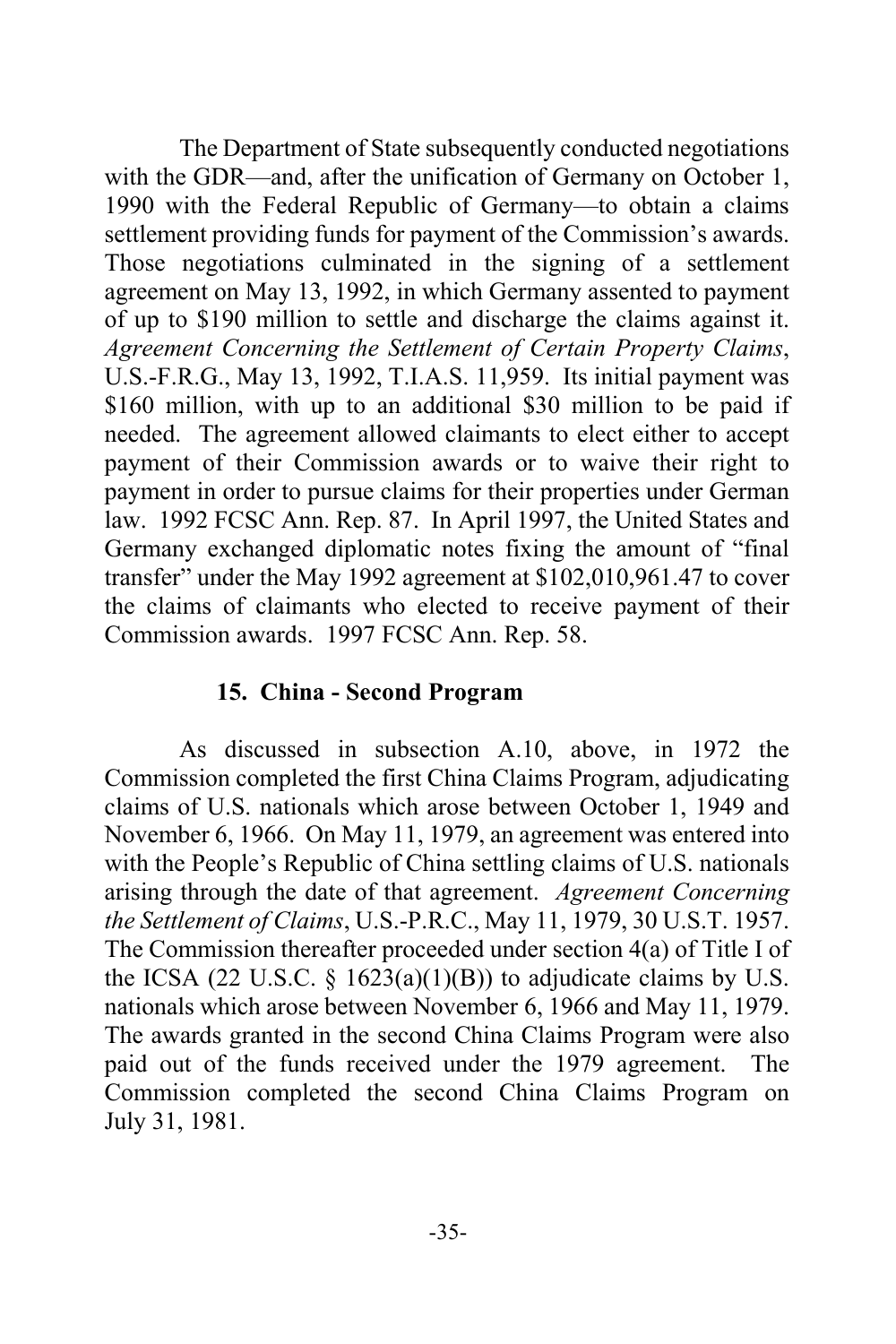### **16. Vietnam**

 On February 25, 1986, the Commission completed a program to determine the validity and amount of claims of U.S. nationals against the Socialist Republic of Vietnam arising from the nationalization or other taking of property on or after April 29, 1975, when the Government of the Republic of Vietnam (South Vietnam) was overthrown. The program was authorized under Title VII of the Act. Pub. L. No. 96-606, 94 Stat. 3534 (1980) (22 U.S.C. § 1645 *et seq*.). A claims settlement agreement was concluded with the Socialist Republic of Vietnam on January 28, 1995, which provided funds in the total amount of \$203,504,248.00 for payment of the Commission's awards. *Agreement Concerning the Settlement of Certain Property Claims*, U.S.-Vietnam, Jan. 28, 1995, T.I.A.S. 12,602.

### **17. Ethiopia**

 On December 19, 1985, the United States Government concluded a compensation agreement with the Provisional Military Government of Socialist Ethiopia for the settlement of claims against that government arising as a result of the nationalization, expropriation, or other taking of, or restrictive measures directed against, property rights or interests of U.S. nationals. *Compensation Agreement*, U.S.-Eth., Dec. 19, 1985, T.I.A.S. 11,193. The agreement provided for payment to the United States of a total of \$7 million as compensation for the claimants, with \$5.5 million of that amount paid in ten equal semi-annual installments ending in January 1991.

 Exercising its authority under section 4(a) of Title I of the ICSA (22 U.S.C. § 1623(a)(1)(B)), on March 31, 1986, the Commission began adjudication of the claims covered by the settlement agreement, and set a program completion date of September 30, 1987. During the course of the program, the Commission issued decisions on a total of 45 claims. It found 27 of those claims to be compensable, and made awards amounting to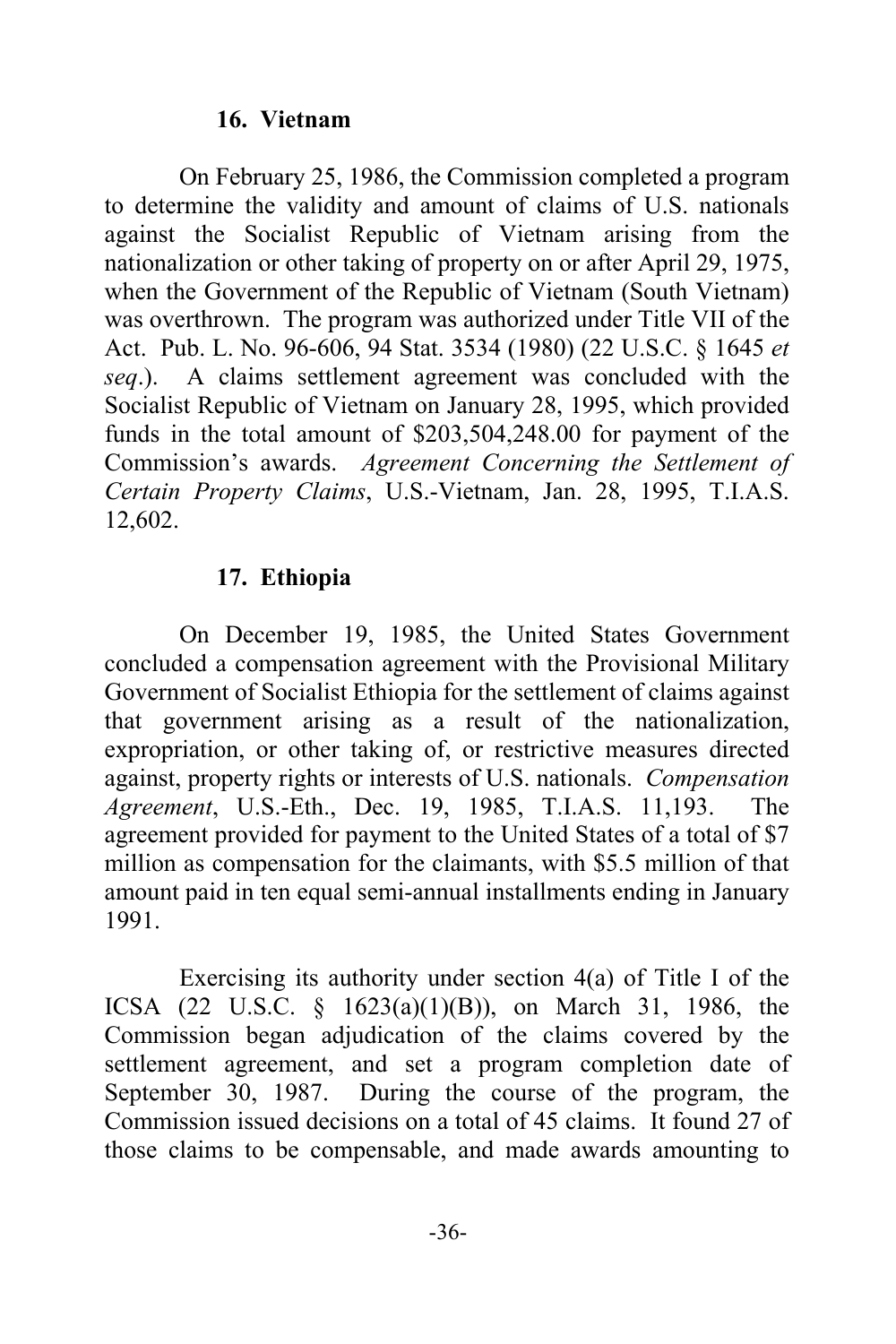\$14,387,510.96 in principal and \$10,024,589.00 in interest. Following completion of the program on September 30, 1987, the Commission made a final certification of the awards to the Secretary of the Treasury for payment, in accordance with section 5 of the ICSA (22 U.S.C. § 1624).

### **18. Egypt**

 On June 29, 1990, the Commission completed the adjudication of claims against the Government of Egypt, pursuant to its authority under section 4(a) of Title I of the ICSA (22 U.S.C. §  $1623(a)(1)(B)$ ). The claims were based on uncompensated "nationalization, expropriation, confiscation and other restrictive measures of or against" U.S. nationals' property between January 1, 1952 and October 27, 1976. Initial decisions on most of the claims were issued by the Office of the Legal Adviser in the Department of State, following entry into force of the U.S.-Egyptian Claims Settlement Agreement of 1976. *Agreement Concerning Claims of Nationals of the United States*, U.S.-Egypt, May 1, 1976, 27 U.S.T. 4214 (entered into force Oct. 27, 1976). However, to expedite distribution of the amounts remaining from the original \$10 million paid to the United States under the agreement, the Legal Adviser requested, by letter dated May 11, 1989, that the Commission take jurisdiction over the claims and determine the claimants' entitlement to share proportionately in those remaining funds. In most of the claims, this was accomplished by issuance of awards of interest, which had not been included in the awards made by the Department of State.

 During the course of the program, the Commission issued decisions in a total of 85 claims, out of which 83 were found to be compensable. In these, it made awards, including principal and interest, in the total amount of \$5,189,236.64.

#### **19. Cuba - Second Program**

 By letter dated July 15, 2005, Secretary of State Condoleezza Rice, pursuant to her authority under 22 U.S.C.  $\frac{1623(a)(1)(C)}{26}$ ,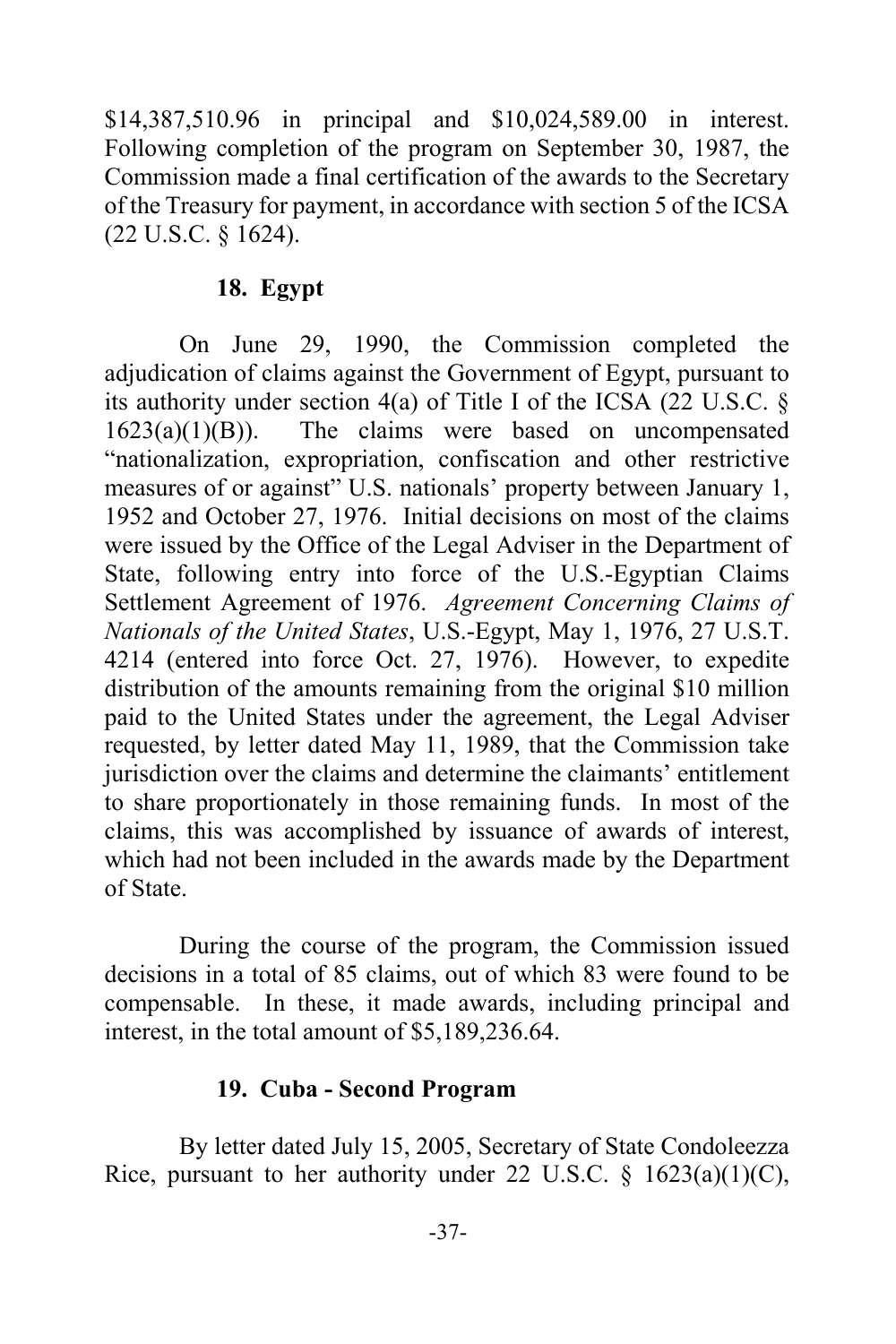requested that the Commission conduct a second Cuban Claims Program. This letter is reprinted on page 16 of the Commission's Annual Report to Congress for 2005 (2005 FCSC Ann. Rep. 16). As specified in the Secretary of State's referral letter, the purpose of the program was to effect the adjudication and certification by the Commission of claims for uncompensated taking of U.S. nationals' property by the Cuban government that arose after May 1, 1967, and were not adjudicated in the Commission's original Cuban Claims Program, conducted between 1965 and 1972. (*See* subsection A.8, above.) The Commission published notice of the commencement of the claims program in the *Federal Register* on August 11, 2005 (*Notice of Commencement of Claims Adjudication Program and of Program Completion Date*, 70 Fed. Reg. 46,890 (Aug. 11, 2005)), in accordance with its usual procedures, and set a filing period of six months and a program length of twelve months, as specified in the Secretary of State's letter. The notice announced that the filing deadline was February 13, 2006, and that the program would end on August 11, 2006.

 The Commission received five claims during the six month filing period; awards were issued in two claims and three claims were denied. Following the completion of the program in August 2006, the Commission certified the awards to the Secretary of State for use in future negotiations of a lump-sum claims settlement agreement with the Cuban government.

#### **20. Libya - First Program**

By letter dated December 11, 2008, U.S. Department of State Legal Adviser John B. Bellinger, III, requested, pursuant to 22 U.S.C.  $§$  1623(a)(1)(C), that the Commission adjudicate claims of U.S. nationals against Libya for physical injury arising out of certain terrorist incidents occurring prior to June 30, 2006. This referral letter is reprinted in its entirety in the Commission's 2012 Annual Report. 2012 FCSC Ann. Rep. 9-11. As specified in the referral letter, the purpose of the program was to effect the adjudication and certification by the Commission of one category of claims within the scope of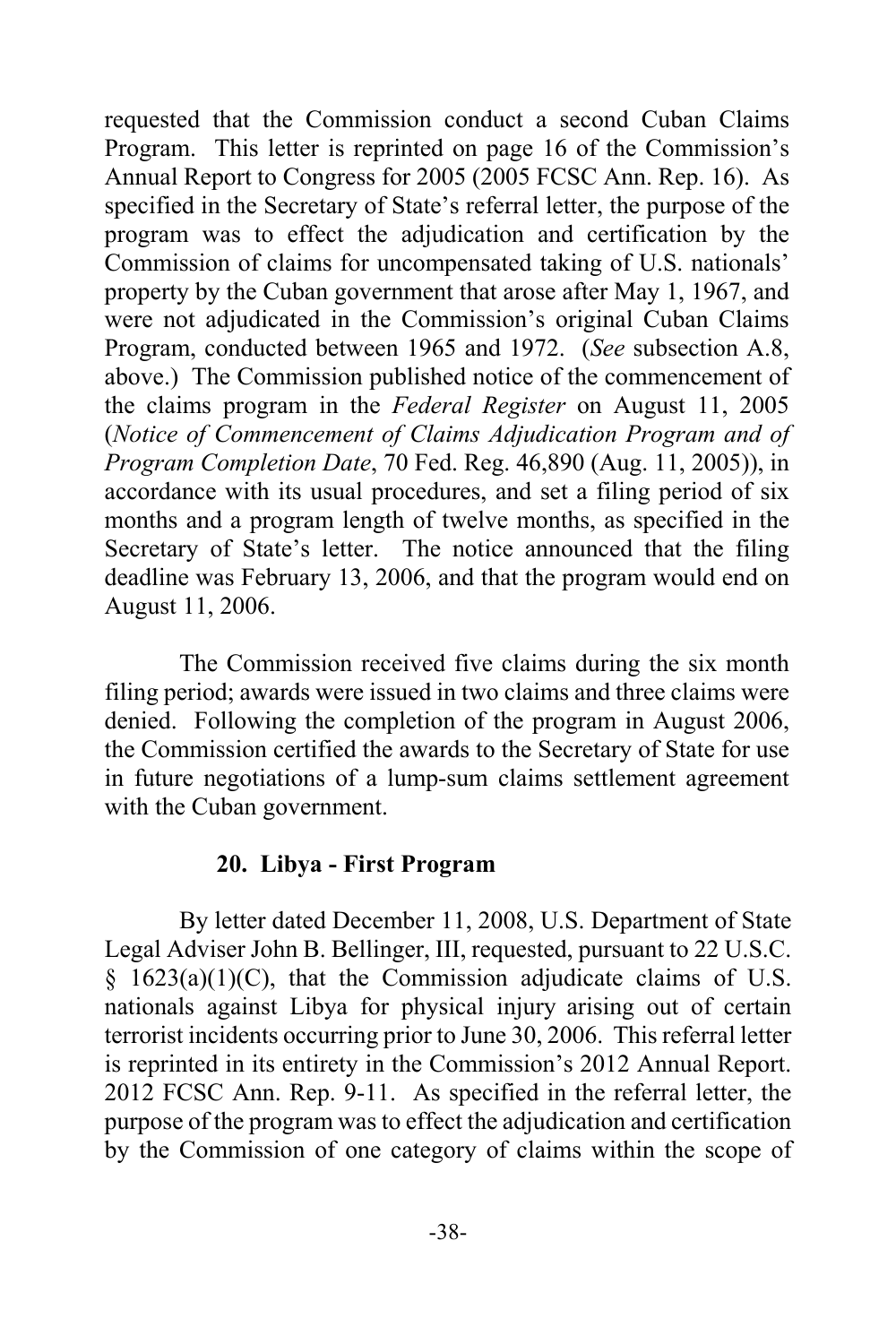Article I of the *Claims Settlement Agreement Between the United States of America and the Great Socialist People's Libyan Arab Jamahiriya,* 2008 U.S.T. Lexis 72 ("Claims Settlement Agreement"), which was entered into by the United States and Libyan Governments on August 14, 2008, as part of the process toward normalization of diplomatic relations. On March 23, 2009, the Commission published notice in the *Federal Register* announcing the commencement of the Libya Claims Program pursuant to Title I of the International Claims Settlement Act of 1949 and the Legal Adviser's December 2008 referral letter. *Notice of Commencement of Claims Adjudication Program*, 74 Fed. Reg. 12,148 (March 23, 2009).

 The Commission received 50 claims pursuant to the December 2008 referral letter and rendered Final Decisions in all of the claims, issuing awards totaling approximately \$100.5 million. Following completion of the program on May 21, 2013, *see* 78 Fed. Reg. 15,377 (March 11, 2013), the Commission made a final certification of the awards to the Secretary of the Treasury for payment, in accordance with section 5 of the ICSA (22 U.S.C. § 1624).

### **21. Libya - Second Program**

 By a letter dated January 15, 2009, U.S. Department of State Legal Adviser John B. Bellinger, III, requested, pursuant to 22 U.S.C.  $§ 1623(a)(1)(C)$ , that the Commission conduct a second Libya Claims Program. The Legal Adviser referred six categories of claims within the scope of the Claims Settlement Agreement for adjudication and certification by the Commission, including claims for hostage-taking or unlawful detention, mental pain and anguish, wrongful death, severe physical injury, and commercial claims. This second referral letter is reprinted in its entirety in the Commission's 2012 Annual Report. 2012 FCSC Ann. Rep. 12-19. On July 7, 2009, the Commission published notice in the *Federal Register* announcing the commencement of adjudication of claims. *Notice of Commencement of Claims Adjudication Program*, 74 Fed. Reg. 32,193 (July 7, 2009). By letter dated March 26, 2010, Deputy Legal Adviser Jonathan B.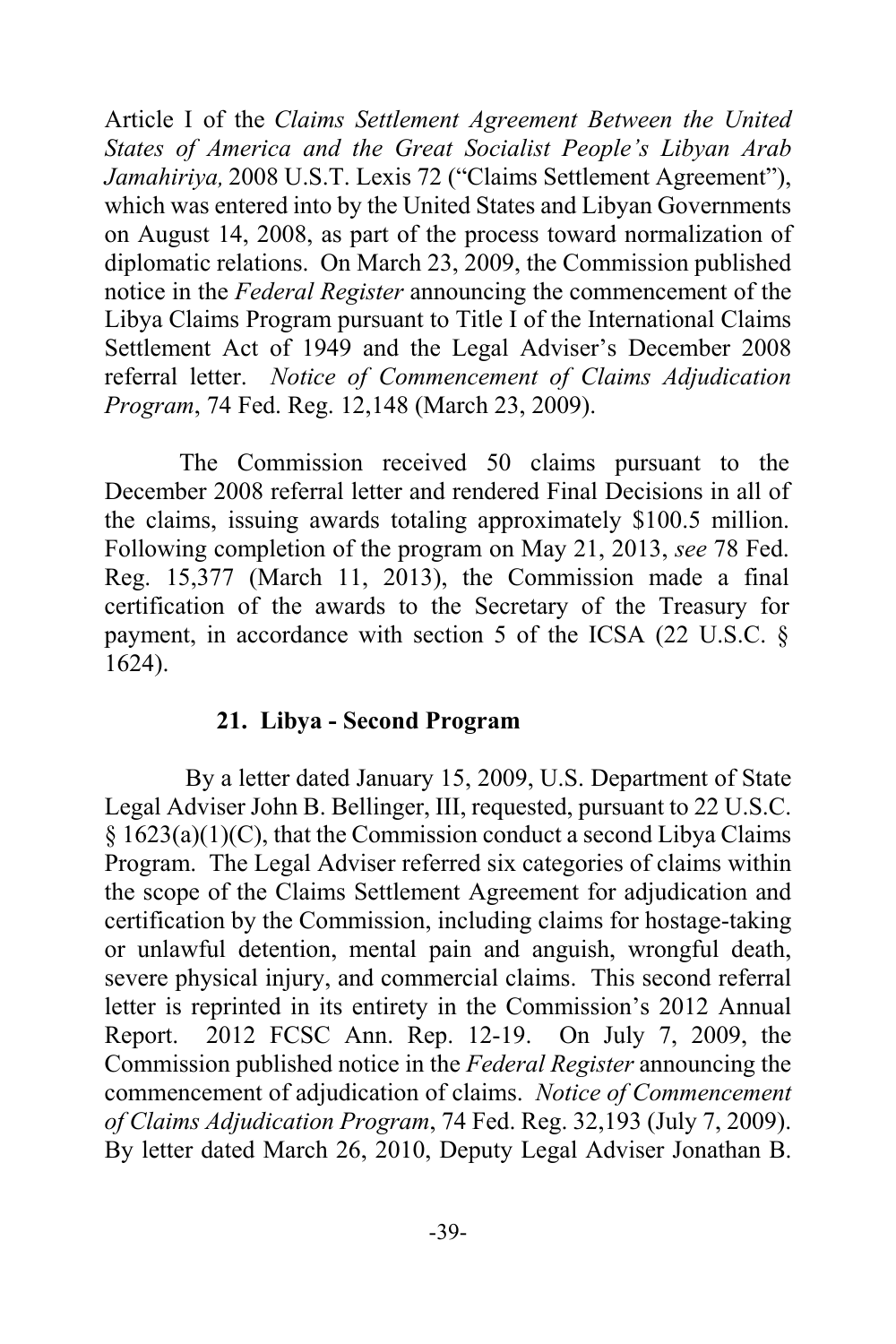Schwartz amended Attachment 1 to the January 2009 referral letter to include one additional case as part of the "Pending Litigation" described therein. The letter amending the second referral is reprinted in its entirety in the Commission's 2012 Annual Report. 2012 FCSC Ann. Rep. 20-21.

The Commission received 195 claims pursuant to the different categories of claims provided in the January 2009 referral letter. The Commission rendered Final Decisions in all of these claims and made \$270.3 million in awards. In the adjudication of the claims, the Commission dealt with numerous complex legal issues, including the determination of continuous nationality of individual and commercial claimants, the proper standards for hostage-taking and unlawful detention, and an assessment of the severity of physical injury claims. Following completion of the program on May 21, 2013, *see* 78 Fed. Reg. 15,377 (March 11, 2013), the Commission made a final certification of the awards to the Secretary of the Treasury for payment, in accordance with section 5 of the ICSA (22 U.S.C. § 1624).

# **B. Claims under the War Claims Act of 1948**

### **1. Title I**

 Pursuant to Title I of the War Claims Act of 1948 (Pub. L. No. 80-896, 62 Stat. 1240 (1948) (50 U.S.C. App. § 2001 *et seq*.) and amendments thereto ("WCA"), the Commission and its other predecessor, the War Claims Commission, were authorized to administer 10 prisoner-of-war (POW) and civilian internee compensation programs and four war damage and loss compensation programs. These programs consisted of (in chronological order):

> • Section 6(b): Claims of service members in the Armed Forces of the United States who were imprisoned by the enemy during World War II and who were not fed in accordance with the standards prescribed by the Geneva Convention of July 27, 1929 (50 U.S.C. App. § 2005(b));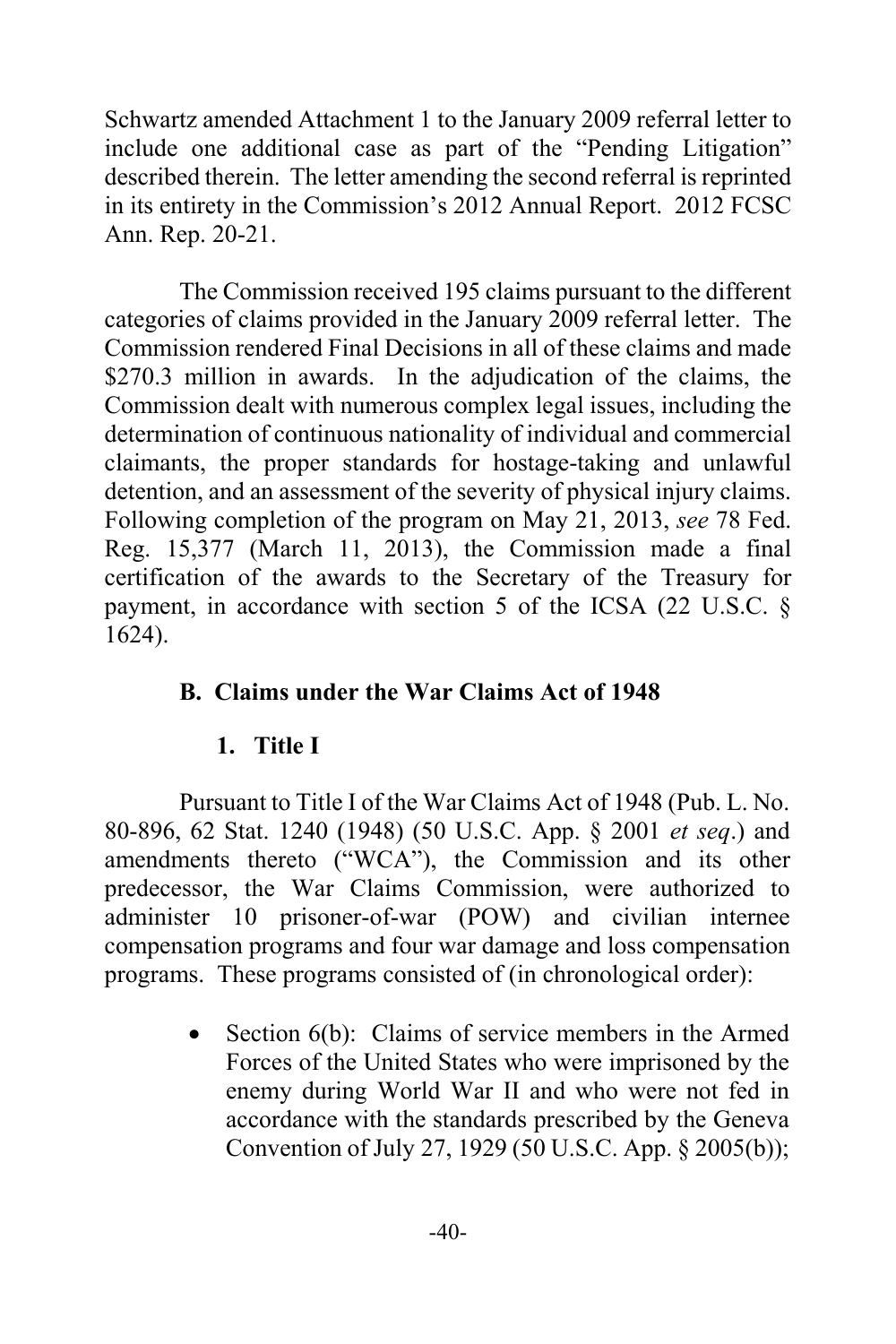- Section 5(a): Claims of American citizens who were interned or in hiding in specified areas in the Pacific during World War II (50 U.S.C. App.  $\S 2004(a)$ );
- Section 7(a): Claims of religious organizations in the Philippines or their personnel for goods and services furnished to civilian American internees and members of the Armed Forces of the United States who were held as prisoners of war during World War II (50 U.S.C. App. § 2006(a));
- Section 6(d): Claims of members of the Armed Forces of the United States who were mistreated while imprisoned by the enemy during World War II (50 U.S.C. App. § 2005(d));
- Sections 7(b) and (c): Claims of United States-affiliated religious organizations in the Philippines for damage or destruction of educational, medical and welfare institutions and other connected non-religious facilities during World War II (50 U.S.C. App. § 2006(b-c));
- Section 6(e): Claims of members of the Armed Forces of the United States captured during the Korean conflict (50 U.S.C. App. § 2005(e));
- Section  $5(g)$ : Claims of civilian American internees in Korea during the Korean conflict (50 U.S.C. App. §  $2004(g)$ ;
- Section 5(f): Claims of civilian American employees of contractors interned by the Japanese forces during World War II (50 U.S.C. App. § 2004(f));
- Section 15: Claims of Americans who were captured and held as POWs while serving in the Allied Forces during World War II (50 U.S.C. App. § 2014);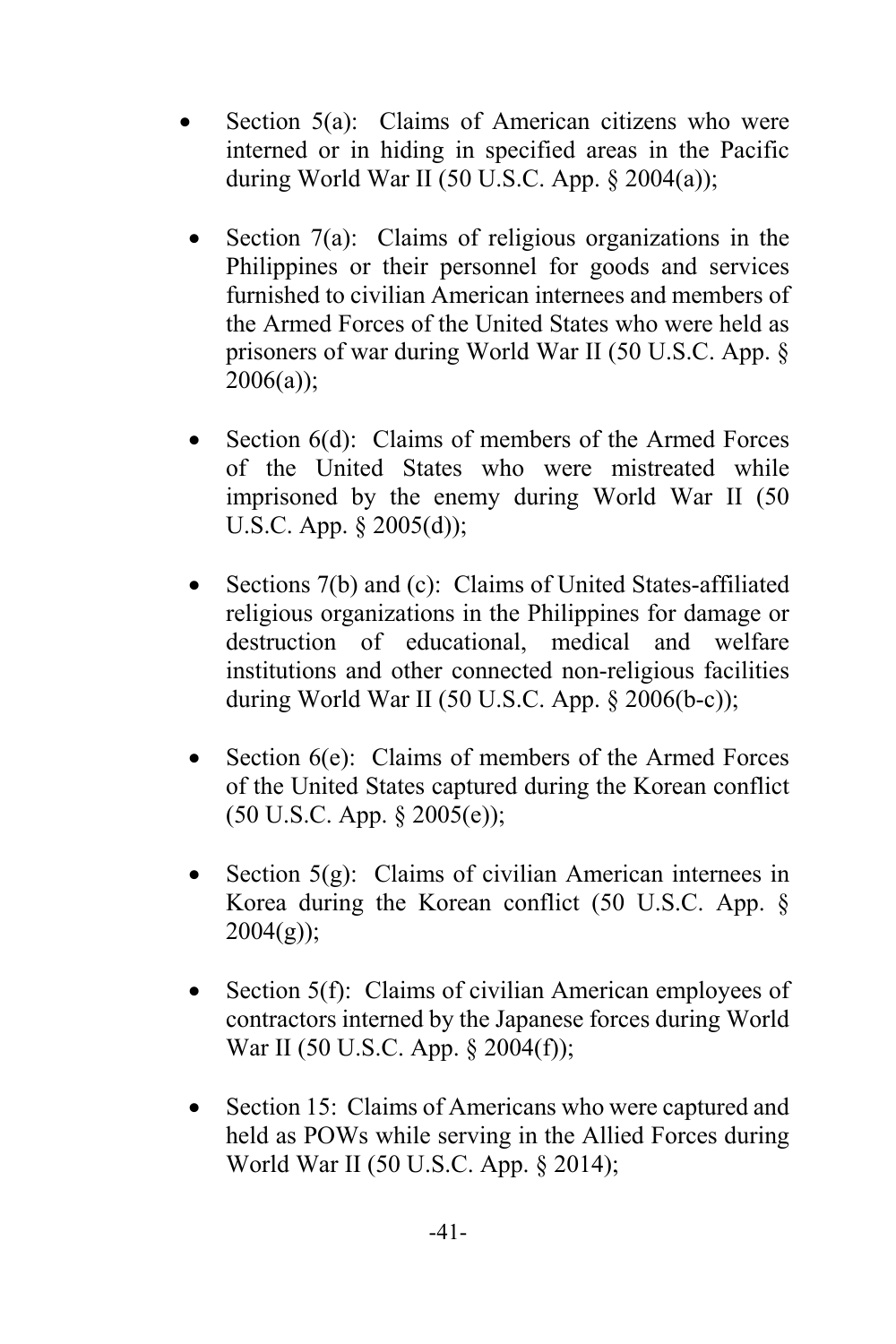- Section 16: Claims of American merchant seamen interned during World War II (50 U.S.C. App. § 2015);
- Section 17: Claims of American citizens and business entities for losses as a result of the sequestration of accounts, deposits and other credits in the Philippines by the Imperial Japanese Government (50 U.S.C. App. § 2016);
- Section 7(h): Claims of non-United States affiliated religious organizations in the Philippines of the same denomination as those of religious organizations functioning in the United States or their personnel for the value of relief furnished to American civilians and POWs and for damage to or loss of educational institutions and other connected non-religious facilities during World War II (50 U.S.C. App. § 2006(h));
- Section 5(h): Claims based upon the death or imprisonment of Guamanians by the Japanese forces on Wake Island during World War II (50 U.S.C. App. § 2004(h)); and
- Section  $6(e)$ : Claims of military and civilian personnel assigned to duty on board the U.S.S. Pueblo who were captured by the military forces of North Korea on January 23, 1968, and thereafter imprisoned by the Government of North Korea (50 U.S.C. App. § 2005(e)).

#### **2. Title II**

 Under the authority of Title II of the WCA (Pub. L. No. 87- 846, 76 Stat. 1107 (1962) (50 U.S.C. App. § 2017 *et seq*.)), the Commission also administered the General War Claims Program. In this program, the Commission determined the validity and amount of claims of U.S. nationals for loss or destruction of, or physical damage to, property located in certain specified areas of Europe and the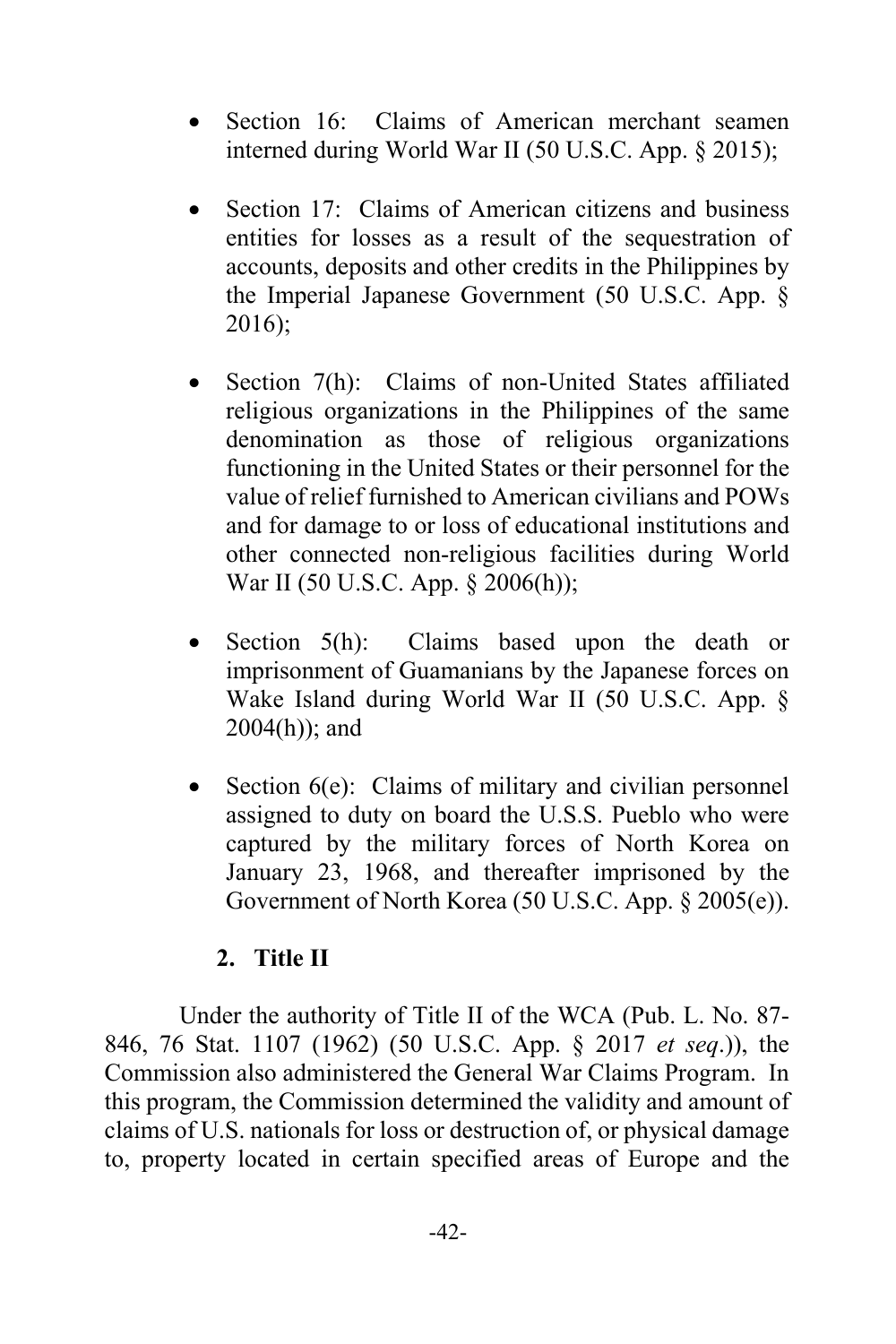Pacific and for certain deaths and personal injuries resulting from military operations during World War II. Section 615 of Pub. L. No. 94-542, approved October 18, 1976, allowed consideration of protests relating to awards in decisions on these claims issued during the last 10 calendar days of the program (May 7-17, 1967).

\* \* \* \* \* \* \*

 All of the above programs were completed by the dates specified by Congress in the authorizing statutes. Citations to reports and statistics on the programs are included in Sections V and VI of this Annual Report.

 Funds for the payment of claims and administrative expenses in all but three of the programs conducted under the WCA were derived from the liquidation of Japanese and German assets under the control of the Attorney General of the United States, which had been blocked and vested in the United States during World War II under the Trading With the Enemy Act, rather than from Congressional appropriations from the general revenues of the United States. These funds were deposited in the War Claims Fund, a special fund established in the Department of the Treasury for this purpose. The three exceptions mentioned above were the programs for compensation of POW and civilian internee claims arising from the Korean conflict and from the U.S.S. Pueblo incident. Funds for payment of claims and expenses for administration of these programs were appropriated by the Congress.

### **C. Claims Under Other Statutory Authority**

#### **1. Philippines**

 The Commission was authorized to administer a Philippine Claims Program pursuant to Public Law No. 87-616, 76 Stat. 411 (1962), as amended by Pub. L. No. 88-94, 77 Stat. 122 (1963) (50 U.S.C. App. §§ 1751-1763 note)). This statute provided for the recertification of the unpaid balances of awards previously granted by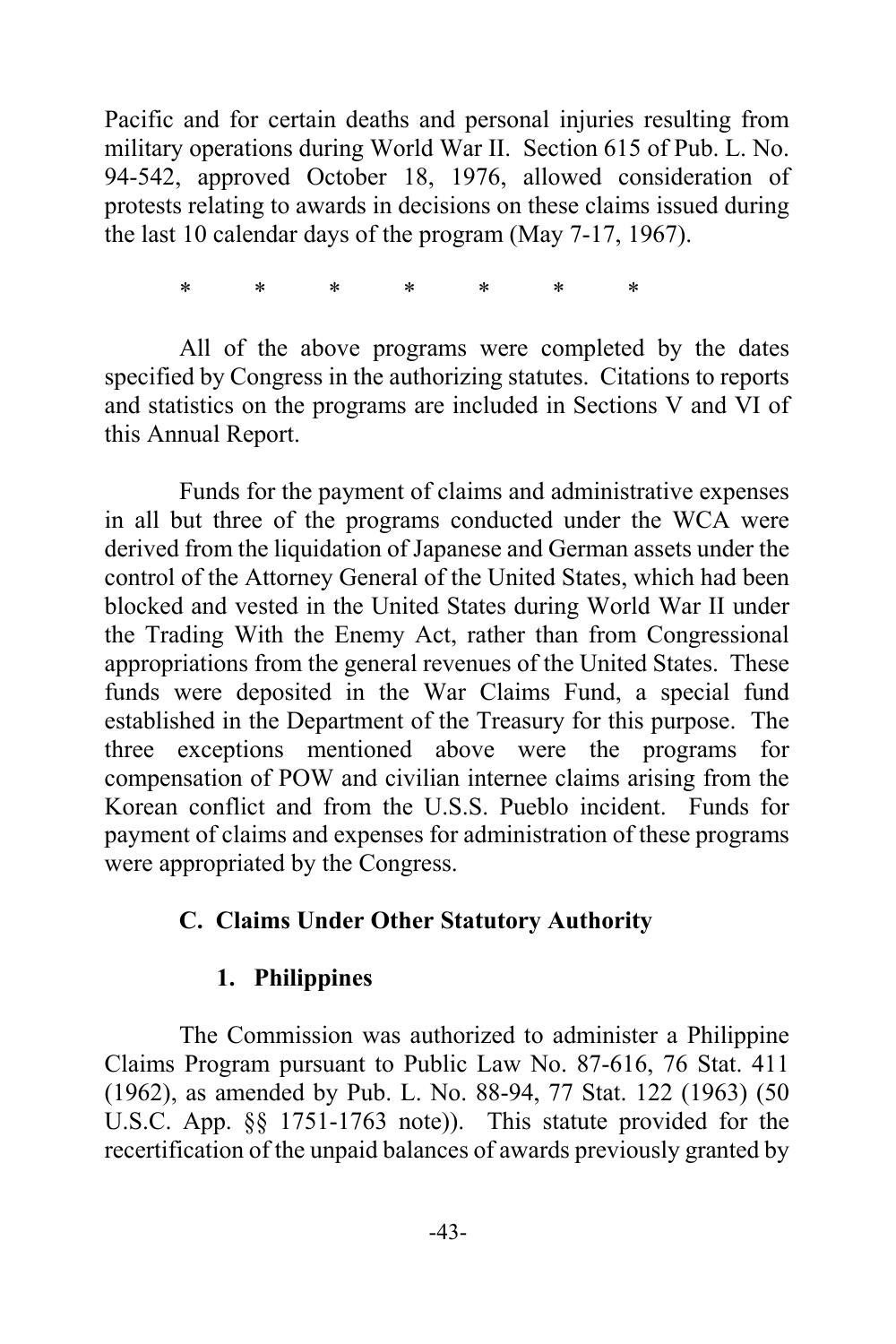the United States-Philippine War Damage Commission under the Philippine Rehabilitation Act of 1946, as compensation for damage to and destruction of property in the Philippines during World War II. This legislation did not authorize the filing of any new claims or the reconsideration of any previously filed claims. It authorized additional payments only to persons or the successors of persons to whom payments had been made on account of awards granted by the Philippine War Damage Commission, which had completed its functions on March 31, 1951. This program was completed on December 23, 1964.

### **2. Lake Ontario**

 Public Law No. 87-587 gave the Commission the unique assignment of conducting a program to determine the validity and amounts of claims of citizens of the United States for damages caused during 1951 and 1952 by the Government of Canada's construction and maintenance of the Gut Dam in the Saint Lawrence River. 76 Stat. 387 (1962). The Commission's responsibility was to adjudicate the claims and report its findings and conclusions to the President of the United States for such action as he might deem appropriate. The statute further provided that, if an agreement was concluded between the Governments of the United States and Canada for arbitration or adjudication of these claims, the Commission would discontinue its activities and transfer its records to the Secretary of State.

 The program was commenced in November 1962 and extensive research and development of claims was conducted. However, an agreement with Canada was concluded in March of 1965 and, as directed by the statute, the Commission immediately discontinued the program and transferred its records to the Department of State.

#### **3. Czechoslovakia - Second Program**

 As discussed in subsection A.6, above, in 1962, the Commission completed its first Czechoslovakian Claims Program, in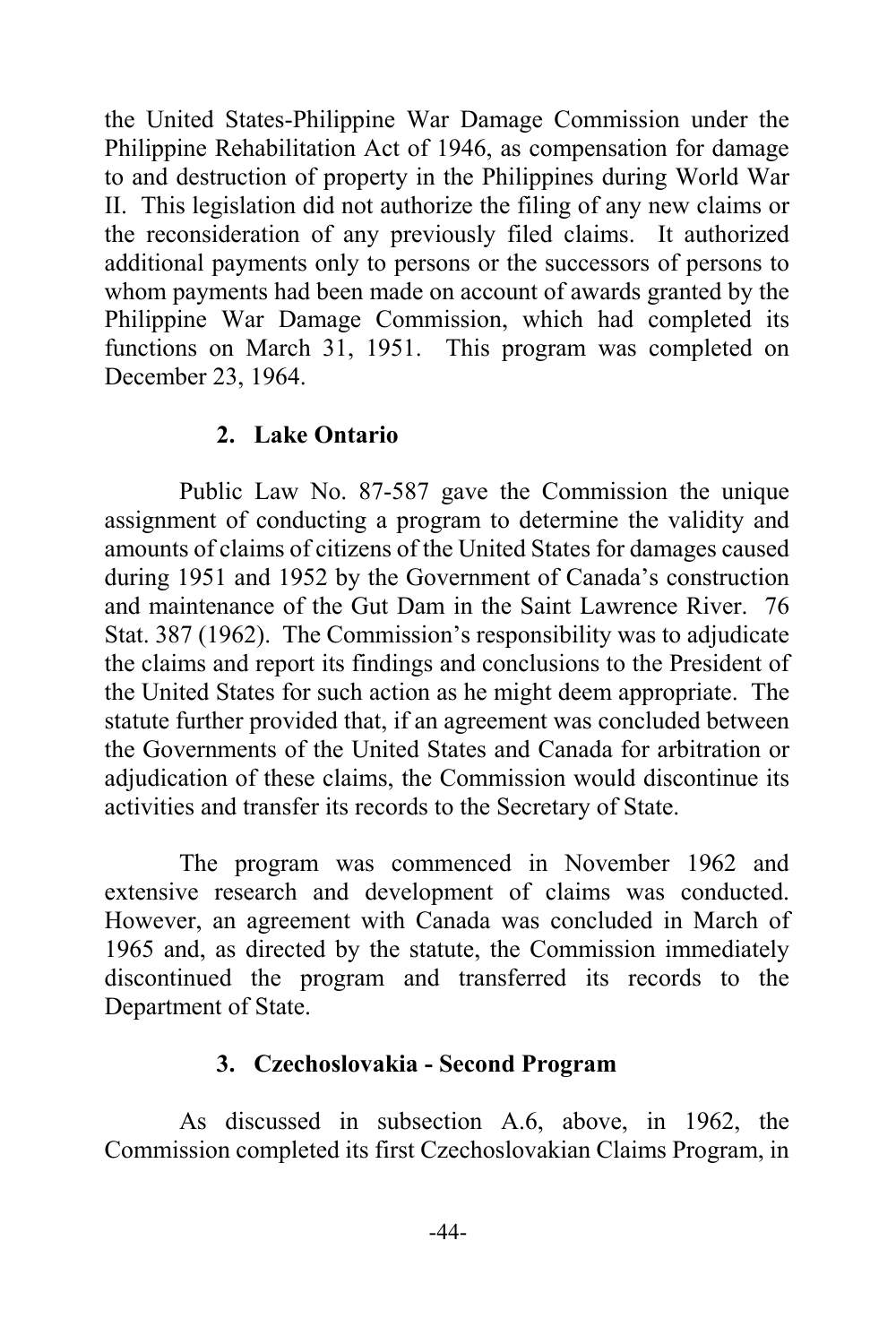which it adjudicated claims by U.S. nationals arising between January 1, 1945, and August 8, 1958. On December 29, 1981, Congress enacted the Czechoslovakian Claims Settlement Act of 1981 (Pub. L. No. 97-127, 95 Stat. 1675 (1981) (22 U.S.C. note prec. § 1642)), approving a claims settlement agreement which had been reached between the United States and Czechoslovakia. *See Agreement on the Settlement of Certain Outstanding Claims and Financial Issues*, U.S.-Czechoslovakia, Jan. 29, 1982, T.I.A.S. 11,264 (entered into force Feb. 2, 1982). Under that agreement, the Government of Czechoslovakia paid to the United States a total of \$81.5 million in settlement of all claims which had arisen up to the date of the agreement.

 The claims statute directed that three accounts be created out of the total settlement amount. The first account, amounting to \$74.55 million, was set aside to make further payments on the unpaid balance of awards made in the first Czechoslovakia Claims Program. The second account in the amount of \$1.5 million was established to pay claimants who had suffered losses subsequent to August 8, 1958. The statute also directed the Commission to conduct a program to determine such claims. A third account, consisting of the remainder of settlement funds available, \$5.4 million, was set aside to make *ex gratia* payments to certain claimants whose claims had previously been denied due to their lack of U.S. citizenship on the date of loss. The Commission was directed to re-adjudicate the claims of those claimants and to find them valid if the owner of the confiscated property had become a U.S. citizen by February 26, 1948. This was referred to informally as the "Beneš" claims program, because the claims at issue in it had originally arisen during the term of the socialist Czech president Edouard Beneš. On February 24, 1985, the Commission completed the second Czechoslovakian Claims Program, including the "Beneš" claims program, as required by the 1981 statute.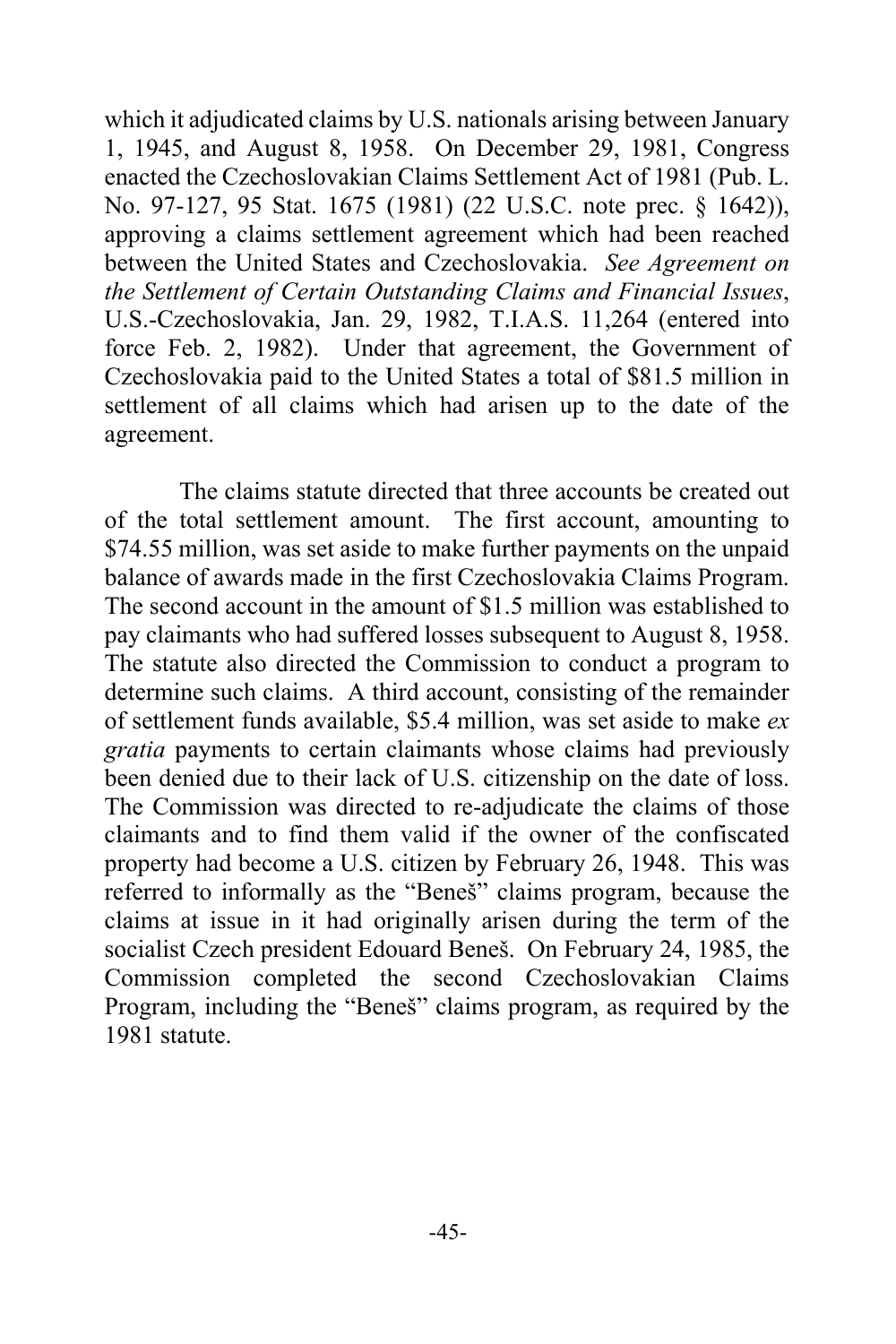#### **4. Iran**

 On May 13, 1990, the United States concluded an agreement with the Government of Iran providing for the lump-sum settlement of claims of U.S. nationals against Iran of under \$250,000 per claim ("small claims"), which had been pending against Iran at the Iran-U.S. Claims Tribunal ("the Tribunal") in The Hague, Netherlands. *Settlement Agreement in Claims of Less Than \$250,000, Case No. 86 and Case No. B38* (the "Settlement Agreement"). The claimants had filed these claims through the Department of State following the conclusion of the Algiers Accords by the United States and Iran on January 19, 1981.

 To ensure that the Commission would be able to implement an agreement settling the small claims, Congress enacted legislation in 1985 giving the Commission standby jurisdiction to adjudicate the claims once an agreement was reached. Pub. L. No. 99-93, 99 Stat. 437 (1985) (50 U.S.C. § 1701 note). That jurisdiction became effective when the Settlement Agreement was approved by the Tribunal, which took place on June 22, 1990. *Iran - U.S. Claims Tribunal Award No. 483.*

 In addition to the unresolved small claims, the agreement covered a block of small claims that the claimants had withdrawn from the Tribunal, a second block that the Tribunal had dismissed for lack of jurisdiction, and a third block that had been filed with the Department of State too late to meet the Tribunal's January 19, 1982 filing deadline. Also included were certain claims of the United States based on loans from the U.S. Agency for International Development (USAID) to the Imperial Government of Iran. Under the terms of the agreement, Iran transferred \$105 million to the United States in en bloc settlement of all of these categories of claims.

 On June 28, 1990, the Department of State formally transferred responsibility for the small claims to the Commission, as provided in the Settlement Agreement, and began transferring the files pertaining to the claims from the Tribunal to Washington, D.C.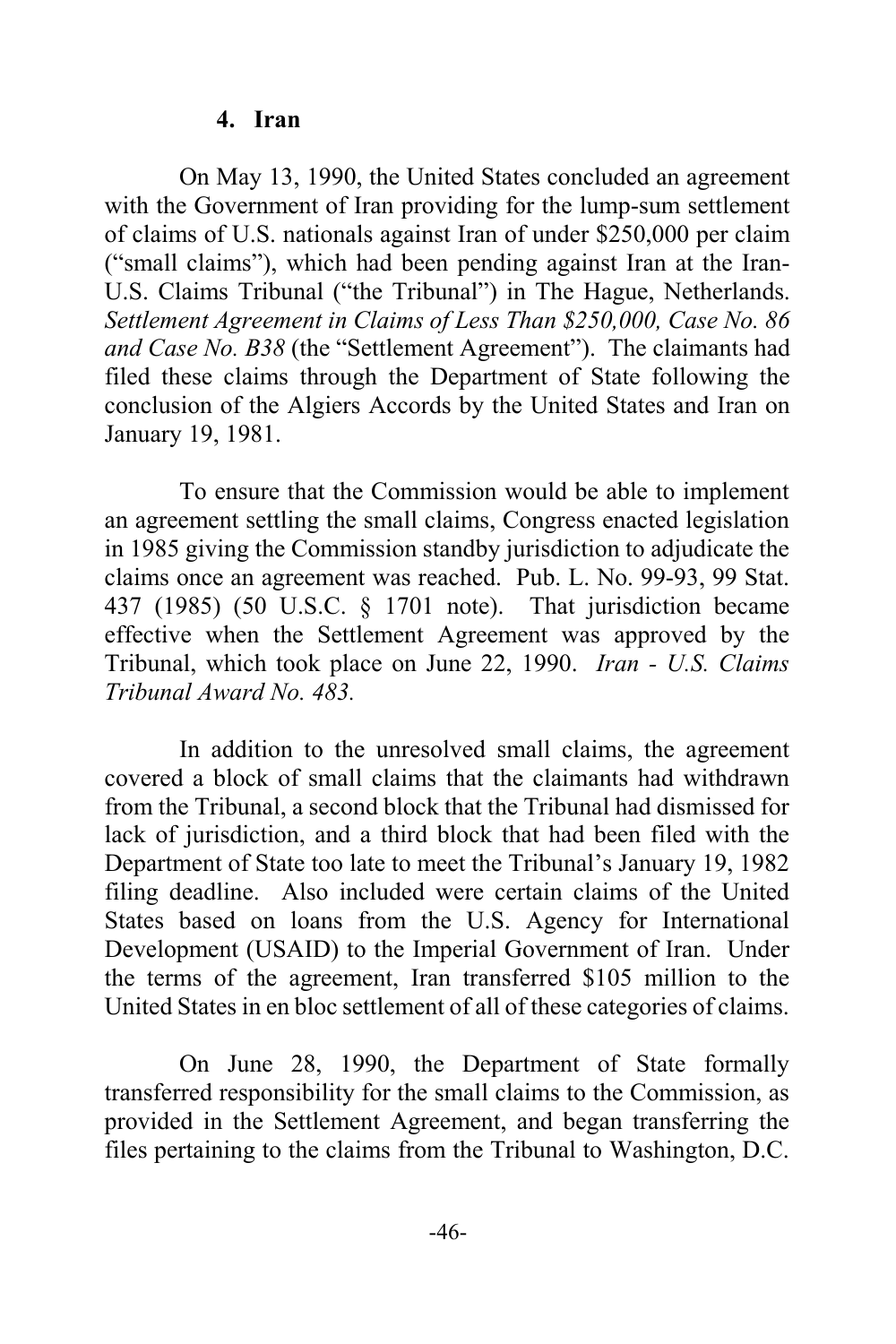In addition, the Department issued a formal determination dividing the settlement fund between the small claims and the USAID loan claims, allocating \$50 million to the former and \$55 million to the latter.

 The Iran Claims Program was completed on February 24, 1995; by May 1995, the payment process had been substantially completed. The Commission published its final report on the claims program in its 1995 Annual Report. 1995 FCSC Ann. Rep. 5-9.

#### **5. Holocaust Survivors Claims Program**

 The Commission conducted the Holocaust Survivors Claims Program pursuant to a September 1995 agreement between the United States and the Federal Republic of Germany settling the claims of certain individuals who, as U.S. nationals, suffered "loss of liberty or damage to body or health" through persecution by the German Nazi regime. *Agreement Concerning Final Benefits to Certain United States Nationals Who Were Victims of National Socialist Measures of Persecution*, U.S.-F.R.G., Sept. 19, 1995, T.I.A.S. 13,019. The Commission was granted authority to implement the agreement and conduct the program on January 26, 1996, upon enactment of Public Law No. 104-91, as amended by Public Law No. 104-99, enacting into law House Report 104-378 (22 U.S.C. § 1644 note).

 The Commission began receiving claims in the spring of 1996 and in 1997 issued a Proposed Decision and a Final Decision setting forth its findings and conclusions on the scope of the program; these are reprinted in its 1997 Annual Report. By September 19, 1997, the Commission had issued individual Proposed Decisions on all of the claims received in the program, and by the end of February 1998 it had issued Final Decisions on all of the objections to those Proposed Decisions. In March 1998, the Commission certified the decisions issued in the program to the Secretaries of State and Treasury, in accordance with the claims statute. Following this certification, the Department of State began negotiations with the Government of the Federal Republic of Germany to obtain a lump-sum settlement of the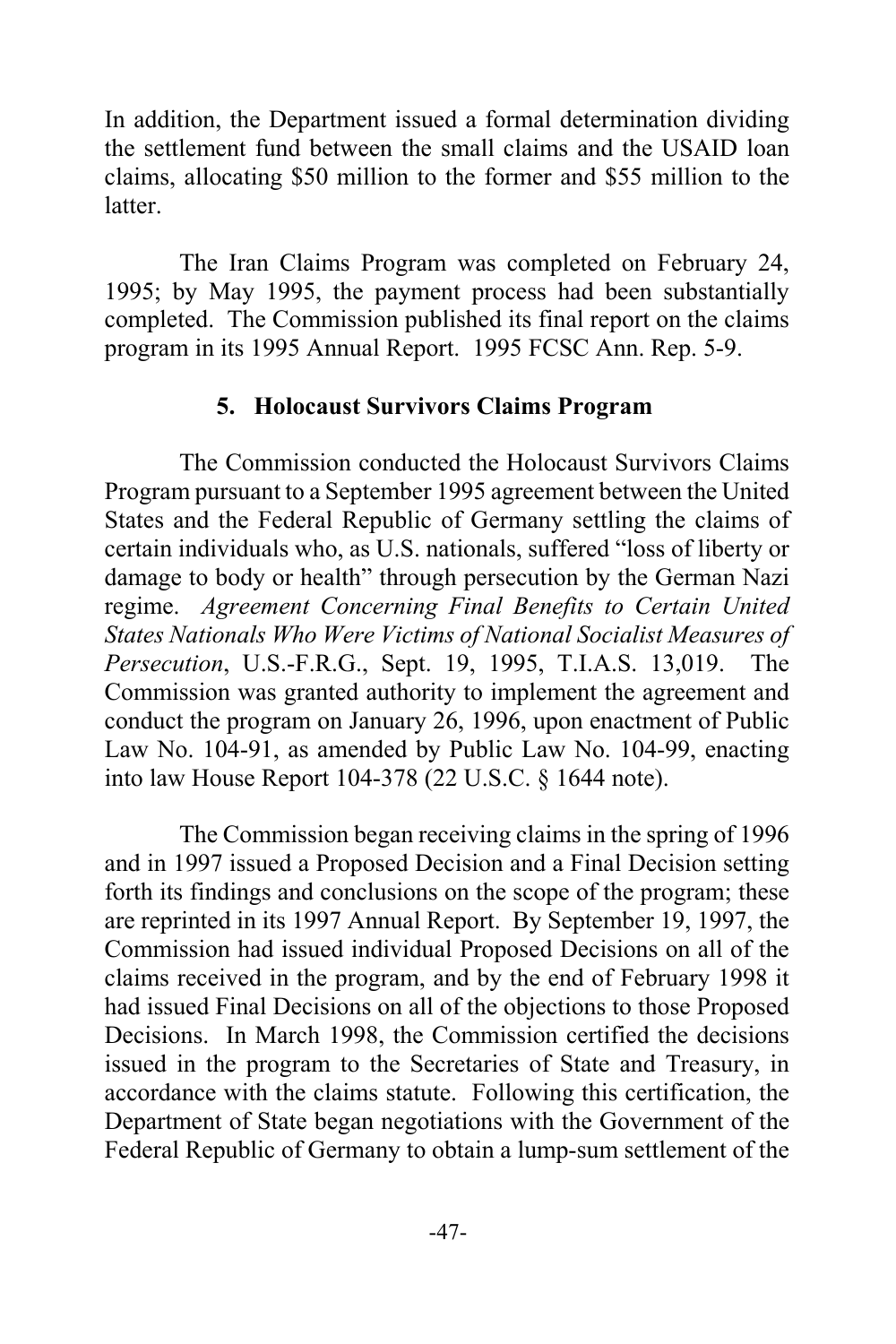claims found compensable in the Commission's program. In December 1998, the United States and Germany succeeded in concluding an agreement in principle on a settlement. The agreement was subsequently implemented via an exchange of diplomatic notes and made public on January 25, 1999. *See Supplementary Agreement to the Agreement of September 19, 1995, Concerning Final Benefits to Certain United States Nationals Who Were Victims of National Socialist Measures of Persecution*, U.S.-F.R.G., Jan. 25, 1999, T.I.A.S. 13,019. These notes were reprinted in the Commission's 1999 Annual Report. 1999 FCSC Ann. Rep. 8.

 The agreement provided for a lump-sum payment by Germany to the United States of 34.5 million Deutsche Marks (approximately \$18.5 million), to be made as soon as funds in that amount were appropriated by the German Parliament. The actual transfer of the funds took place on June 7, 1999, and the Department of the Treasury immediately began the process of disbursing award payments to the eligible claimants.

 Under both the terms of the Commission's jurisdictional statute and the terms of the U.S.-German diplomatic exchanges, the identities of individual claimants, the number of claims received and awarded, and the amounts of the individual awards may not be publicly disclosed. Accordingly, this program is not included in the index and tables that appear in Sections V and VI of this report.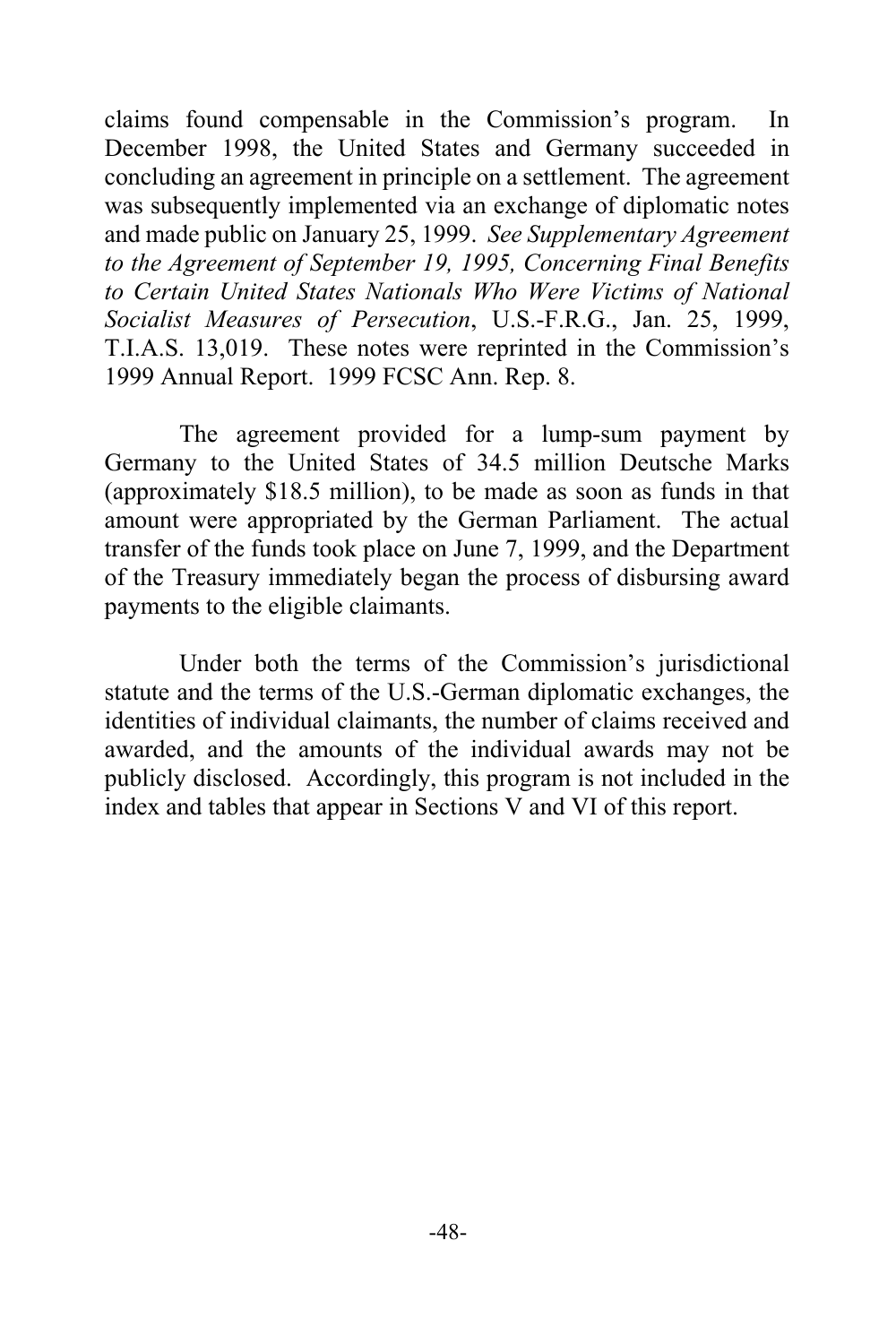# **SECTION V: COMPLETED PROGRAMS INDEX**

|                                   | <b>Title of</b> | <b>Statutory Authority</b>            |                   |  |
|-----------------------------------|-----------------|---------------------------------------|-------------------|--|
| <b>Claims Against</b>             | Act             | Public Law No.<br>Title 22, U.S. Code |                   |  |
| <b>Bulgaria</b>                   |                 |                                       |                   |  |
| - First Program                   | III             | 84-285                                | 1641b             |  |
| - Second Program                  | $\rm III$       | 90-421                                | 1641b             |  |
| China                             |                 |                                       |                   |  |
| - First Program                   | $\overline{V}$  | 89-780                                | 1643              |  |
| - Second Program                  | T               | 81-455                                | 1623(a)           |  |
| Cuba                              |                 |                                       |                   |  |
| - First Program                   | V               | 88-666                                | 1643              |  |
| - Second Program                  | I               | 81-455; 105-277                       | 1623(a)           |  |
| Czechoslovakia*                   | IV              | 85-604                                | 1642              |  |
| Egypt                             | I               | 81-455                                | 1623(a)           |  |
| Ethiopia                          | $\rm I$         | 81-455                                | 1623(a)           |  |
| <b>German Democratic Republic</b> | VI              | 94-542                                | 1644              |  |
| Hungary                           |                 |                                       |                   |  |
| - First Program                   | III             | 84-285                                | 1641b             |  |
| - Second Program                  | IΙI             | 93-460                                | 1641 <sub>b</sub> |  |
| Italy                             |                 |                                       |                   |  |
| - First Program                   | $\rm III$       | 84-285                                | 1641c             |  |
| - Second Program                  | III             | $90 - 421$                            | 1641c             |  |
| <b>Iraq</b>                       |                 |                                       |                   |  |
| - First Program                   | $\mathbf I$     | 81-455; 105-277                       | 1623(a)           |  |
| Libya                             |                 |                                       |                   |  |
| - First Program                   | Ī               | 81-455; 105-277                       | 1623(a)           |  |
| - Second Program                  | $\mathbf{I}$    | 81-455; 105-277                       | 1623(a)           |  |
| Panama                            | $\mathbf{I}$    | 81-455                                | 1623(a)           |  |
| Poland                            | I               | 81-455                                | 1623(a)           |  |
| Romania                           |                 |                                       |                   |  |
| - First Program                   | III             | 84-285                                | 1641b             |  |
| - Second Program                  | III             | 90-421                                | 1641b             |  |
| <b>Soviet Union</b>               | III             | 84-285                                | 1641d             |  |
| <b>Vietnam</b>                    | VII             | 96-606                                | 1645              |  |
| Yugoslavia                        |                 |                                       |                   |  |
| - First Program                   | I               | 81-455                                | 1623(a)           |  |
| - Second Program                  | $\overline{I}$  | 81-455                                | 1623(a)           |  |

#### **A. International Claims Settlement Act of 1949**

 The second Czechoslovakian Claims Program was authorized by the Czechoslovakian Claims Settlement Act of 1981. *See* C. Under Other Statutory Authority, below.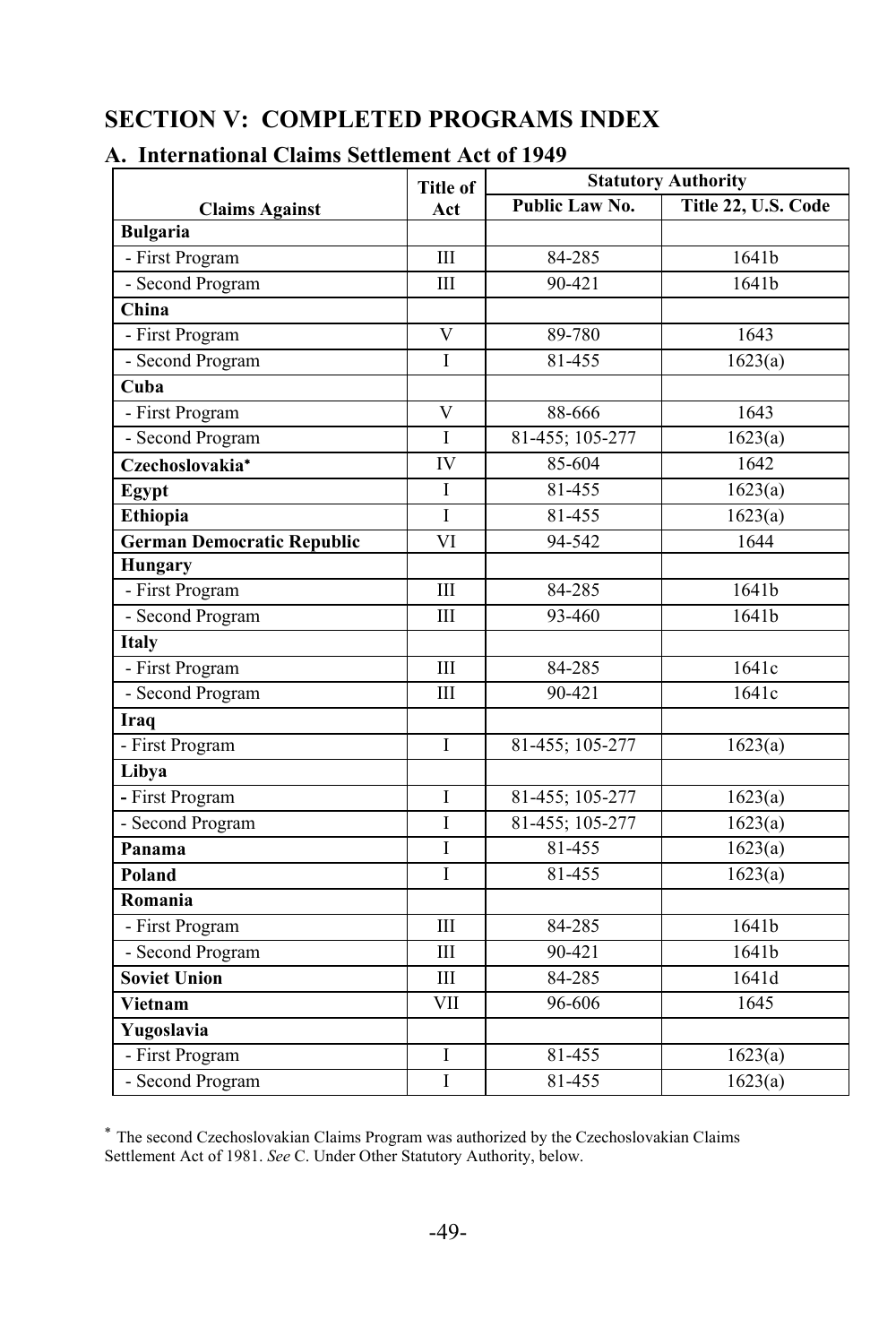|                                      |                | <b>Statutory Authority</b> |                       |
|--------------------------------------|----------------|----------------------------|-----------------------|
|                                      | <b>Section</b> | Public Law No.             | Title 50, U.S.        |
| <b>Type of Claim</b>                 | of Act         |                            | Code App.             |
| <b>A. CIVILIAN INTERNEE</b>          |                |                            |                       |
| Korean Conflict                      | 5(g)           | 83-615                     | 2004(g)               |
| U.S.S. Pueblo Incident               | 6(e)           | 91-289                     | 2005(e)               |
| Vietnam Conflict                     | 5(i)           | 91-289                     | 2004(i)               |
| World War II (Pacific area)          |                |                            |                       |
| - Guamanians (Wake I.)               | 5(h)           | 87-617                     | 2004(h)               |
| - U.S. Citizens                      | 5(a)           | 80-896                     | 2004(a)               |
| - Employees of Contractors           | 5(f)           | 83-744                     | 2004(f)               |
| World War II (Worldwide)             |                |                            |                       |
| - Merchant Seamen                    | 16             | 83-744                     | 2015                  |
| <b>B. DAMAGE OR LOSS OF PROPERTY</b> |                |                            |                       |
| World War II (Philippines)           |                |                            |                       |
| - Bank Accounts                      | 17             | 83-744                     | 2016                  |
| - Religious Organizations            |                |                            |                       |
| - Non-U.S. Affiliated                | 7(h)           | 84-997                     | 2006(h)               |
| - U.S. Affiliated Aid to U.S.        | 7(a)           | 80-896                     | 2006(a)               |
| <b>Armed Forces</b>                  |                |                            |                       |
| - Educational & Other non-           | $7(b-c)$       | 82-303                     | $2006(b-c)$           |
| Religious Facilities                 |                |                            |                       |
| World War II General                 | 202            | 87-846                     | $2017(a)$ *(2017i, j, |
|                                      |                | $*(94-542)$                | note)                 |
| <b>C. PRISONER OF WAR</b>            |                |                            |                       |
| Korean Conflict                      | 6(e)           | 83-615                     | 2005(e)               |
| U.S.S. Pueblo Incident               | 6(e)           | 91-289                     | 2005(e)               |
| Vietnam Conflict                     | 6(f)           | 91-289                     | 2005(f)               |
| World War II U.S. Armed              |                |                            |                       |
| Forces                               |                |                            |                       |
| - Inadequate food rations            | 6(b)           | 80-896                     | 2005(b)               |
| - Inhumane treatment                 | 6(d)           | 82-303                     | 2005(d)               |
| U.S. Citizens Allied Armed           | 15             | 83-744                     | 2014                  |
| Forces                               |                |                            |                       |

### **B. War Claims Act of 1948**

\*Authorized protest period for claims decisions issued during last ten days of General War Claims Program.

### **C. Under Other Statutory Authority**

|                                | <b>Statutory Authority</b>         |                               |  |
|--------------------------------|------------------------------------|-------------------------------|--|
| <b>Title of Claims Program</b> | Public Law No.<br><b>U.S. Code</b> |                               |  |
| Iran                           | 99-93                              | 50 U.S.C. 1701 note           |  |
| <b>Lake Ontario</b>            | 87-587                             |                               |  |
| Philippine                     | 87-616                             | 50 U.S.C. App. 1751-1763 note |  |
| <b>Second Czechoslovakian</b>  | 97-127                             | 22 U.S.C. note prec. 1642     |  |
| <b>Holocaust Survivors</b>     | 104-99                             | 22 U.S.C. 1644 note           |  |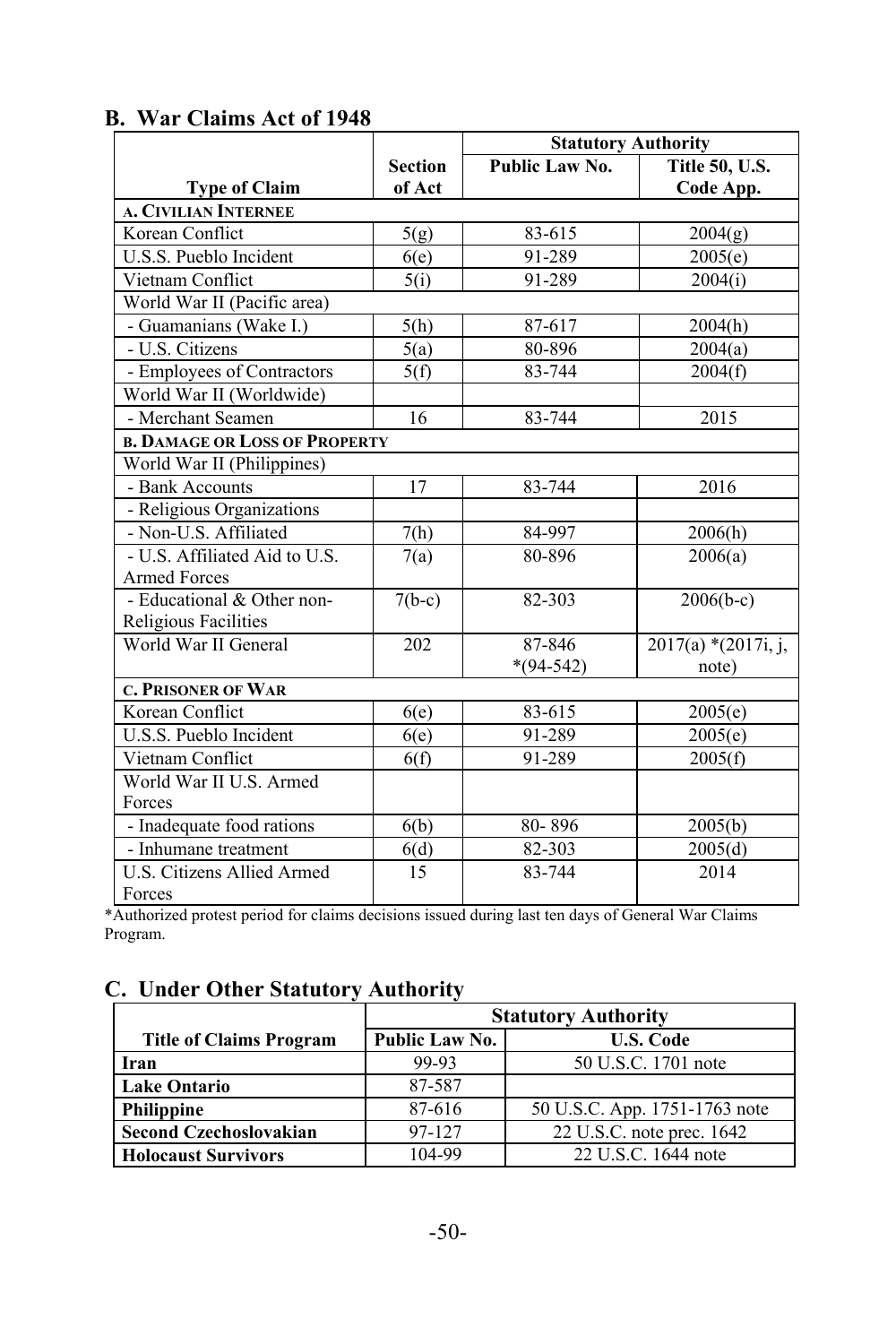# **SECTION VI: COMPLETED PROGRAMS TABLE**

#### **A. International Claims Settlement Act of 1949 (Program Details)**

|                                    | <b>Program Dates</b> |                   |                  |                         |  |
|------------------------------------|----------------------|-------------------|------------------|-------------------------|--|
|                                    | <b>Filing</b>        | Completion        | No. of           | No. of                  |  |
| <b>Title/Country</b>               | <b>Deadline</b>      |                   | Awards           | <b>Denials</b>          |  |
|                                    | <b>Title I</b>       |                   |                  |                         |  |
| <b>Yugoslavia-First</b>            | 6/30/51              | 12/31/54          | 876              | 671                     |  |
| Yugoslavia-Second                  | 1/15/68              | 7/15/69           | $\overline{519}$ | 1,354                   |  |
| Panama                             | 8/4/52               | 12/31/54          | 62               | 5                       |  |
| Poland                             | 3/31/62              | 3/31/66           | 5,022            | 5,147                   |  |
| <b>China-Second</b>                | 8/31/79              | 7/31/81           | 3                | 78                      |  |
| Ethiopia                           | 9/30/86              | 9/30/87           | 27               | 18                      |  |
| Egypt                              | 11/30/89             | 6/29/90           | 83               | $\overline{2}$          |  |
| <b>Cuba-Second</b>                 | 2/13/06              | 8/11/06           | $\overline{2}$   | $\overline{\mathbf{3}}$ |  |
| Libya-First                        | 7/23/09              | 5/21/2013         | $\overline{34}$  | 16                      |  |
| Libya-Second                       | 7/07/10              | 5/21/2013         | 107              | 95                      |  |
| <b>Iraq-First</b>                  | 6/26/2013            | 2/2/2016          | 14               | 14                      |  |
|                                    | <b>Title III</b>     |                   |                  |                         |  |
| <b>Bulgaria-First</b>              | 9/30/56              | 8/9/59            | 217              | 174                     |  |
| <b>Bulgaria-Second</b>             | 6/30/70              | 12/24/71          | 13               | 49                      |  |
| <b>Hungary-First</b>               | 9/30/56              | 8/9/59            | 1,153            | 1,572                   |  |
| <b>Hungary-Second</b>              | 5/15/75              | 5/16/77           | 365              | 1,159                   |  |
| Romania-First                      | 9/30/56              | 8/9/59            | 498              | 575                     |  |
| Romania-Second                     | 6/30/70              | $\frac{12}{2471}$ | 85               | 300                     |  |
| <b>Italy-First</b>                 | 9/30/56              | 8/9/59            | 482              | 1,764                   |  |
| <b>Italy-Second</b>                | 6/30/70              | 12/24/71          | 90               | 324                     |  |
| <b>Soviet Union</b>                | 4/02/56              | 8/9/59            | 1,925            | 2,205                   |  |
|                                    | <b>Title IV</b>      |                   |                  |                         |  |
| Czechoslovakia                     | 9/15/59              | 9/15/62           | 2,630            | 1,346                   |  |
|                                    |                      |                   |                  |                         |  |
| <sup>1</sup> Czechoslovakia-Second |                      |                   |                  |                         |  |
| - "Beneš" Claims                   | None                 | 2/24/85           | 128              |                         |  |
| - Post-1958 Claims                 | 2/24/83              | 2/24/85           | 327              | 1,292                   |  |
|                                    | <b>Title V</b>       |                   |                  |                         |  |
| <b>Cuba-First</b>                  | 5/1/67               | 7/6/72            | 5,911            | 2,905                   |  |
| <b>China-First</b>                 | 7/6/69               | 7/6/72            | 378              | 198                     |  |
|                                    | <b>Title VI</b>      |                   |                  |                         |  |
| <b>German Democratic Republic</b>  | 5/16/78              | 5/16/81           | 1,899            | 1,999                   |  |
|                                    | <b>Title VII</b>     |                   |                  |                         |  |
| Vietnam                            | 2/25/83              | 2/25/86           | 192              | 342                     |  |
| <b>Iran Claims Act</b>             |                      |                   |                  |                         |  |
| Iran                               | 6/22/90              | 2/24/95           | 1,066            | $\overline{^{2}}2,000$  |  |

<sup>1</sup>Under an agreement signed on January 29, 1982, the Czechoslovakian Government paid \$81.5 million for settlement of all claims of U.S. nationals between January 1, 1945 and February 2, 1982. Under the Czechoslovakian Claims Settlement Act of 1981 (Pub. L. No. 97-127) Congress established a \$74.55 million fund for further payment of awards under Title IV and authorized the Commission to redetermine certain claims for losses of property owned by persons who became U.S. nationals on or before February 26, 1948, and to adjudicate claims for losses arising after August 8, 1958, the end of the period covered by the first Czechoslovakian Claims Program. Funds of \$5.4 million and \$1.5 million, respectively, were set aside by Congress for payment of these awards.

2 Includes 578 claims that were ordered dismissed.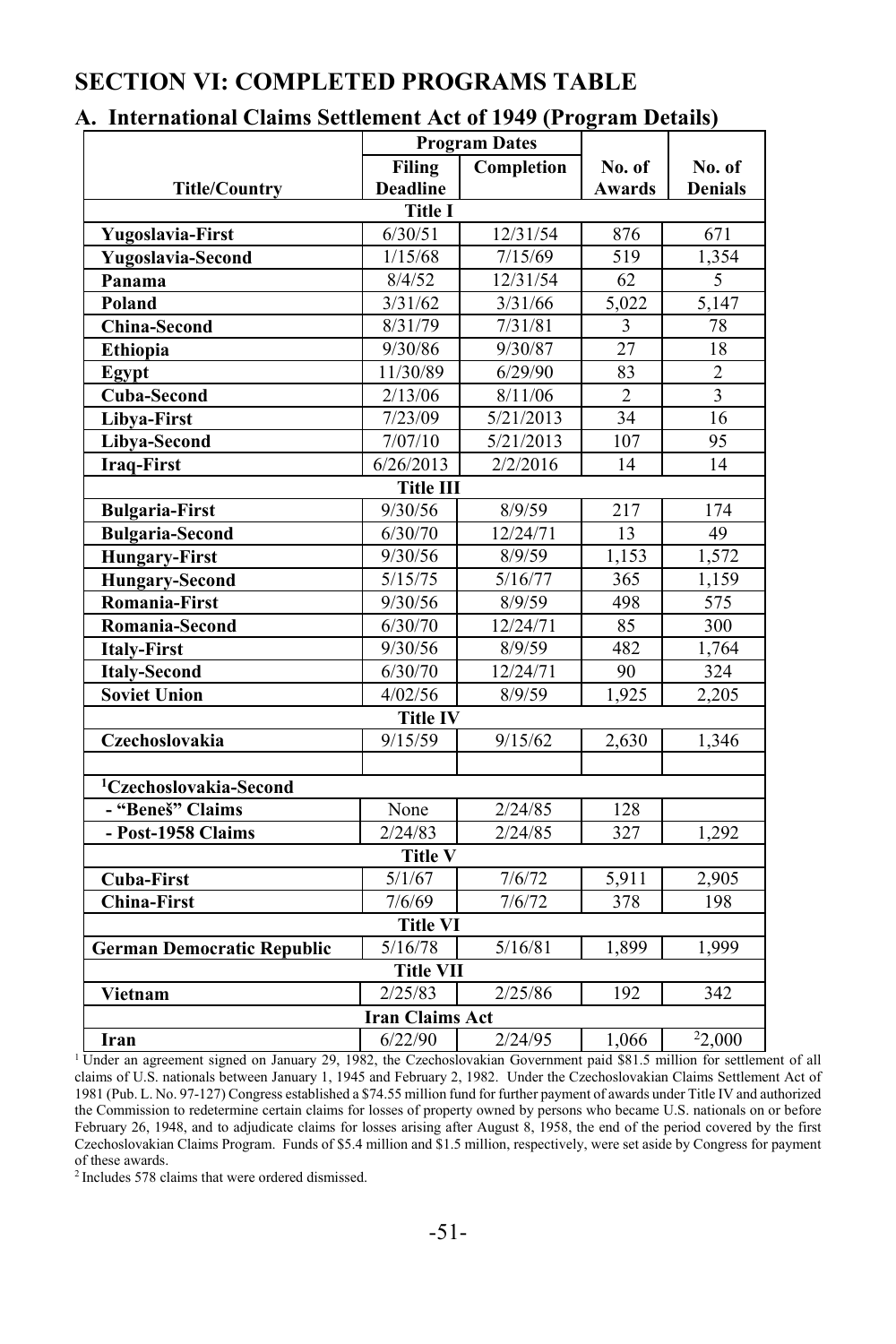|                          | Principal Amt.  | <b>Funds</b> for       | Approx. Pro Rata % of Awards        |  |  |
|--------------------------|-----------------|------------------------|-------------------------------------|--|--|
| <b>Title/Country</b>     | of Awards       | Payment                | Paid                                |  |  |
| <b>Title I</b>           |                 |                        |                                     |  |  |
| <b>Yugoslavia-First</b>  | \$18,417,113    | \$17,000,000           | 91%                                 |  |  |
| Yugoslavia-Second        | \$9,685,093     | \$3,500,000            | 36.1%                               |  |  |
| Panama                   | \$441,892       | \$400,000              | 90%                                 |  |  |
| Poland                   | \$100,737,682   | \$40,000,000           | 33%                                 |  |  |
| <b>China-Second</b>      | \$176,455       | 1\$80,500,000          | \$1,000 plus 39.03%                 |  |  |
| Ethiopia                 | \$14,387,511    | \$7,000,000            | \$1,000 plus 48.55%                 |  |  |
|                          |                 |                        | 100% of principal plus 81.13% of    |  |  |
| Egypt                    | 2\$5,885,369    | \$10,000,000           | Interest                            |  |  |
| Cuba-Second              | \$51,144,926.95 | (None)                 |                                     |  |  |
| Libya-First              | \$100,500,000   |                        | 100%<br>100% (plus 100% of Interest |  |  |
| Libya-Second             | \$258,865,939   |                        | when awarded)                       |  |  |
| <b>Iraq-First</b>        | \$14,500,000    |                        | 100%                                |  |  |
|                          |                 | <b>Title III</b>       |                                     |  |  |
| <b>Bulgaria-First</b>    | \$4,684,186     | \$2,676,234            | \$1,000 plus 69.71%                 |  |  |
| <b>Bulgaria-Second</b>   | \$141,400       | \$400,000              | \$1,000 plus 69.71%                 |  |  |
| <b>Hungary-First</b>     | \$58,277,458    | \$2,235,751            | <sup>3</sup> \$1,000 plus 37%       |  |  |
| <b>Hungary-Second</b>    | \$3,729,228     | \$18,900,000           | <sup>3</sup> \$1,000 plus 37%       |  |  |
| Romania-First            | \$60,011,348    | \$20,164,213           | \$1,000 plus 37.84%                 |  |  |
| Romania-Second           | \$1,091,102     | \$2,500,000            | \$1,000 plus 37.84%                 |  |  |
| <b>Italy-First</b>       | \$2,239,413     | \$5,000,000            | 100% plus Interest (\$762,294)      |  |  |
| <b>Italy-Second</b>      | \$348,934       | \$1,086,520            | 100% plus Interest (\$110,652)      |  |  |
| <b>Soviet Union</b>      | \$70,466,019    | \$8,658,722            | \$1,000 plus 9.717%                 |  |  |
|                          |                 | <b>Title IV</b>        |                                     |  |  |
| Czechoslovakia           | 4\$113,645,205  | \$8,540,768            | \$1,000 plus 5.30%                  |  |  |
|                          |                 | \$74,550,000           | 70.93%                              |  |  |
| Czechoslovakia-Second    |                 |                        |                                     |  |  |
| - "Beneš" Claims         | \$43,906,382    | \$5,400,000            | 12.30%                              |  |  |
| - Post-1958 Claims       | \$5,120,928     | \$1,500,000            | 29.29%                              |  |  |
|                          |                 | <b>Title V</b>         |                                     |  |  |
| <b>Cuba-First</b>        | \$1,851,057,358 | (None)                 |                                     |  |  |
| <b>China-First</b>       | \$196,681,841   | \$80,500,000           | \$1,000 plus 39.03%                 |  |  |
|                          |                 | <b>Title VI</b>        |                                     |  |  |
| <b>German Democratic</b> |                 |                        | 100% of principal plus approx.      |  |  |
| Republic                 | \$77,880,353    | \$102,010,961          | 50% of Interest                     |  |  |
|                          |                 | <b>Title VII</b>       | 100% of principal plus 80.30% of    |  |  |
| Vietnam                  | \$99,471,984    | \$203,504,248          | Interest                            |  |  |
|                          |                 | <b>Iran Claims Act</b> |                                     |  |  |
|                          |                 |                        | 100% of principal plus 34.96% of    |  |  |
| Iran                     | \$41,570,936    | \$57,822,759           | Interest                            |  |  |

#### **B. International Claims Settlement Act of 1949 (Awards and Payments)**

<sup>4</sup> Includes both principal and interest, since payment priorities and limitations under this Title were based on the total amount of awards whereas such priorities and limitations under Titles I and III were based on prorated payments on principal amount of awards, prior to making payments on awards of interest. Breakdown of Czechoslovakia awards amount is: principal – \$72,614,634; interest – \$41,030,571.

<sup>&</sup>lt;sup>1</sup> Also covers awards issued in the first China Claims Program under Title V of the Act.<br><sup>2</sup> Includes awards in the principal amount of \$5,767,610.34 issued by the State Department before transfer of the claims to the Com in 1989.<br><sup>3</sup>\$1,000 plus 40% paid on war damage claims in which awards were granted in this program (38.5% from War Claims Fund).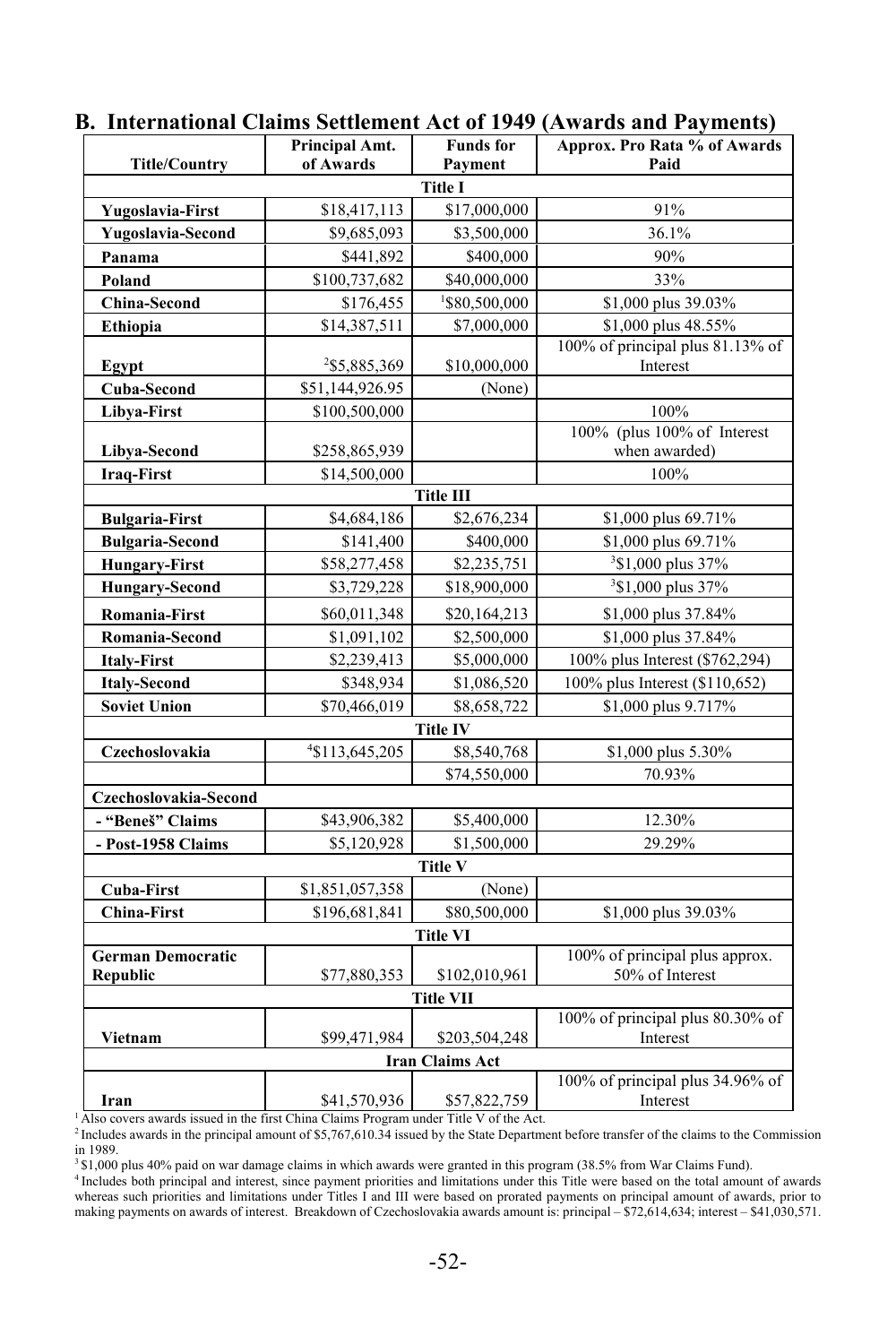|                  | Wal Claims Act of 1740 (110gram Details)                                                                                                                                                                                        | Filing                                            |  |  |
|------------------|---------------------------------------------------------------------------------------------------------------------------------------------------------------------------------------------------------------------------------|---------------------------------------------------|--|--|
| <b>Authority</b> | <b>Type of Claim</b>                                                                                                                                                                                                            | Period                                            |  |  |
| Title I §        |                                                                                                                                                                                                                                 |                                                   |  |  |
| 6(b)             | Members of U.S. Armed Forces held as prisoners of war<br>during World War II-\$1 per day for inadequate food rations.                                                                                                           | $1/30/50-$<br>3/31/52                             |  |  |
| 5(a)             | U.S. civilians interned by Japanese or in hiding in U.S.<br>territories and possessions during World War II-\$60 per<br>month.                                                                                                  | $1/30/50-$<br>3/31/52                             |  |  |
| 7(a)             | U.S. affiliated religious organizations and personnel for<br>reimbursement for aid furnished to U.S. Armed Forces and<br>civilians during World War II in Philippines.                                                          | $1/30/50-$<br>3/31/52                             |  |  |
| 6(d)             | Members of U.S. Armed Forces held as prisoners of war<br>during World War II-\$1.50 per day for forced labor and<br>inhumane treatment.                                                                                         | $4/9/52 -$<br>8/1/54                              |  |  |
| $7(b-c)$         | U.S. affiliated religious organizations for damage or loss of<br>educational and other non-religious facilities in Philippines<br>during World War II.                                                                          | $4/9/52 -$<br>8/1/54                              |  |  |
| 6(e)             | Members of U.S. Armed Forces held as prisoners of war<br>during the Korean Conflict-\$2.50 per day.                                                                                                                             | $8/21/54$ -<br>8/21/55                            |  |  |
| 5(g)             | U.S. civilians interned or in hiding during Korean Conflict<br>\$60 per month.                                                                                                                                                  | $8/21/54$ -<br>8/21/55                            |  |  |
| 5(f)             | U.S. civilian employees of contractors interned by Japanese<br>in U.S. Territories and possessions during World War II-\$60<br>per month.                                                                                       | $8/31/54$ -<br>8/31/55                            |  |  |
| 15               | U.S. citizens serving in Armed Forces of U.S. Allies held as<br>prisoners of war during World War II-\$2.50 per day.                                                                                                            | $8/31/54$ -<br>8/31/55                            |  |  |
| 16               | U.S. merchant seamen interned during World War II (not<br>covered under Sec. 5(a))-\$60 per month.                                                                                                                              | $8/31/54$ -<br>8/31/55                            |  |  |
| 17               | Sequestration of bank accounts of U.S. civilians, members<br>of U.S. Armed Forces, U.S. business firms, and bank<br>institutions in Philippines during World War II.                                                            | $8/31/54$ -<br>8/31/55                            |  |  |
| 7(h)             | Non-U.S. affiliated religious organizations in Philippines of<br>same denomination of religious organizations functioning in<br>U.S. for reimbursement for aid and damages as covered<br>under Sec. 7(a-c).                     | $8/6/56$ -<br>2/6/57                              |  |  |
| 5(h)             | Detention benefits to Guamanians captured by Japanese on<br>Wake Island during World War II-\$60 per month.                                                                                                                     | $8/31/62$ -<br>2/28/63                            |  |  |
| 6(e)             | Civilians and members of U.S. Armed Forces assigned to<br>U.S.S. Pueblo who were held as prisoners by North Korea-<br>\$2.50 per day.                                                                                           | $9/16/70-$<br>6/24/71                             |  |  |
| Title II §       |                                                                                                                                                                                                                                 |                                                   |  |  |
| 202              | War damage or loss of property in certain Eastern European<br>countries, and in territories occupied or attacked by Japanese<br>forces during World War II; damage to ships; losses to<br>insurers, and by passengers on ships. | $7/15/63$ -<br>1/15/65<br>$1(11/8/76 -$<br>2/7/77 |  |  |

### **C. War Claims Act of 1948 (Program Details)**

<sup>1</sup> These dates represent protests and additional awards granted pursuant to Section 615 of Public Law No. 94-542, approved October 18, 1976.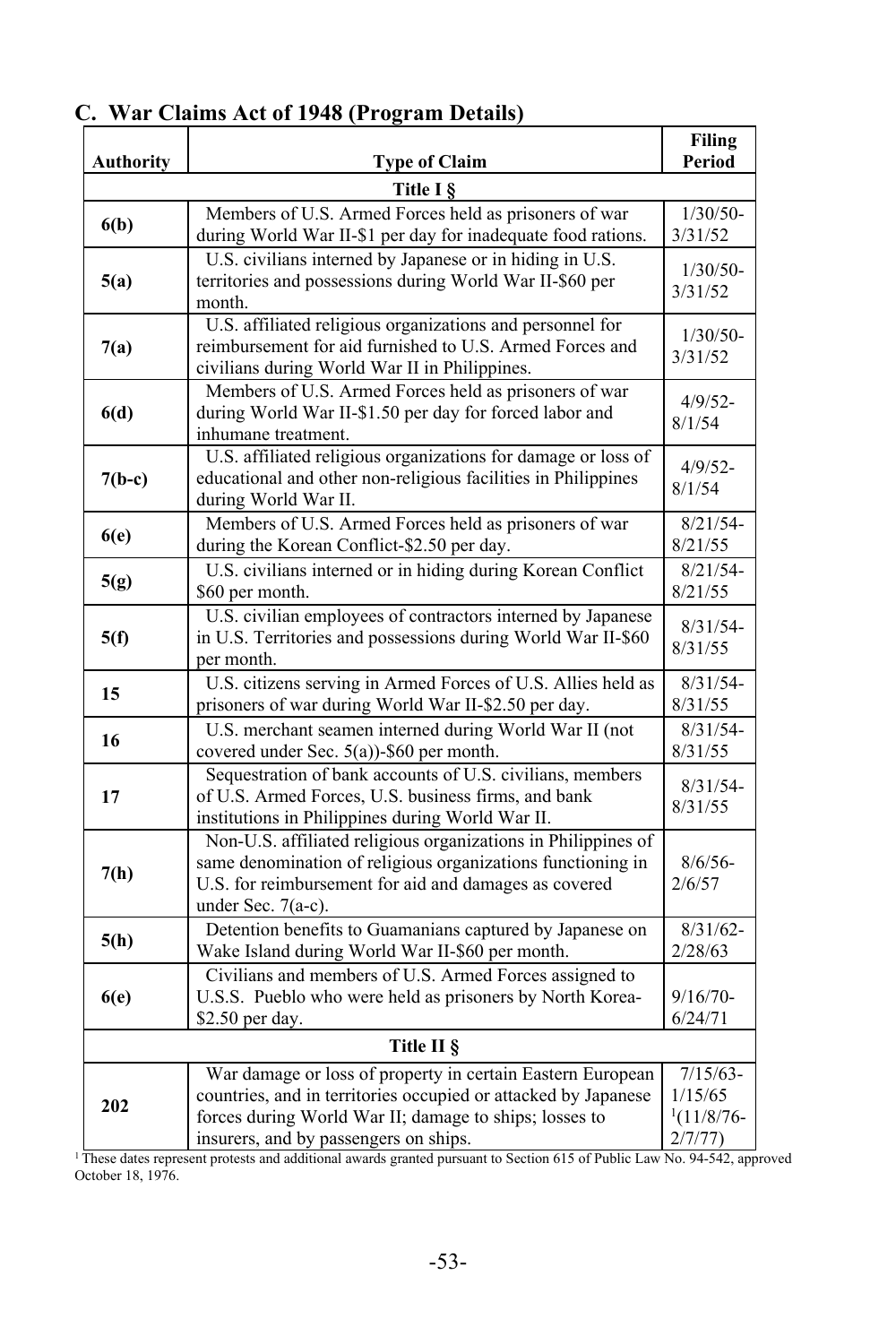|                                | <b>Number</b> | No. of         | No. of                     | <b>Amount of</b> | Program   |  |  |
|--------------------------------|---------------|----------------|----------------------------|------------------|-----------|--|--|
| <b>Authority</b>               | of Claims     | <b>Denials</b> | <b>Awards</b><br>Title I § | <b>Awards</b>    | Completed |  |  |
|                                |               |                |                            |                  |           |  |  |
| 6(b)                           | 286,315       | 106,590        | 179,725                    | \$49,935,899     | 3/31/55   |  |  |
| 5(a)                           | 23,000        | 13,740         | 9,260                      | \$13,679,329     | 3/31/55   |  |  |
| 7(a)                           | 10,194        | 10,159         | 35                         | \$2,858,560      | 3/31/55   |  |  |
| 6(d)                           | 254,228       | 75,328         | 178,900                    | \$73,492,926     | 3/31/55   |  |  |
| $7(b-c)$                       | 89            | 41             | 48                         | \$17,238,597     | 3/31/55   |  |  |
| 6(e)                           | 9,877         | 427            | 9,450                      | \$8,874,458      | 8/21/56   |  |  |
| 5(g)                           | 10            | $\mathbf{0}$   | 10                         | \$16,774         | 8/21/56   |  |  |
| 5(f)                           | 2,968         | 746            | 2,222                      | \$4,082,086      | 8/31/56   |  |  |
| 15                             | 266           | 59             | 206                        | \$335,836        | 8/31/56   |  |  |
| 16                             | 385           | 214            | 171                        | \$333,594        | 8/31/56   |  |  |
| 17                             | 3,626         | 459            | 3,167                      | \$10,570,917     | 8/31/56   |  |  |
| 7(h)                           | 109           | 67             | 42                         | \$8,711,482      | 2/6/58    |  |  |
| 5(h)                           | 35            | $\mathbf{0}$   | 35                         | \$91,782         | 12/31/63  |  |  |
| 6(e)                           | 82            | $\mathbf{0}$   | 82                         | \$68,256         | 6/24/71   |  |  |
| Title II §                     |               |                |                            |                  |           |  |  |
| 202                            | 22,605        | 15,566         | 7,039                      | 2\\$334,783,630  | 5/17/67   |  |  |
|                                | $^{3}(4)$     | 3(1)           | 3(3)                       | 3(1,026,548)     | 3(3/4/77) |  |  |
| <b>Totals, All</b><br>Programs | 613,789       | 223,396        | 390,392                    | \$526,100,674    |           |  |  |

**D. War Claims Act of 1948 (Awards and Payments)** 

<sup>1</sup> Many thousands of claims for prisoner-of-war compensation were filed by residents in U.S. possessions and territories occupied by enemy forces during World War II who were not officially listed as members of duly recognized units of the Armed Forces of the U.S. during World War II. Those claimants were ineligible to receive prisoner of war compensation, which accounts for the high number of disallowances.

<sup>2</sup> As of December 31, 1974, the cumulative amount available in the War Claims fund for payment of claims was \$417,145,075. 1974 FCSC Ann. Rep. 13. Pursuant to Section 103 of Public Law No. 87-846, enacted on October 22, 1962, payment of awards was to be made in the order of priority set forth in Section 213 of Title II of the War Claims Act of 1948, as amended by the 1962 Act.

<sup>3</sup> These dates, numbers, and amounts represent protests and additional awards granted pursuant to Section 615 of Public Law 94-542, approved October 18, 1976.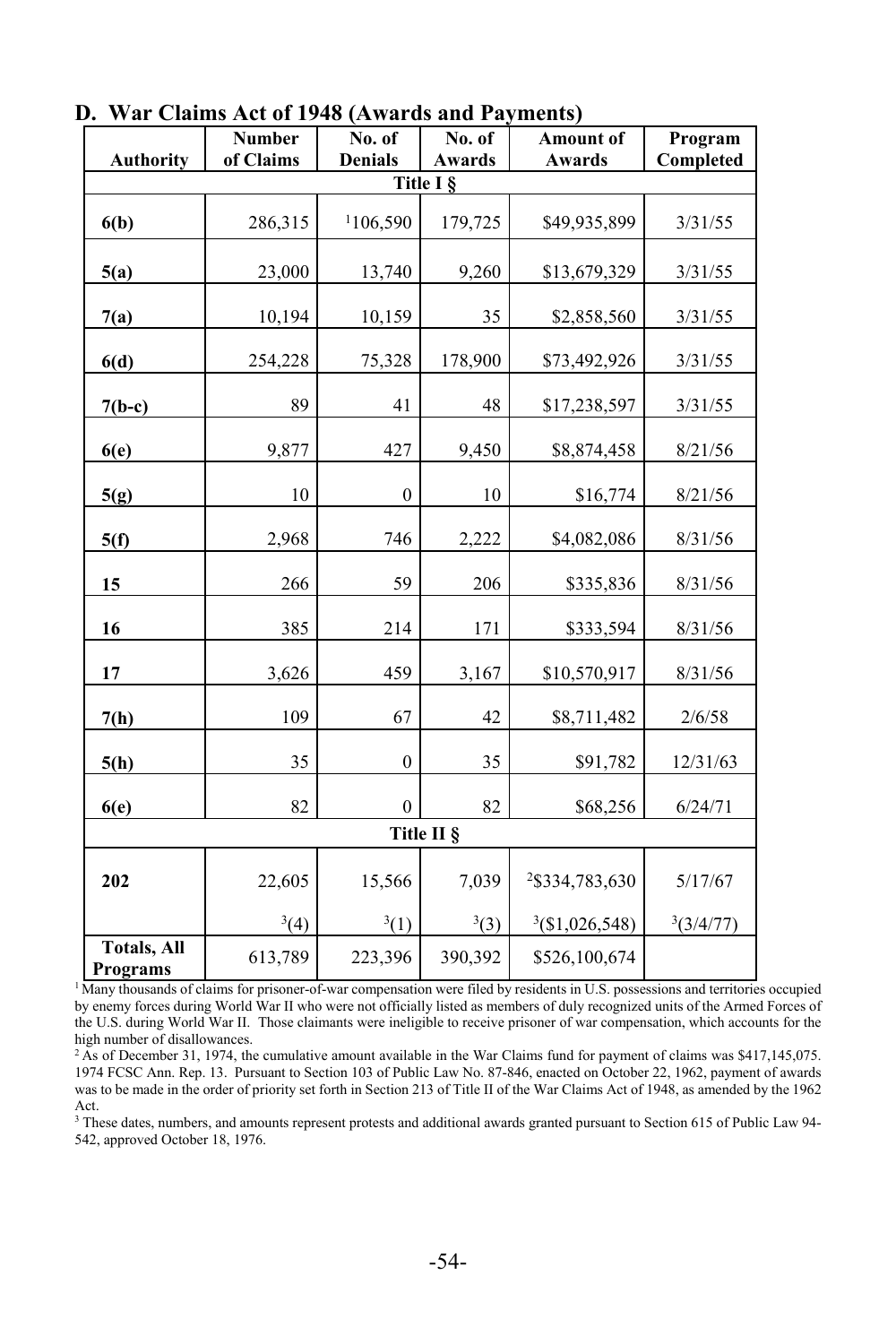### **SECTION VII: LIST OF CHAIRS AND COMMISSIONERS**

**WHITNEY GILLILLAND, Chairman**, August 6, 1954 to November 15, 1959

**HENRY J. CLAY**, August 6, 1954 to August 15, 1958

**PEARL CARTER PACE**, August 6, 1954 to November 30, 1959; **Chair,** December 1, 1959 to March 28, 1961

**ROBERT L. KUNZIG**, August 21, 1958 to January 19, 1961

**THOMAS W.S. DAVIS**, December 2, 1959 to March 28, 1961

**EDWARD D. RE, Chairman**, March 29, 1961 to February 27, 1968

**LAVERN R. DILWEG**, April 14, 1961 to January 2, 1968

**THEODORE JAFFE**, March 29, 1961 to October 21, 1971

**LEONARD v. B. SUTTON, Chairman**, March 28, 1968 to October 21, 1969

**SIDNEY FREIDBERG**, June 24, 1968 to August 24, 1970

**LYLE S. GARLOCK, Chairman**, February 25, 1970 to October 31, 1973; continued as Commissioner until July 30, 1975

**KIERAN O'DOHERTY**, June 22, 1972 to October 21, 1973

**J. RAYMOND BELL, Chairman**, November 1, 1973 to October 21, 1977

**WILFRED J. SMITH**, August 28, 1974 to October 21, 1979

**ROBERT E. LEE**, April 7, 1976 to October 21, 1978

**RICHARD W. YARBOROUGH, Chairman**, December 8, 1978 to October 21, 1981

**FRANCIS L. JUNG**, June 28, 1980 to December 6, 1981

**RALPH W. EMERSON**, December 31, 1980 to August 28, 1981

**FRANK H. CONWAY**, August 31, 1981 to November 2, 1994

**J. RAYMOND BELL, Chairman**, October 22, 1981 to September 6, 1983

**JOSEPH W. BROWN**, December 7, 1981 to March 15, 1988